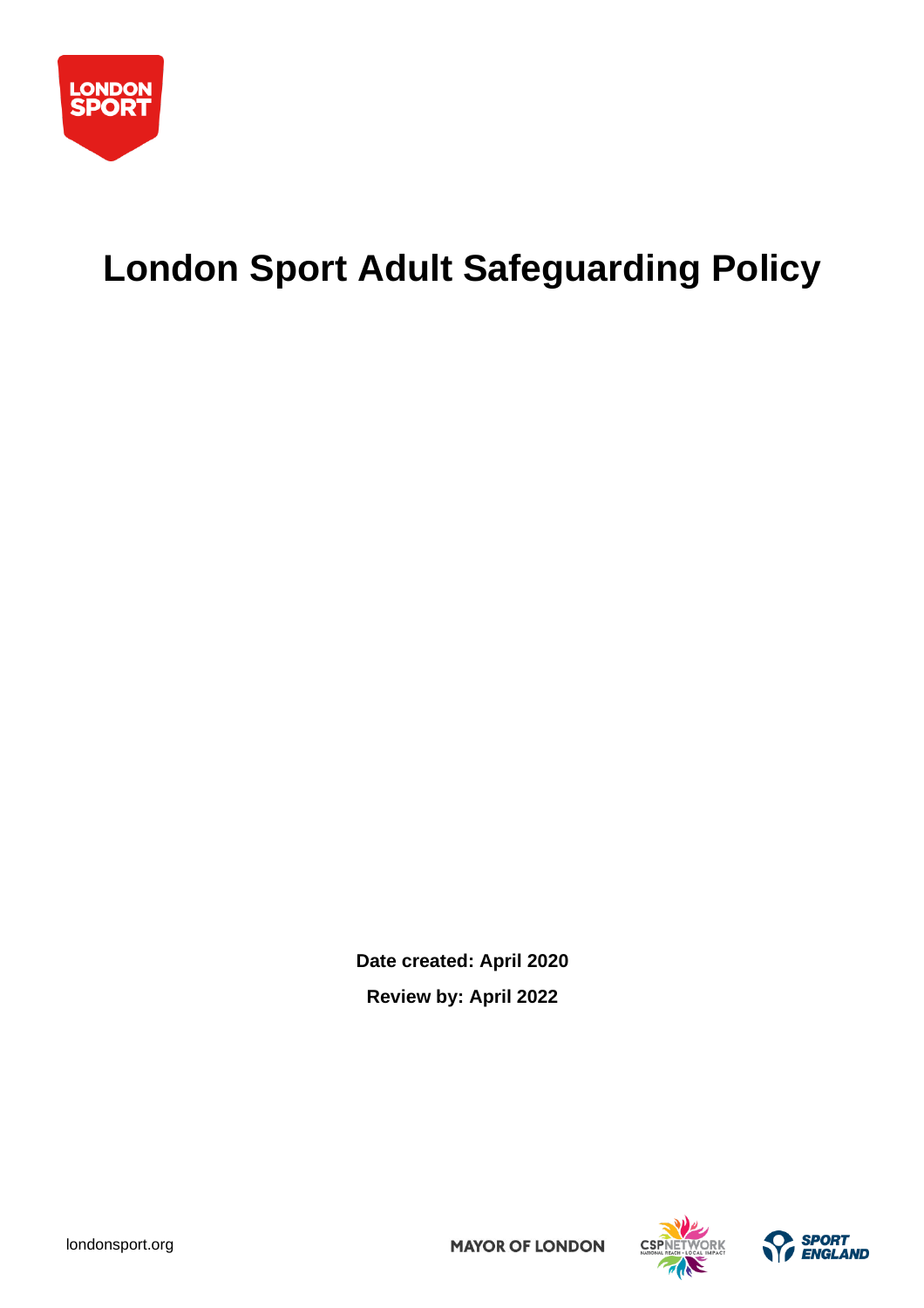

#### **Contents**

- 1. Scope of the Policy<br>1.1 Principles
- **Principles**
- 2. Adult Safeguarding Policy
- 2.1 What is Safeguarding Adults
- 2.2 Aims of Adult Safeguarding
- 3. Policy Statement
- 4. Strategic Responsibilities
- 4.1 Partners could include
- 4.2 Organisational responsibilities
- 4.3 Procedures
- 4.3.1 Abuse and how it can be recognised
- 4.3.2 Types of abuse
- 4.3.3 Who may be an abuser
- 4.3.4 Recognising abuse
- 5. Reporting and referrals procedure
- 5.1 What is an adult safeguarding concern
- 5.2 Referral to Local Authorities
- 5.3 Where to report a concern- London Local Authorities
- 5.4 Where to report a concern- National Governing Bodies
- 5.5 Other useful contacts
- Appendix 1 Example Incident Referral Report Form
- Appendix 2 Legislation and Government Initiatives

Lead Adult Safeguarding Officer- Alex Gibbons - [alex.gibbons@londonsport.org-](mailto:alex.gibbons@londonsport.org-) 07949 167943 Deputy Adult Safeguarding Officer- Mark Foster - [mark.foster@londonsport.org-](mailto:mark.foster@londonsport.org-) 07810 637385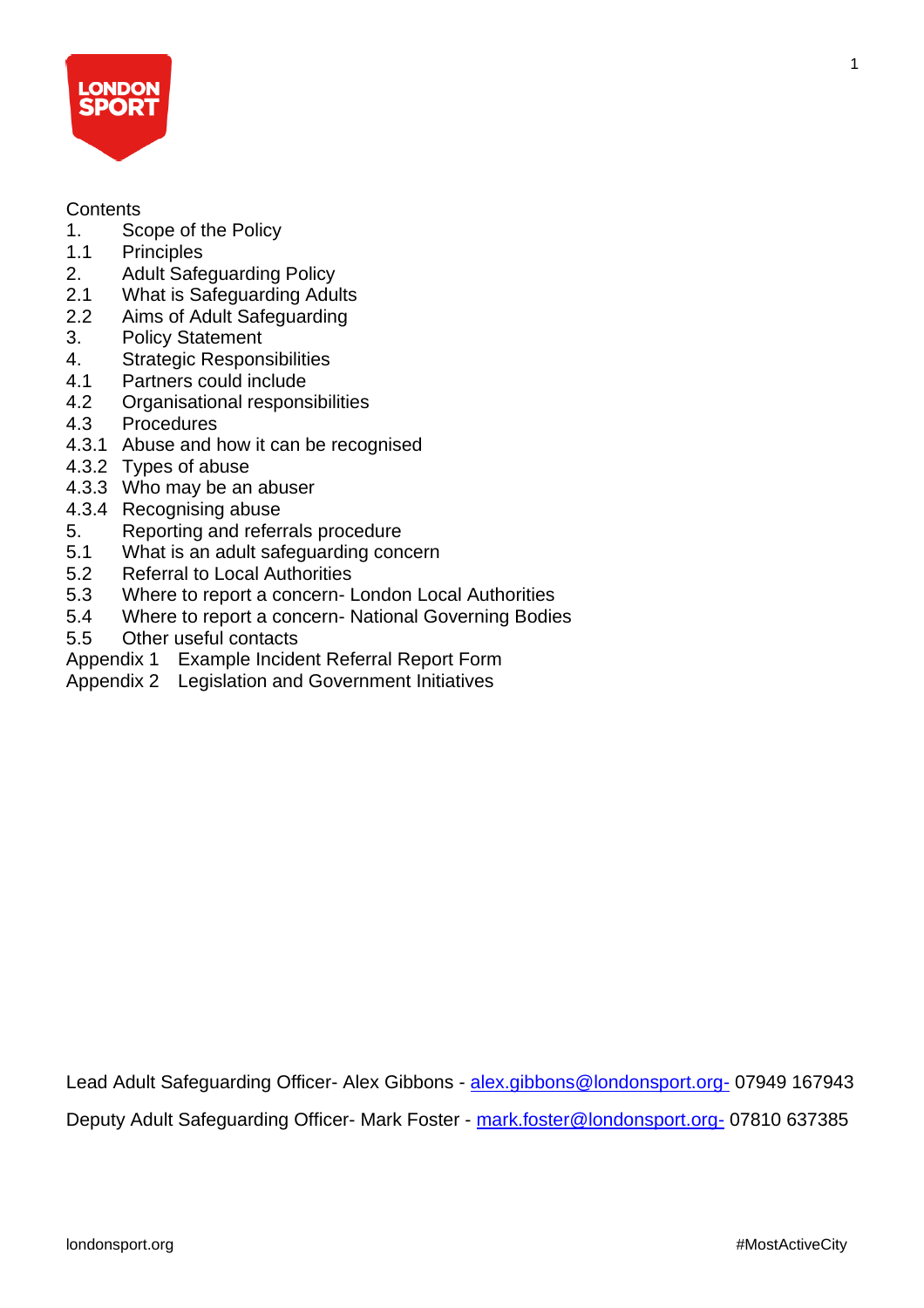

#### **Overview**

The introduction of the Care Act 2014 put adult safeguarding on a statutory footing for the first time, embracing the principle that the 'person knows best'. It lays the foundation for change in the way that care and support is provided to adults, encouraging greater self-determination, so people maintain independence and have real choice. There is an emphasis on working with adults at risk of abuse and neglect to have greater control in their lives to both prevent it from happening, and to give meaningful options of dealing with it should it occur. This Policy has been developed utilising the guidance contained within the London Safeguarding Adult Procedures as well as the support and guidance of the Ann Craft Trust; the organisation tasked with assisting County Sports Partnerships and National Governing Bodies of Sport with developing policies and procedures related to adults at risk of harm.

#### **1. Scope of the Policy**

London Sport is a Company Limited by Guarantee and a registered Charity that is funded primarily by Sport England. London Sport is recognised as being the leading player in the strategic co-ordination of sport and physical activity opportunities in conjunction with a range of national, regional and local partners.

The policy and procedures outlined in this document are designed to cover all aspects of London Sport's work with adults, and relates to all staff and volunteers employed or deployed by London Sport for the projects and programmes within its sphere of influence.

London Sport also has a strategic responsibility to ensure that partners with whom it works, have adequate safeguarding measures in place. It is recognised that the sphere of influence is limited to specific partners, but efforts will be made to encourage other organisations and agencies to use this document as guide upon which to develop their own policies and procedures.

#### **Guidance and Legislation**

The practices and procedures within this policy are based on the principles contained within the UK and International legislation and Government Guidance and have been developed to complement the Safeguarding Adults Boards policy and procedures, and take the following into consideration:

- The Care Act 2014
- Making Safeguarding Personal Guide 2014
- The Data Protection Act 1994 and 1998
- The Human Rights Act 1998
- The Safeguarding Vulnerable Groups Act 2006
- The Equality Act 2010
- The Protection of Freedoms Act 2012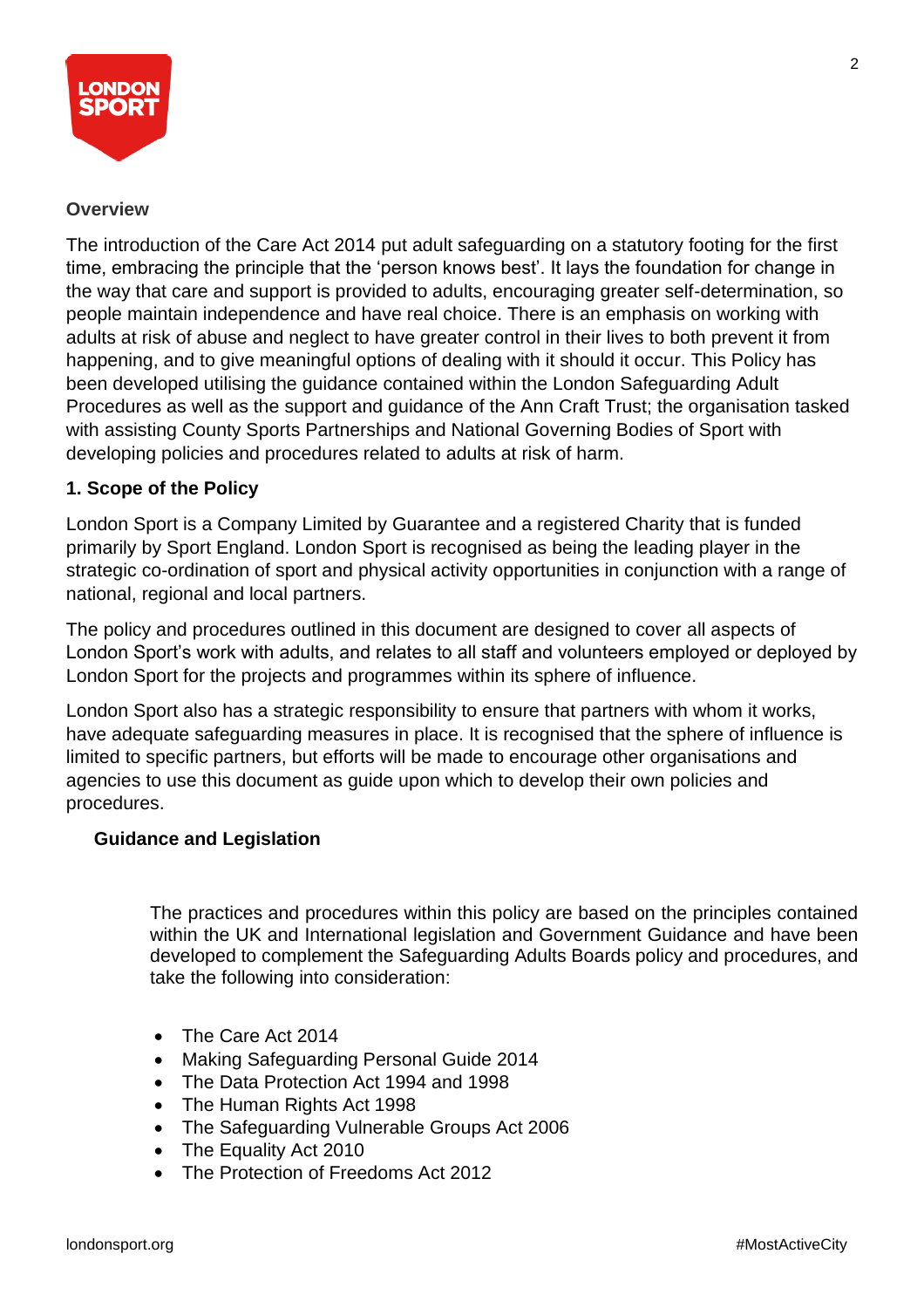

- Sexual Offences Act 2003
- Mental Capacity Act 2005 (MCA)
- Domestic Violence, Crime and Victims (Amendment) Act 2012

#### **1.1 Definitions**

- 1.1 To assist working through and understanding this policy a number of key definitions need to be explained:
- 1.1.1 **Adult at Risk** is a person aged 18 or over who is in need of care and support regardless of whether they are receiving them, and is at risk of being abused or neglected, and are unable to protect themselves against abuse or neglect because of those needs.

In recent years there has been a marked shift away from using the term 'vulnerable' to describe adults potentially at risk from harm or abuse.

- 1.1.2 **Abuse** is a violation of an individual's human and civil rights by another person or persons. See section 5 for further explanations.
- 1.1.3 **Adult** is anyone aged 18 or over.
- 1.1.4 **Adult safeguarding** is protecting a person's right to live in safety, free from abuse and neglect.
- 1.1.5 **Capacity** refers to the ability to make a decision at a particular time, for example when under considerable stress. The starting assumption must always be that a person has the capacity to make a decision unless it can be established that they lack capacity (MCA 2005).

#### **1.2 Principles**

The policy and procedures are based on The six 'Principles of Safeguarding' that underpin all adult safeguarding work, as outlined in the Care Act 2014.

| Empowerment | Adults are encouraged to make                                 | I am consulted about the outcomes                                                                |
|-------------|---------------------------------------------------------------|--------------------------------------------------------------------------------------------------|
|             | their own decisions and are                                   | I want from the safeguarding                                                                     |
|             | provided with support and                                     | process and these directly inform                                                                |
|             | information                                                   | what happens                                                                                     |
| Prevention  | Strategies are developed to<br>prevent abuse and neglect that | I am provided with easily<br>understood information about what<br>abuse is, how to recognise the |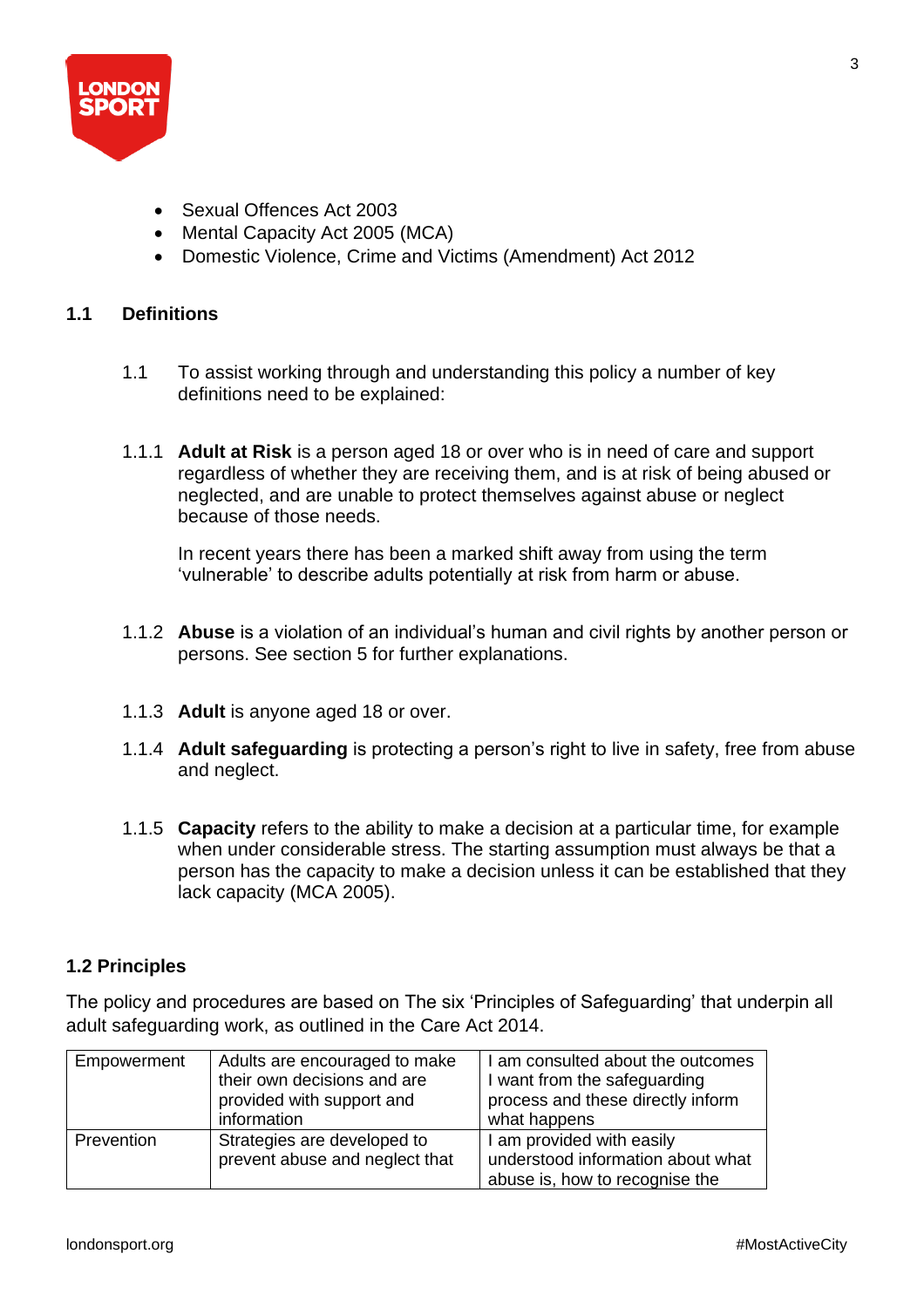

|               | promotes resilience and self-<br>determination.                                                                    | signs and what I can do to seek                                                                                                                                                                                                                            |
|---------------|--------------------------------------------------------------------------------------------------------------------|------------------------------------------------------------------------------------------------------------------------------------------------------------------------------------------------------------------------------------------------------------|
| Proportionate | A proportionate and least<br>intrusive response is made<br>balanced with the level of risk.                        | help<br>I am confident that the<br>professionals will work in my<br>interest and only get involved as<br>much as needed                                                                                                                                    |
| Protection    | Adults are offered ways to<br>protect themselves, and there is<br>a co-ordinated response to adult<br>safeguarding | I am provided with help and<br>support to report abuse. I am<br>supported to take part in the<br>safeguarding process to the extent<br>to which I want and to which I am<br>able                                                                           |
| Partnerships  | Local solutions through services<br>working together within their<br>communities.                                  | am confident that information will<br>be appropriately shared in a way<br>that takes into account its personal<br>and sensitive nature. I am confident<br>that agencies will work together to<br>find the most effective responses<br>for my own situation |
| Accountable   | Accountability and transparency<br>in delivering a safeguarding<br>response                                        | I am clear about the roles and<br>responsibilities of all those involved<br>in the solution to the problem                                                                                                                                                 |

The Care Act and associated guidance state that safeguarding:

- Is person led
- Engages the person from the start, throughout and at the end, to address their needs
- Is outcome focused
- Is based upon a community approach from all partners and providers

#### **2. Adult Safeguarding Policy**

2.1 What is adult safeguarding?

Safeguarding is defined as 'protecting an adult's right to live in safety, free from abuse and neglect.' (Care and Support statutory guidance, chapter 14).

Adult safeguarding is about preventing and responding to concerns of abuse, harm or neglect to adults. Staff should work together in partnership with adults so that they are:

- Safe and able to protect themselves from abuse and neglect;
- Treated fairly and with dignity and respect;
- Protected when they need to be;
- Able easily to get the support, protection and services that they need.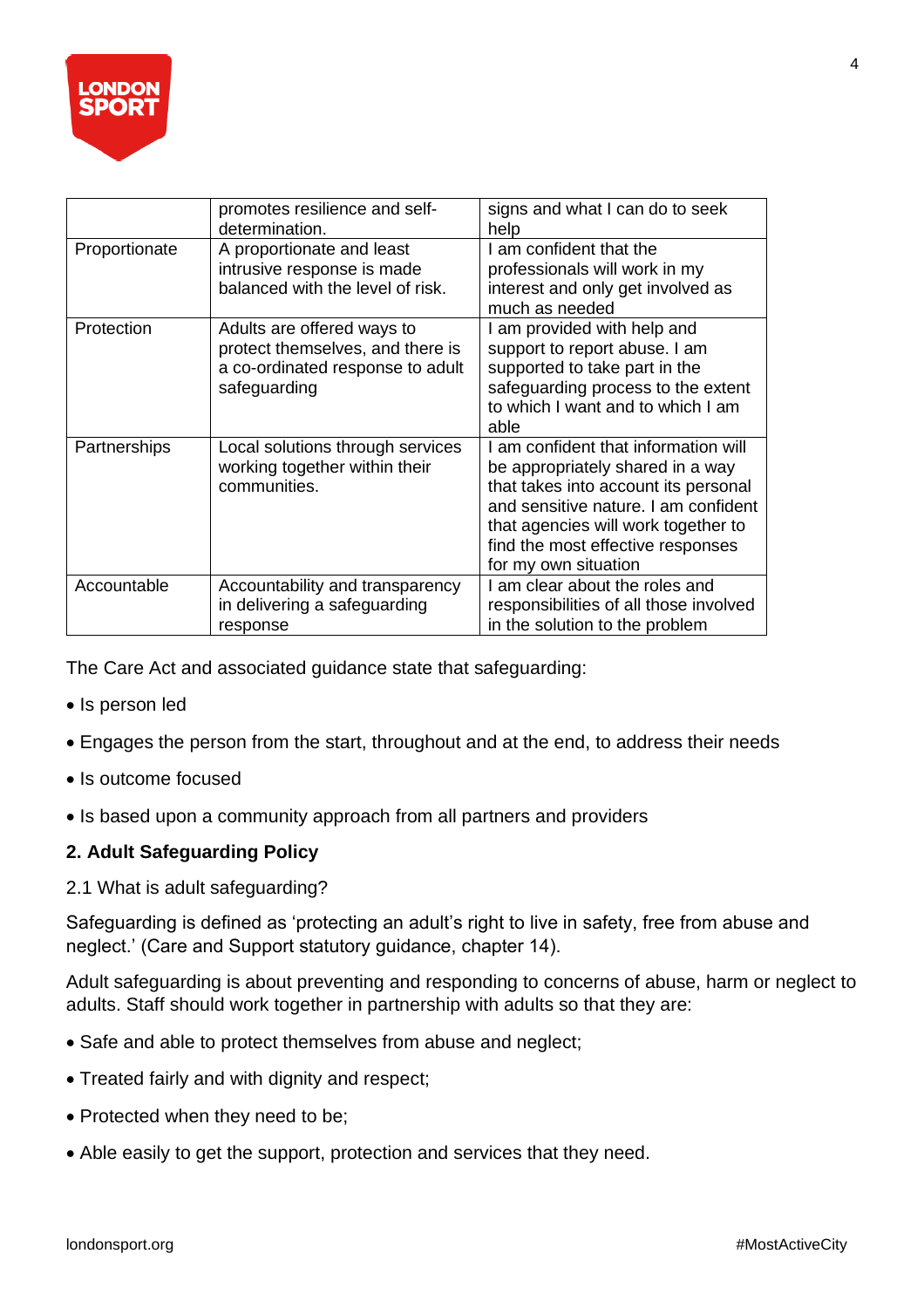

#### **2.2 The aims of Adult Safeguarding are to:**

- Stop abuse or neglect wherever possible;
- Prevent harm and reduce the risk of abuse or neglect to adults with care and support needs;
- Safeguard adults in a way that supports them in making choices and having control about how they want to live;
- Promote an approach that concentrates on improving life for the adults concerned;
- Raise public awareness so that communities as a whole, alongside professionals, play their part in preventing, identifying and responding to abuse and neglect;
- Provide information and support in accessible ways to help adults understand the different types of abuse, how to stay safe and what to do to raise a concern about the safety or wellbeing of an adult; and
- Address what has caused the abuse.

#### **3. Policy Statement**

London Sport is committed to working in partnership with organisations delivering sport and physical activity within London, to promote and deliver best practice when working adults. All adults should be able to live a life free from harm in communities that are intolerant of abuse, work together to prevent abuse and know what to do when it happens.

London Sport and its partners have a duty of care to safeguard adults involved in sport and physical activity from harm.

London Sport recognises that it is not appropriate to operate combined policies regarding the safeguarding of children and of adults, due to the vast differences in legal and statutory requirements. Therefore, the information in this document only applies to the safeguarding of adults. For information regarding London Sport's policies and procedures regarding its work with children and young people, please refer to the London Sport Safeguarding and Protecting Children Policy and Procedures, visit<https://londonsport.org/training-and-support/safeguarding/> or contact the London Sport Safeguarding Lead [\(David.Gentles@londonsport.org\)](mailto:David.Gentles@londonsport.org) or the Deputy Safeguarding Lead [\(Lawrence.roots@londonsport.org\)](mailto:Lawrence.roots@londonsport.org).

This policy aims to ensure that safeguards are put in place to keep adults at risk safe and to prevent harm from occurring when participating in sport and physical activity.

Safeguarding adults is an important responsibility for London Sport and its partner organisations and if done effectively, will create wider participation in sport and physical activity and will ensure safe access for everyone.

The policy and procedures took effect from April 2017, and are formally reviews every 2 years, or in light of significant organisational change or legislation, or in the event of a serious incident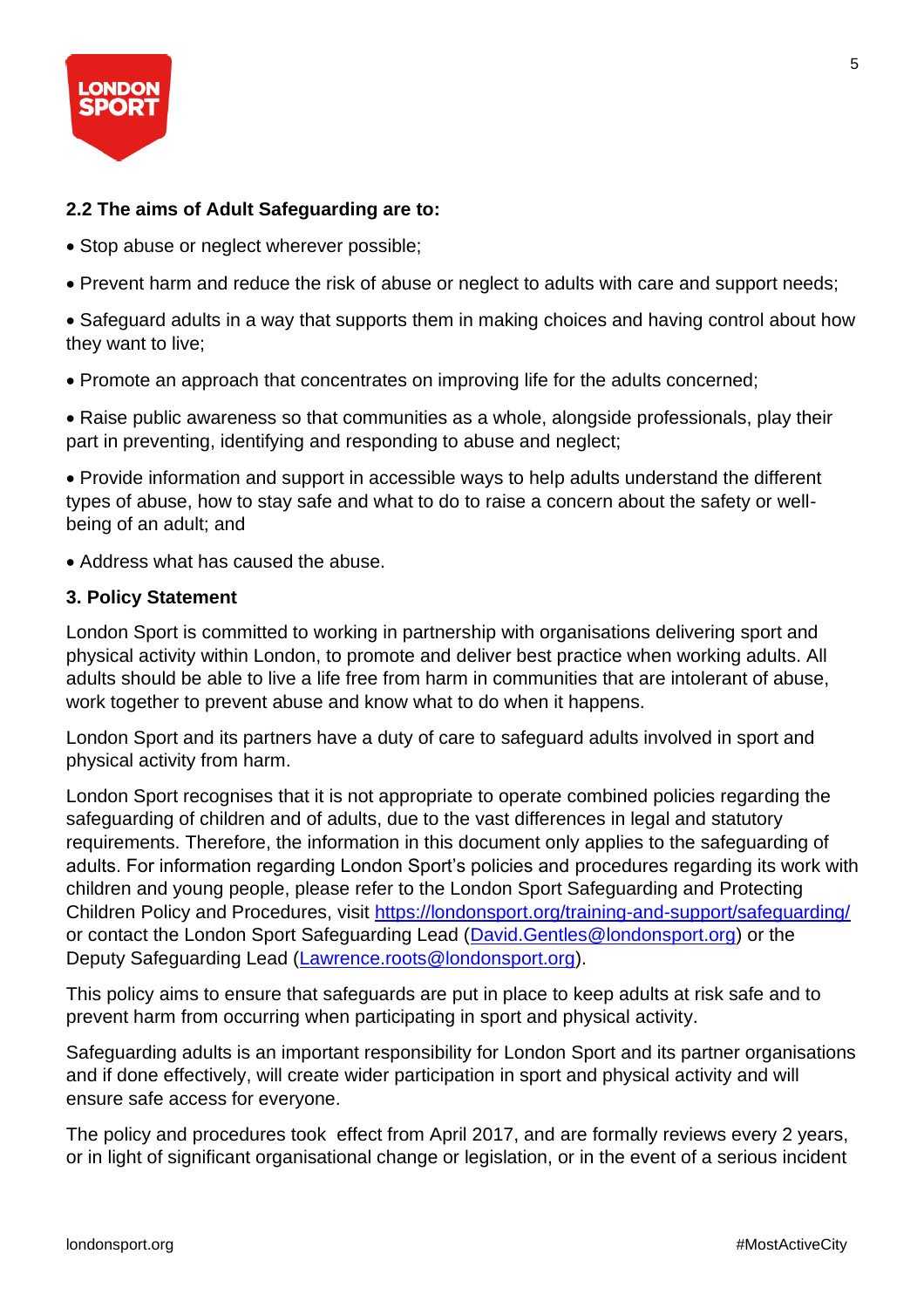

occurring. Lessons learnt from where a Safeguarding Adults Review (SAR) has taken place, will inform any future updates.

#### **4. Strategic Responsibilities**

London Sport is a strategic organisation and as such does not deliver any projects and programme directly, however it is responsible for the management and administration of Sport England and the Greater London Authority (GLA) funded programmes. The main area of responsibility that need to be outlined when looking at safeguarding adults involves work with partners, particularly on the funded projects/programmes where London Sport cannot take overall responsibility, but has a commitment to safeguarding and plays a pivotal role in advising and supporting its partners.

London Sport is committed to increasing awareness around the importance of safeguarding adults in sport and will promote this policy to its partners to ensure best practice is adopted throughout London. Partners of London Sport can be defined as:

• organisations who make partnership funding contributions

• organisations who are awarded funding from London Sport to deliver projects and programmes

• organisations with whom London Sport has a Partnership Agreement or other less formal agreement to work together

• organisations to whom London Sport award Clubmark or other accreditation to

#### **4.1 Partners could include, but are not limited to:**

Local authorities, sports clubs, governing bodies of sport, leisure/activity providers, schools, colleges, universities, training providers, youth service, sports facility providers, funders, organisations who deliver sport and physical activity as a peripheral part of their operations.

As part of its commitment to safeguarding adults London Sport will:

• support partner organisations in developing adequate policies and procedures in respect of safeguarding adults

• expect partners to respond to any allegations appropriately and implement their own safeguarding adults procedures

• ensure that the inclusion of adequate safeguarding adults arrangements is a key element of all commissioning, funding and partnership agreements

• encourage, support and assist organisations to develop and implement safeguarding adults policy and procedures

#### **4.2 Organisational responsibilities**

London Sport will: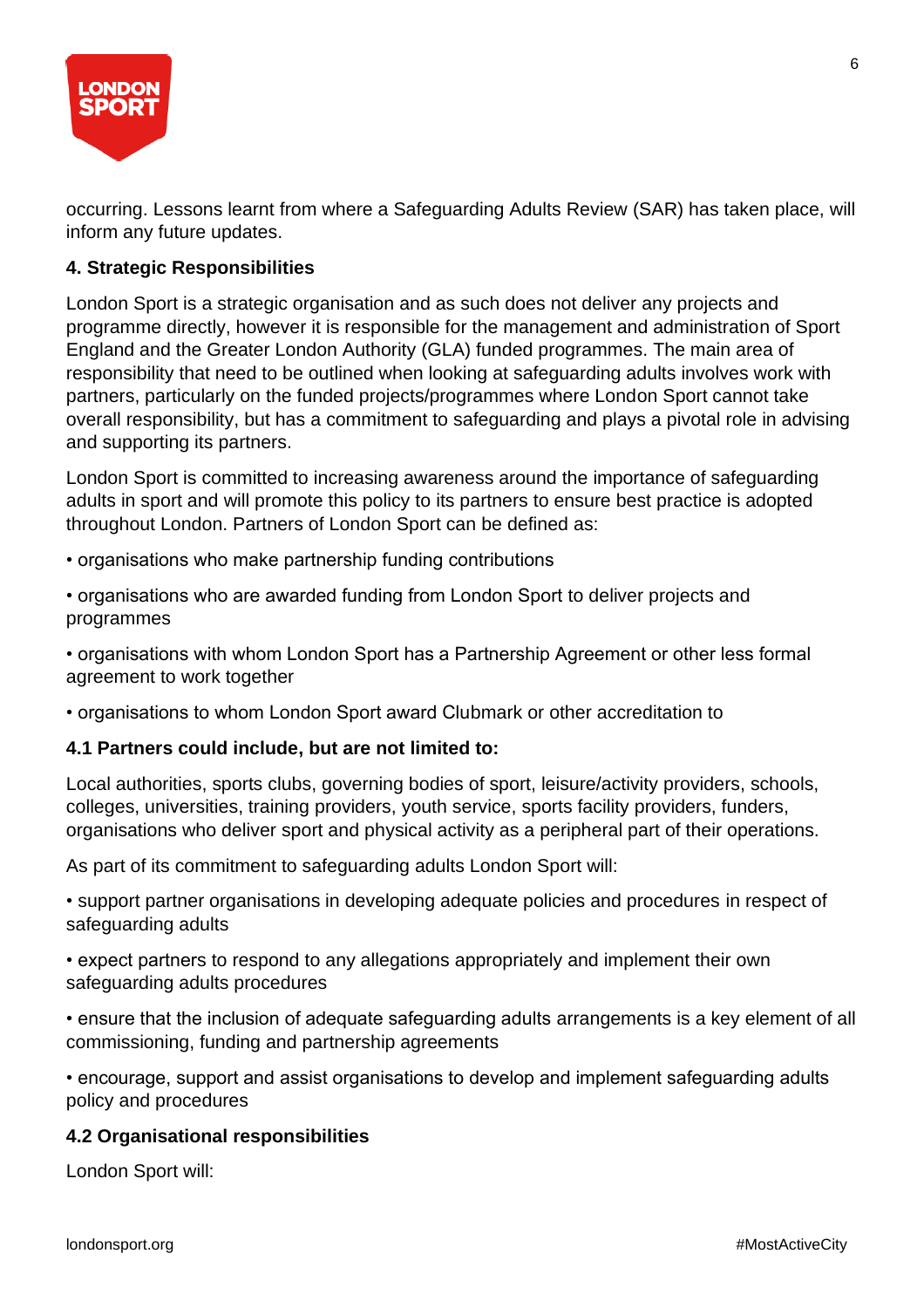

- emphasise that everyone in sport has a shared responsibility to ensure the safety of adults
- respect and promote the rights, wishes and feelings of adults

• promote an organisational culture that ensures that all adults, employees, service users and carers are listened to and respected as individuals and feel they can raise their concerns and know that they will be listened to, without worrying that something bad will happen as a result.

• undertake recruitment procedures that take account of the need to protect adults.

• train and upskill employees to adopt best practice to safeguard and protect adults from abuse, and reduce the likelihood of allegations of abuse against themselves

• require all staff and volunteers to adopt and abide by this Policy and Implementation procedures

• seek to ensure that sport and physical activity is inclusive and provides a positive experience for all

• ensure that participants, staff and volunteers are provided with information about this policy, what it does, and what they can expect from London Sport

• ensure that participants, staff and volunteers are provided with clear procedures to voice their concerns or lodge complaints if they feel unsure or unhappy about anything

• maintain confidentiality and ensure information is shared as appropriate with other agencies in all cases involving adult safeguarding, in line with current legislation

• respond to any allegations and concerns appropriately and implement the appropriate disciplinary and appeals procedures, in accordance with London Sport's disciplinary procedures

• continually seek ways to improve the safety and wellbeing of all adults who play sport and physical activity

• we will participate in any SAR when asked to do so

• commit to and lead on the continuous development, monitoring and review of this policy and the procedures outlined within it.

#### **4.3 Procedures**

#### **4.3.1 Abuse and how it can be recognised**

All staff should have an understanding of abuse and neglect and know how and when to take action. London Sport and its Partners will provide support and guidance to ensure that all personnel are able to effectively deal with any suspicions of poor practice, abuse or neglect. London Sport will follow the following flowchart when an adult safeguarding concern arises.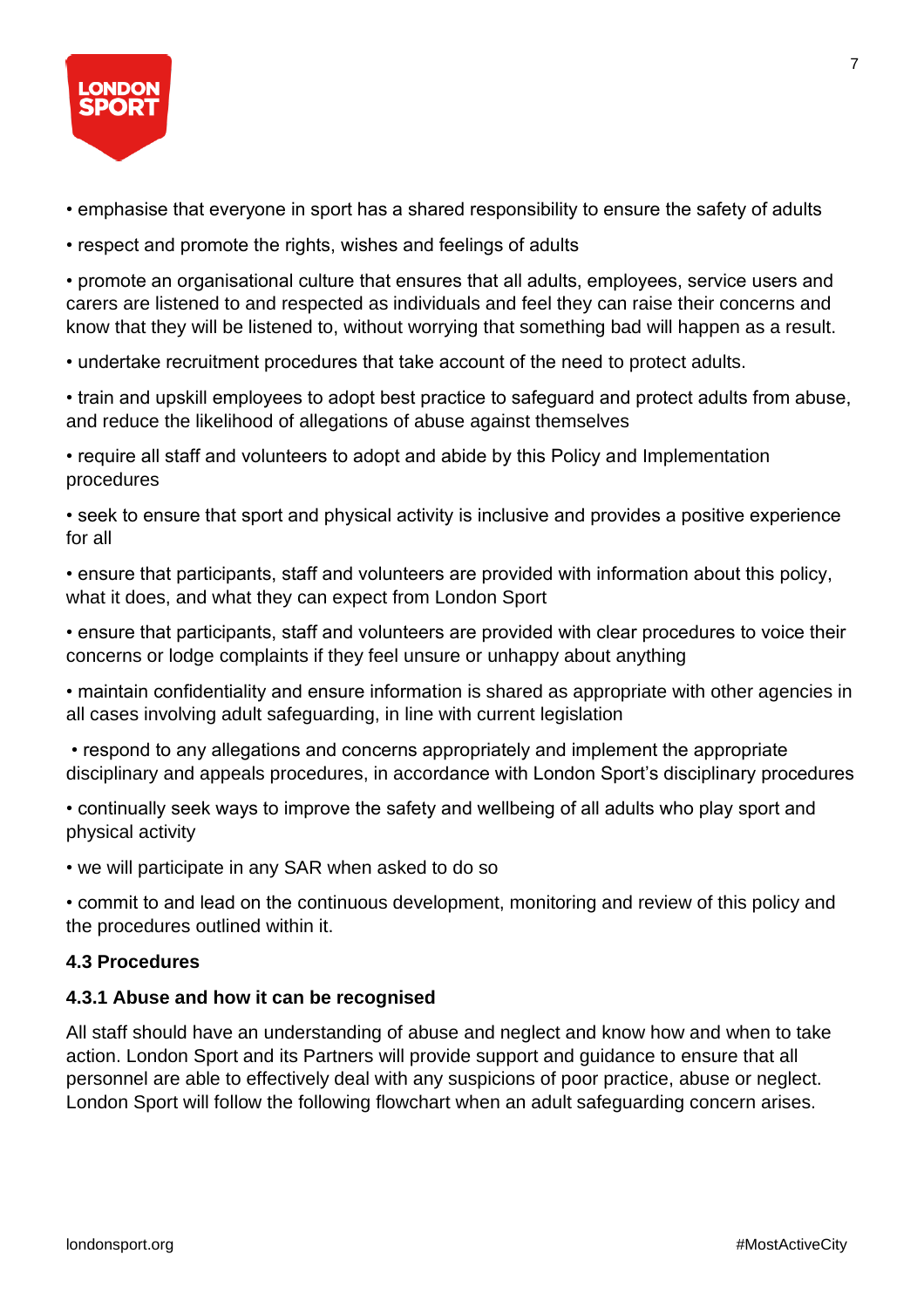

#### **Dealing with Concerns, Suspicions or Disclosure**  Staff receive concerns/suspicions about a person's behaviour. Staff receive disclosure or an allegation about a person's behaviour. What are your concerns regarding? Adult safeguarding Poor practice Do you need to take action to Is a Lead Safeguarding No ensure the immediate safety or Officer implicated? medical welfare of the adult? ∓ Yes No • Call ambulance Is a Lead Safeguarding • Tell doctor that Officer implicated? Yes there may be a ▾ ╈ Inform Lead Safeguarding safeguarding issue No Yes Officer. Make notes and • Call the police complete Incident Report Form, submit to Lead Safeguarding Officer Inform CEO and Lead Safeguarding Officer Inform London follows their Sport Lead Director of Operations. organisation's policy in Safeguarding ÷ conjunction with local Officer. Make notes Make notes and Investigated by Lead Multi Agency and complete complete Incident Safeguarding Officer/CEO Safeguarding Adults Policy Incident Report Report Form, with the support of the and Procedures. Possible Form, submit to submit. case management group referral to Police/Adult Lead Safeguarding/ Social Care/ Multi Agency Welfare Officer Allocate person in Steering Group Safeguarding Hub/ Local the organisation Safeguarding Adults Board to investigate. Possible outcomes: • Criminal proceedings • Police enquiry • Adult Care Safeguarding Assessment • Disciplinary Measures • Case management group to decide on the management of any remaining concerns • No further action Director of Operations reviews handling and outcome of all cases then reports to board champion

#### **Remember to involve the adult at risk throughout the process wherever possible and gain consent for any referrals to social care if the person has capacity**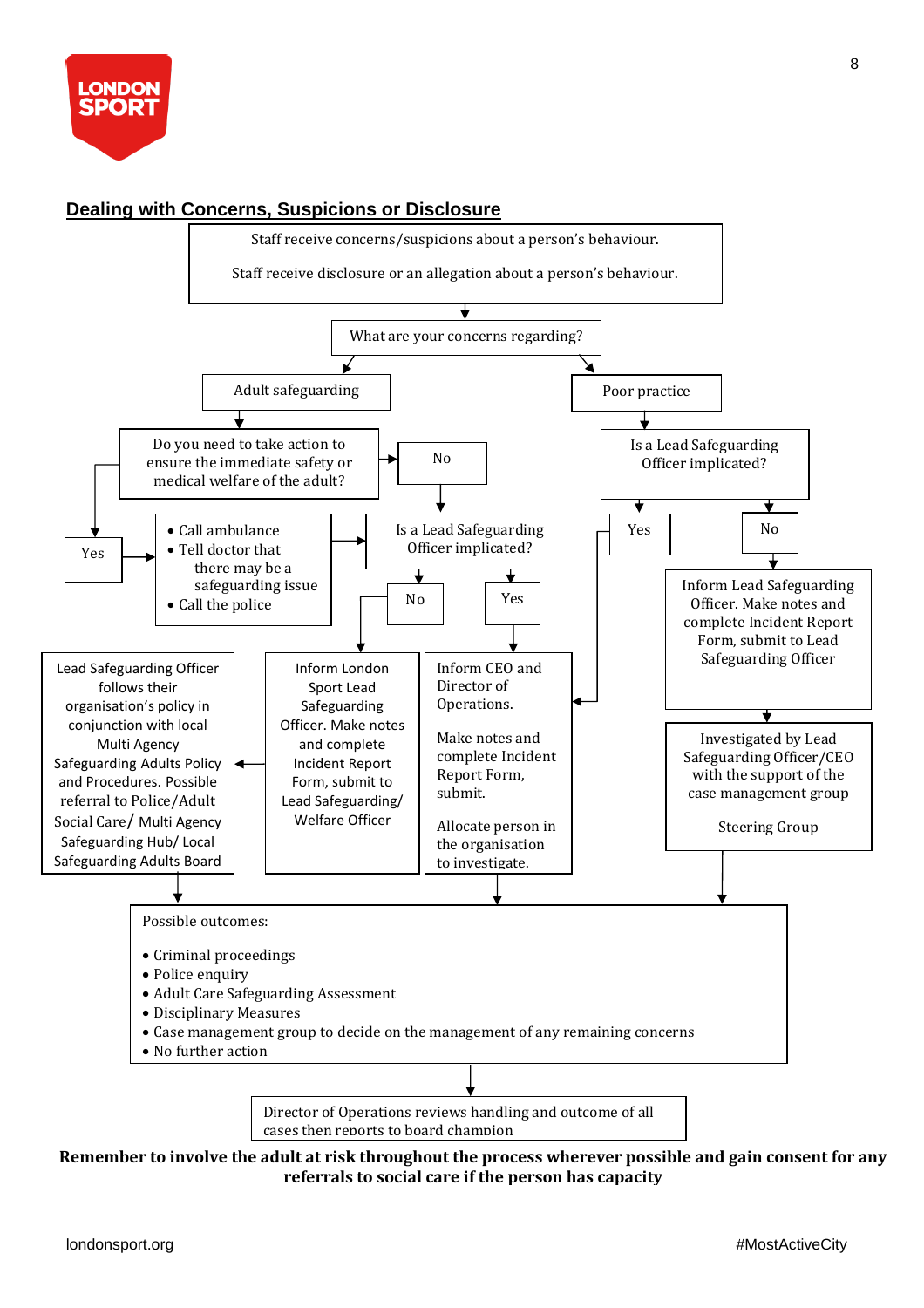

#### **4.3.2 Types of abuse**

The following categories of abuse are defined in the Care Act 2014. They are not mutually exclusive and an adult may be subjected to more than one type of abuse at the same time, whatever the setting. It is important to recognise that some adults may reveal abuse themselves by talking about or drawing attention to physical signs or displaying certain actions/gestures. This may be their only means of communication and it is therefore important for carers to be alert to these signs and to consider what they might mean. Note that these are not all typwes of abuse as definded in the Care Act 2014, however are the ones most likely to be prevalent in the physical activity and sport environment. For the full list, please refer to the London Safeguarding Adult Procedures [https://www.safeguardingadultsyork.org.uk/media/1070/pan-london](https://www.safeguardingadultsyork.org.uk/media/1070/pan-london-safeguarding-adults-procedures.pdf)[safeguarding-adults-procedures.pdf](https://www.safeguardingadultsyork.org.uk/media/1070/pan-london-safeguarding-adults-procedures.pdf)

#### **Physical Abuse**

- Hitting, slapping, scratching
- Pushing or rough handling
- Assault and battery
- Restraining without justifiable reasons
- Inappropriate and unauthorised use of medication
- Using medication as a chemical form of restraint
- Inappropriate sanctions including deprivation of food, clothing, warmth and health care needs

In a sport situation indicators could include:

• any unwanted or unnecessary physical contact

• a coach disregarding the individual requirements of an adult's needs when setting a training programme e.g. allowing those who are limited by a physical impairment to undertake long, continuous sprints

#### **Sexual**

- Sexual activity which an adult cannot or has not consented to, or has been pressured into
- Sexual activity which takes place when the adult client is unaware of the consequences or risks involved
- Rape or attempted rape
- Sexual assault and harassment
- Non contact abuse e.g. voyeurism, pornography, explicit and inappropriate language

#### **In a sport situation indicators could include:**

9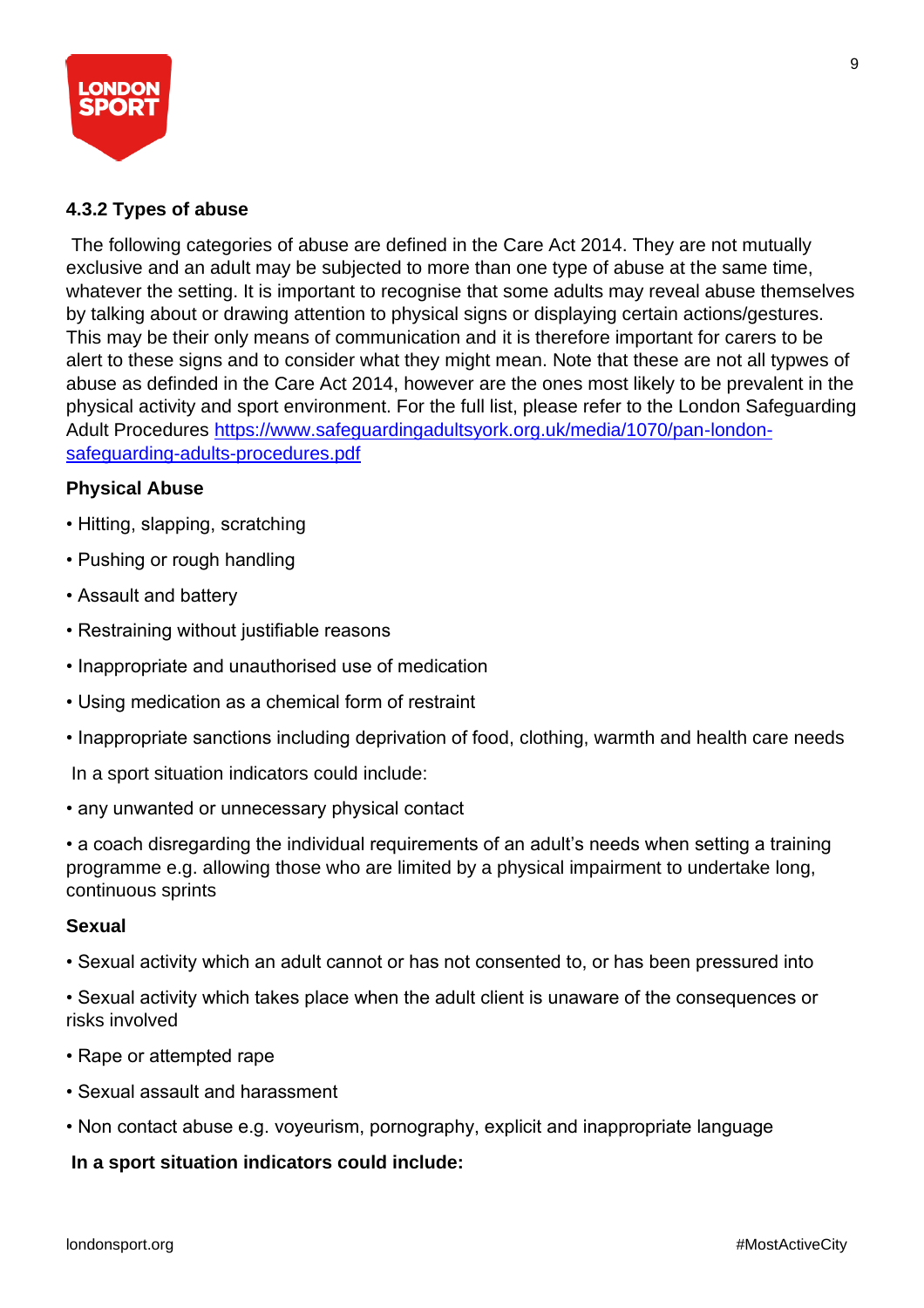

• Either direct or indirect involvement in sexual activity or a relationship whereby consent has not occurred, there is a lack of capacity to give consent or that someone has been coerced into a relationship due to another person's position of trust

- a coach engaging in unnecessary and inappropriate physical contact with a participant
- a coach making suggestive comments to their participants
- an individual spending an unnecessary amount of time in the changing area where adults are present

#### **Psychological/Mental/Emotional**

- Emotional abuse
- Verbal abuse
- Humiliation and ridicule
- Threats of punishment, abandonment, intimidation or exclusion from services
- Isolation or withdrawal from services or supportive networks
- Deliberate denial of religious or cultural needs
- Failure to provide access to appropriate social skills and educational development training

In sport, emotional abuse can include threats, humiliation, intimidation, blame, control, coercion, bullying and cyberbullying. It is often where a person's emotional health and development is harmed and results in distress, denial of self-expression, privacy or dignity, isolation or over dependence.

Emotional and psychological harm rarely occur in isolation and is usually present with each other type of abuse.

In a sport situation indicators could include:

• a carer or coach subjecting an adult to constant criticism, shouting, name-calling, sarcasm, bullying or discriminatory behaviours or prejudicial attitudes

• a carer or coach putting an adult under unrealistic pressure in order to perform to high expectations

#### **Financial or Material**

- Misuse or theft of money
- Fraud and/or extortion of material assets
- Misuse or misappropriation of property, possessions or benefits
- Exploitation, pressure in connection with wills, property or inheritance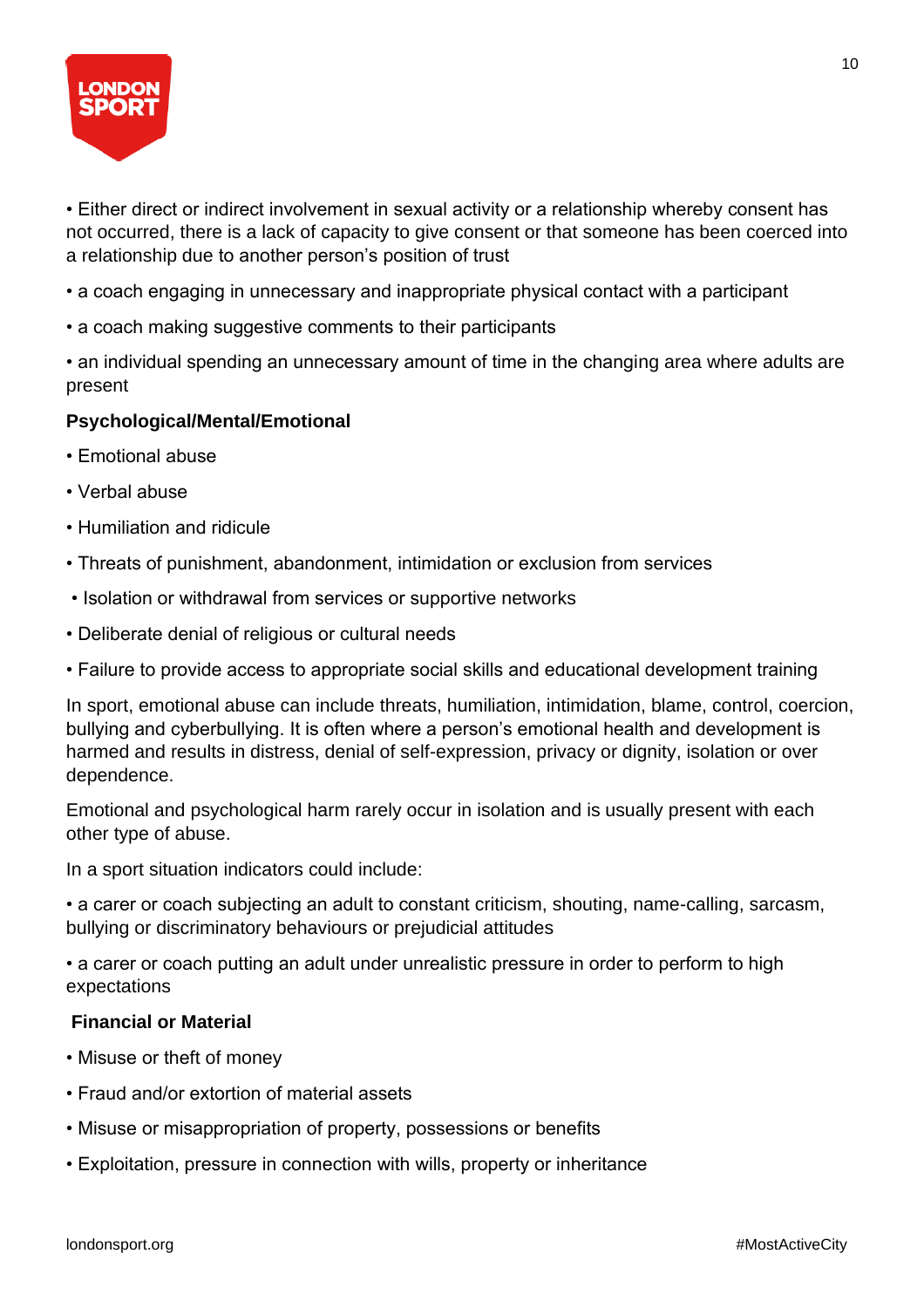

In a sport situation indicators could include:

• blackmailing an adult by requiring financial or material payment in return for certain benefits such as sports awards or complements

- charging adults more than the standard fee for participation in sports activities
- Charging adults for un necessary and unwanted coaching, equipment, memorabilia etc

#### **Neglect and acts of omission**

- Ignoring medical or physical care needs
- Failure to access care or equipment for functional independence
- Failure to give prescribed medication
- Failure to provide access to appropriate health, social care or educational services
- Neglect of accommodation, heating, lighting etc
- Failure to give privacy and dignity

In a sport situation indicators could include:

• a coach not keeping an adult safe by exposing them to undue cold, heat or the unnecessary risk of injury

• a parent, guardian or carer consistently leaving an adult without adequate provisions e.g. food, water, clothing, sun block, where they are unable to provide themselves with these provisions

• coaches not taking a players injury seriously and asking them to continue playing or training when it is inappropriate

• situations where medication is given to ease the pain from injury so play can continue when rest would actually be more appropriate

#### **Discriminatory**

- Discrimination demonstrated on any grounds including sex, race, colour, language
- Culture, religion, politics or sexual orientation
- Discrimination that is based on a person's disability or age.
- Harassment and slurs which are degrading
- Hate crime

In a sport situation indicators could include:

- a referee refusing to umpire female matches
- females not being give 'prime court or facility time'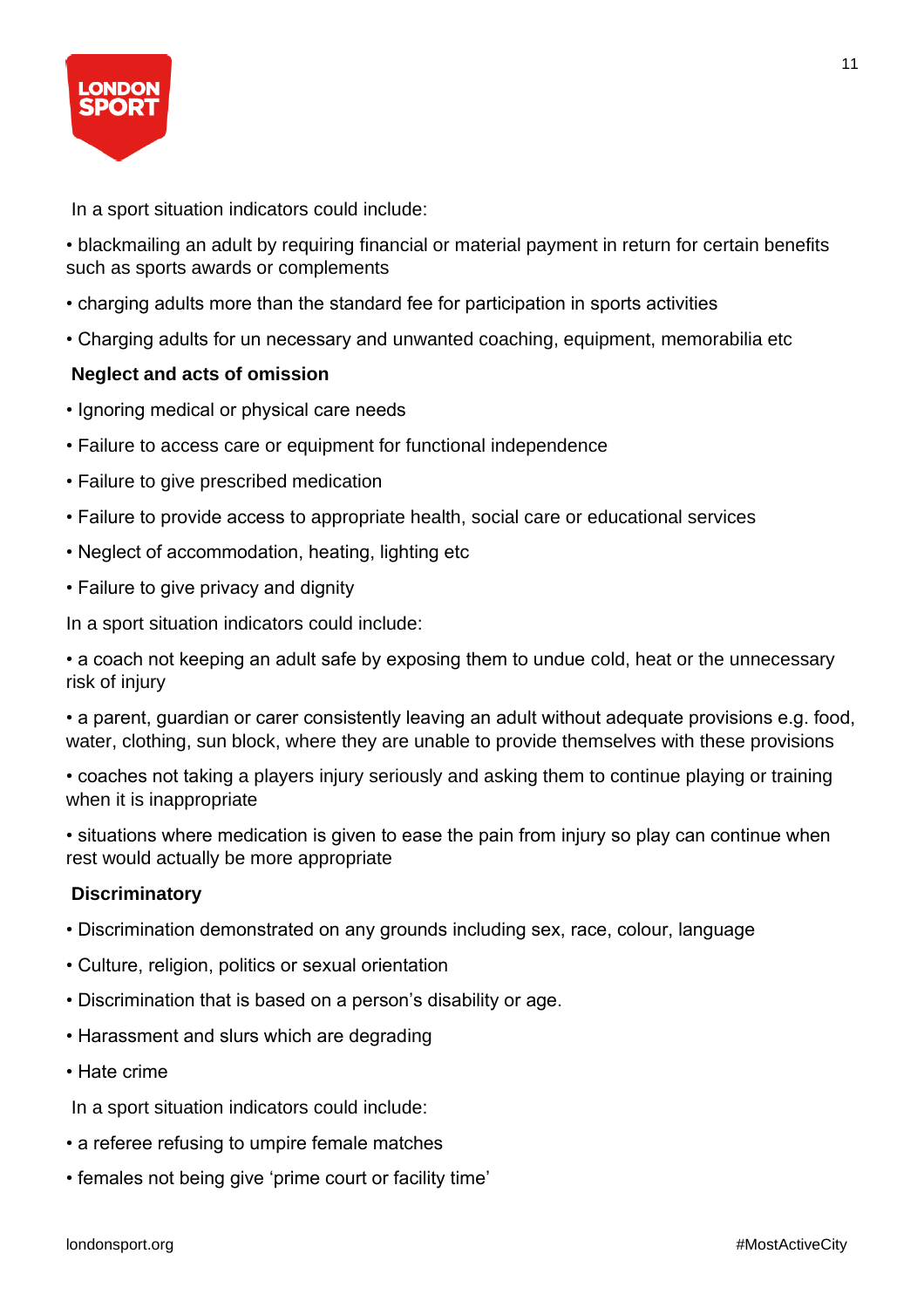

• using sexist or discriminatory language towards others for example male players using language such as 'you throw like a girl', or other saying 'that was gay'

#### **Institutional/ Organisational**

Neglect and poor standards of care, for example, in hospitals, day centres and care homes.

#### **Domestic Violence**

Adults may be the victims of domestic abuse themselves or be affected by it occurring in their household. Domestic abuse is likely to have a serious effect on a vulnerable adult's physical and mental wellbeing.

#### **Female Genital Mutilation**

Involves procedures that intentionally alter or injure female genital organs for non-medical reasons. The procedure has no health benefits for girls and women.

Makes it illegal to practise FGM in the UK or to take girls who are British nationals or permanent residents of the UK abroad for FGM whether or not it is lawful in another country.

#### **Hate Crime**

The police define Hate Crime as 'any incident that is perceived by the victim, or any other person, to be racist, homophobic, transphobic or due to a person's religion, belief, gender identity or disability'. It should be noted that this definition is based on the perception of the victim or anyone else and is not reliant on evidence. In addition it includes incidents that do not constitute a criminal offence.

#### **Honour Based Violence**

Will usually be a criminal offence, and referring to the police must always be considered. It has or may have been committed when families feel that dishonour has been brought to them. Women are predominantly (but not exclusively) the victims and the violence is often committed with a degree of collusion from family members and/or the community. Some of these victims will contact the police or other organisations. However, many others are so isolated and controlled that they are unable to seek help.

#### **Modern Slavery**

Slavery, servitude and forced or compulsory labour. There are many different characteristics that distinguish slavery from other human rights violations, however only one needs to be present for slavery to exist. Someone is in slavery if they are:

• Forced to work – through mental or physical threat

• Owned or controlled by an 'employer', usually through mental or physical abuse or the threat of abuse

• Dehumanised, treated as a commodity or brought and sold as 'property'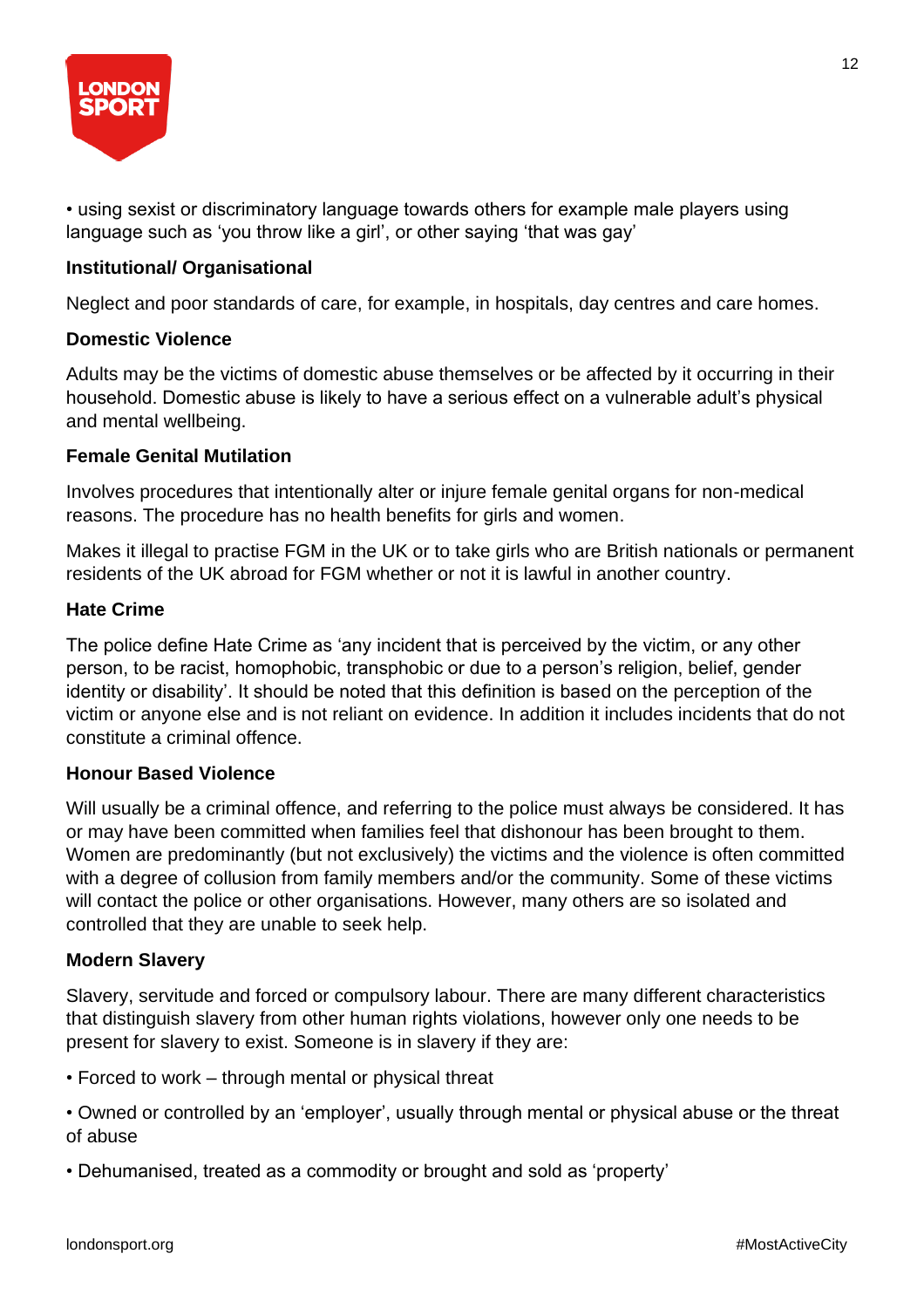

• Physically constrained or has restrictions placed on his/ her freedom of movement.

#### **Self Neglect**

#### **4.3.3 Who may be an abuser?**

- A family member, parent, child, spouse other relative
- Friend or neighbour
- Paid or volunteer carer
- Visitor
- Professional member of staff, health worker, social carer or other worker
- Another adult at risk

#### **4.3.4 Recognising abuse**

Factors described below are frequently found in cases of abuse and/or neglect. Their presence is not proof abuse has occurred, but must be regarded as indicators of possible significant harm. Such indications justify the need for careful assessment and discussion with the designated officer, and may require consultation with and/or referral to Local Adult Safeguarding Services.

Indications that an adult may be experiencing abuse include the following:

- the adult appears frightened of the carer/peers/adults
- the adult acts in a way that is inappropriate to her/his age
- unexplained or suspicious injuries such as bruising, cuts or burns, particularly if situated on a part of the body not normally prone to such injuries
- an injury for which the explanation seems inconsistent
- unexplained changes in behaviour
- unexplained shortage of money
- inappropriate sexual awareness
- engaging in sexually explicit behaviour
- distrust of adults, particularly those with whom a close relationship would normally be expected
- has difficulty in making friends
- is prevented from socialising with other adults/young people
- displays variations in eating patterns including overeating or loss of appetite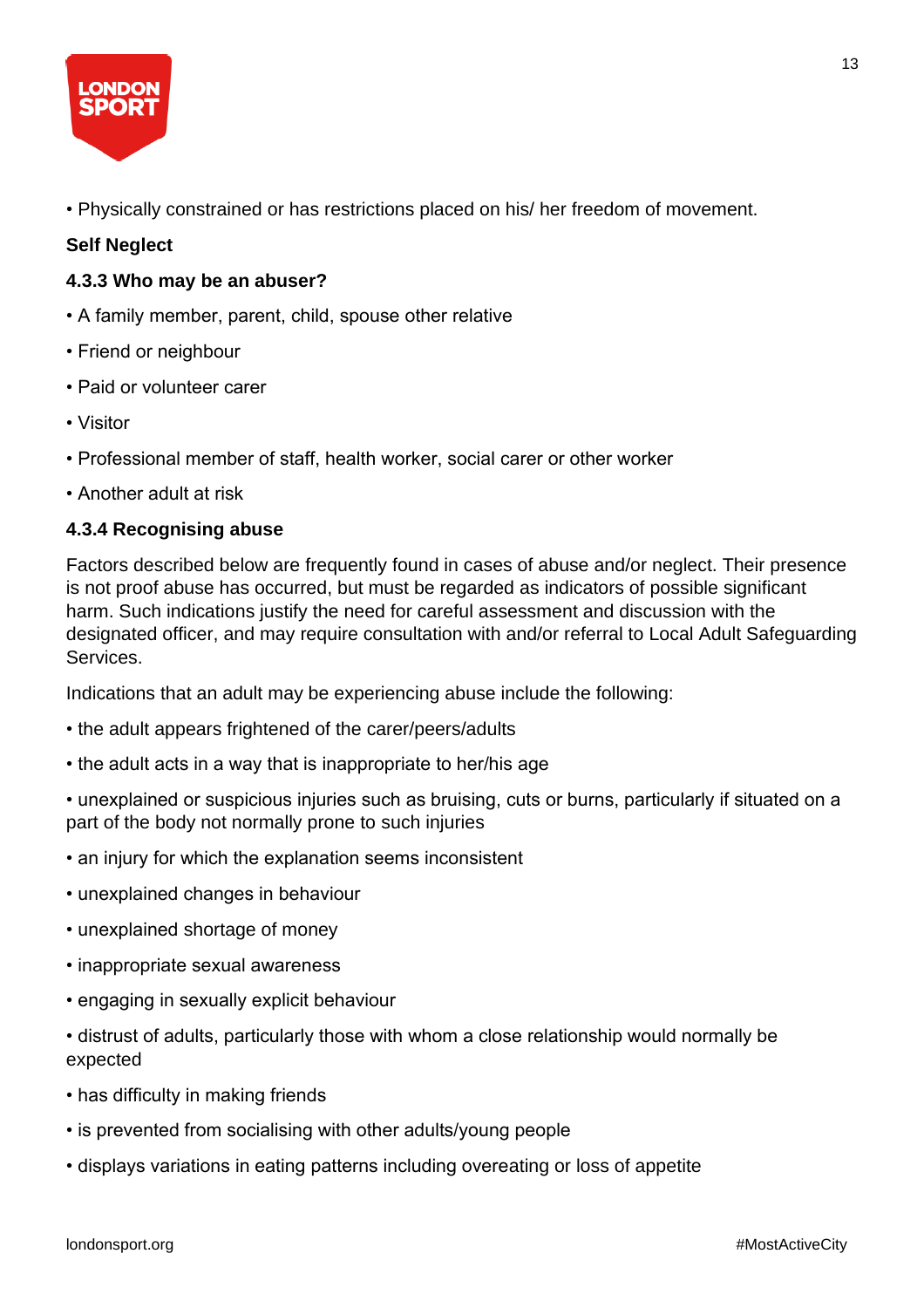

- loses weight for no apparent reason
- becomes increasingly dirty or unkempt

Abuse can also occur through social media and this is often harder to detect.

It is important to remember that the type of abuse that can occur through social media always includes emotional and psychological abuse and can include sexual and financial abuse.

Social media includes (but is not limited to): networking sites such as Facebook, Twitter and LinkedIn, email, text messages, Skype and instant messaging services.

Some examples of abuse that can occur through social media include:

- Unwanted sexual text messages (sexual abuse)
- Unwanted communication or stalking/harassment (emotional abuse)
- Inappropriate messaging; with kisses attached (emotional and sexual abuse)
- Requests for money (financial abuse)
- Intimidation (emotional abuse)
- Blackmail ( emotional and financial abuse)
- Sexual coercion (sexual abuse)
- Cyber-bullying (emotional abuse)

It is not the responsibility of those working in sport to decide that abuse to an adult is occurring but it is their responsibility to act on any concerns.

#### **5. Reporting and referrals procedure**

As soon as any form of abuse becomes apparent it should be reported to the relevant organisation. London Sport will follow the flowchart in 4.3.1 for all adult safeguarding concerns.

#### **5.1 What is an adult safeguarding concern?**

An adult safeguarding concern is any worry about an adult who has or appears to have care and support needs, that they may be subject to, or may be at risk of, abuse and neglect and may be unable to protect themselves against this.

A concern may be raised by anyone, and can be:

• An active disclosure of abuse by the adult, where the adult tells a member of staff that they are experiencing abuse and/or neglect;

• A passive disclosure of abuse where someone has noticed signs of abuse or neglect, for example clinical staff who notice unexplained injuries;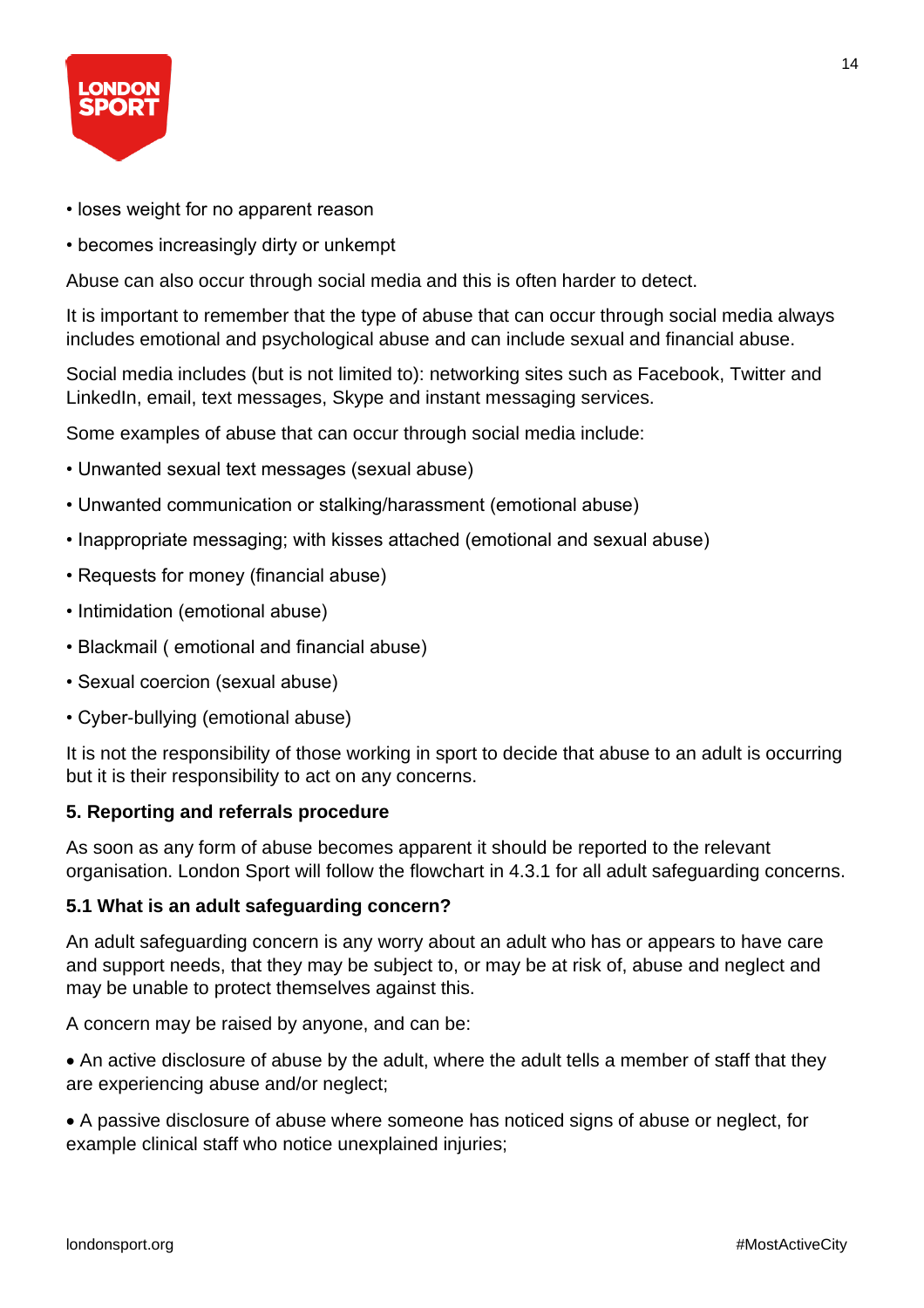

• An allegation of abuse by a third party, for example a family/friend or neighbour who have observed abuse or neglect or have been told of it by the adult;

• A complaint or concern raised by an adult or a third party who doesn't perceive that it is abuse or neglect.

Welfare Officers should consider whether there are safeguarding matters;

• A concern raised by staff or volunteers, others using the service, a carer or a member of the public;

- An observation of the behaviour of the adult at risk;
- An observation of the behaviour of another;
- Patterns of concerns or risks that emerge through reviews, audits and complaints.

#### **5.2 Referral to the Local Authority**

If, on the basis of the information available, it appears that the following three triggers are met, a referral **must** be made to the Local Authority.

- 1. A person has care and support needs regardless of whether they are receiving support for these needs.
- 2. They may be experiencing or at risk of abuse and neglect.
- 3. They are unable to protect themselves from abuse and neglect because of those care and support needs.

In all cases, prior to any referral being made, the person in question should be consulted and consent gained (wherever possible)

Organisations that refer to the Local Authority should include the following information:

• Contact details for the adult at risk, the person who raised the concern and for any other relevant individual, specifically carers and next of kin;

• Basic facts, focussing on whether or not the person has care and support needs including communication and on-going health needs;

- Factual details of what the concern is about; what, when, who, where;
- Immediate risks and action taken to address risk;
- Preferred method of communication:
- If reported as a crime details of which police station/officer, crime reference number etc.;

• Whether the adult at risk has any cognitive impairment which may impede their ability to protect themselves;

• Any information on the person alleged to have caused harm;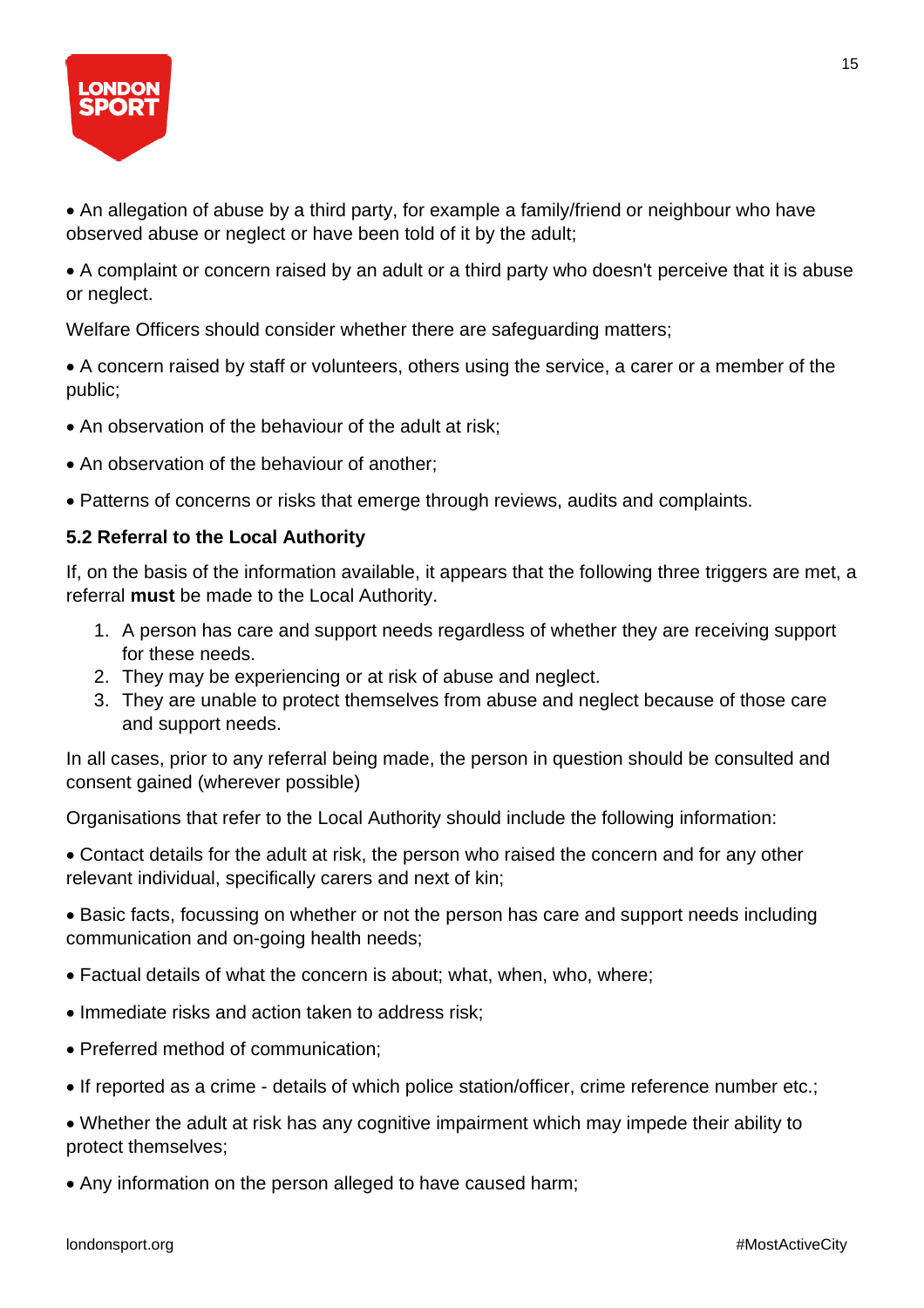

- Wishes and views of the adult at risk, in particular consent;
- Advocacy involvement (includes family/friends);
- Information from other relevant organisations;

• Any recent history (if known) about previous concerns of a similar nature or concerns raised about the same person, or someone within the same household.

#### **5.3 Where to report a concern**

#### **London Local Authorities**

If the danger is not immediate telephone 101

If the danger is immediate, always call the police on 999

#### **Barking and Dagenham**

| <b>Contact Name</b>   | n/a                                                                                                                                    |
|-----------------------|----------------------------------------------------------------------------------------------------------------------------------------|
| Address               | 31 Woodward Rd, Dagenham, RM9 4SJ                                                                                                      |
| <b>Contact Number</b> | Adults Social Care Intake and Access Team: 0208 2272915<br>Out of Hours Emergency Social Work Duty Team:0208 5948356                   |
| Email                 | intaketeam@lbbd.gov.uk                                                                                                                 |
| Website               | https://www.lbbd.gov.uk/residents/health-and-social-care/adults-care-and-<br>support/safeguarding-adults/safeguarding-adults-overview/ |

#### **Barnet**

| <b>Contact Name</b>   | <b>Adult Social Care</b>                                               |
|-----------------------|------------------------------------------------------------------------|
|                       |                                                                        |
| <b>Address</b>        | North London Business Park (NLBP), Oakleigh Road South, London, N11    |
|                       | 1NP                                                                    |
|                       |                                                                        |
| <b>Contact Number</b> | 020 8359 5000                                                          |
|                       |                                                                        |
|                       | Out of Hours Emergency Social Work Duty Team: 020 8359 2000            |
|                       |                                                                        |
| Email                 | socialcaredirect@barnet.gov.uk                                         |
|                       |                                                                        |
| Website               | https://www.barnet.gov.uk/adult-social-care/keeping-safe/report-adult- |
|                       |                                                                        |
|                       | abuse                                                                  |
|                       |                                                                        |

#### **Bexley**

| <b>Contact Name</b> | <b>Safeguarding Adults Team</b>                             |
|---------------------|-------------------------------------------------------------|
| Address             | Civic Offices, 2 Watling Street, Bexleyheath, Kent, DA6 7AT |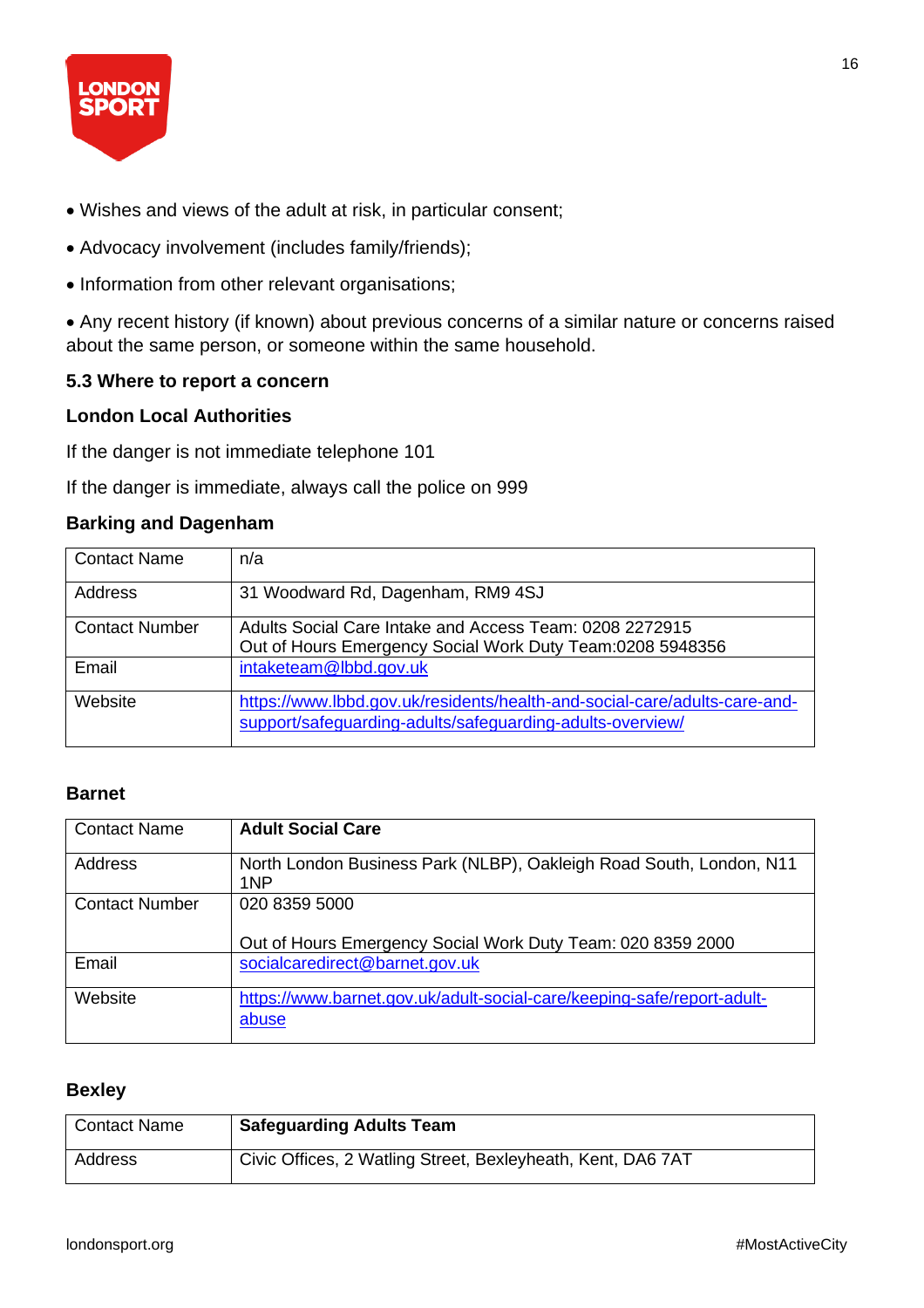

| <b>Contact Number</b> | 0203 045 5159                               |
|-----------------------|---------------------------------------------|
| Email                 | bexleycare.spc@nhs.net                      |
| Website               | https://www.safeguardingadultsinbexley.com/ |

#### **Brent**

| <b>Contact Name</b>   | <b>Adult Social Services</b>                                                                             |
|-----------------------|----------------------------------------------------------------------------------------------------------|
| Address               | 20-22 Whitby Avenue, London, NW10 7SF                                                                    |
| <b>Contact Number</b> | Contact the safeguarding adult team on 0208 937 4098 or 0208 937 4099<br>from 9am-5pm, Monday to Friday. |
| Email                 | safeguardingadults@brent.gov.uk                                                                          |
| Website               | https://www.brent.gov.uk/services-for-residents/adult-social-care                                        |

### **Bromley**

| <b>Contact Name</b>   | <b>Early Intervention Service</b>                                                                                |
|-----------------------|------------------------------------------------------------------------------------------------------------------|
| Address               | Civic Centre, Stockwell Close, Bromley, BR1 3UH                                                                  |
| <b>Contact Number</b> | 02084617777<br>If you need to contact a social worker outside of office hours please<br>telephone 0300 303 8671. |
| Email                 | Complete online form                                                                                             |
| Website               | http://www.bromley.gov.uk/info/731/safeguarding adults                                                           |

#### **Camden**

| <b>Contact Name</b>   | <b>Safeguarding Adults Partnership Board</b>                                                   |
|-----------------------|------------------------------------------------------------------------------------------------|
| Address               | London Borough of Camden, 7th Floor, 5 Pancras Square, c/o Judd<br>Street, London, WC1H 9JE    |
| <b>Contact Number</b> | 02079744000 If you are worried about an adult please call 020 7974 4000<br>and select option 1 |
| Email                 | adultsocialcare@camden.gov.uk                                                                  |
| Website               | h https://www.camden.gov.uk/safeguarding-adults                                                |

### **City of London**

| I Contact Name | <b>Adult Social Care Team</b> |
|----------------|-------------------------------|
|----------------|-------------------------------|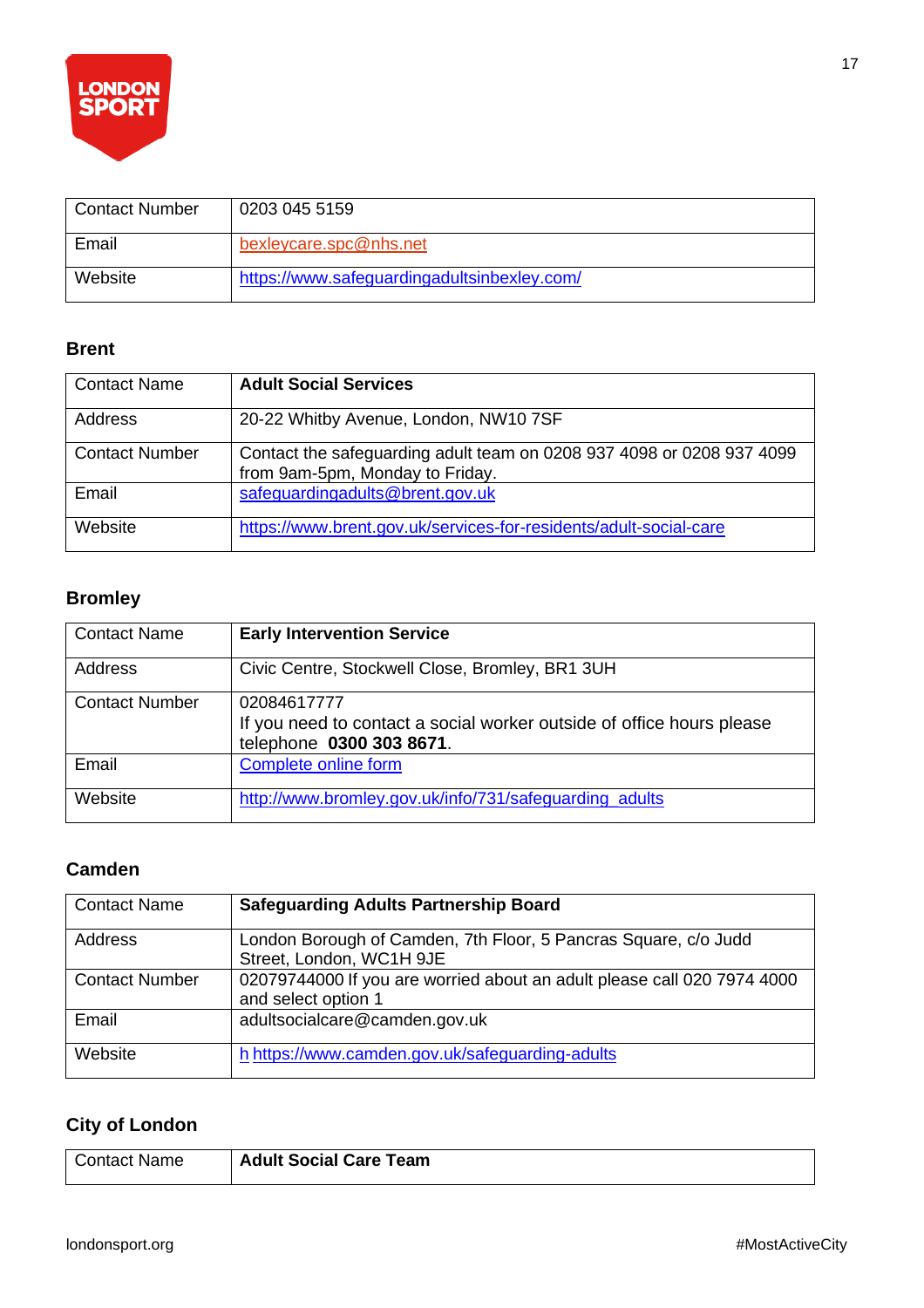

| Address               | City of London, Guildhall, PO Box 270, London EC2P 2EJ                                                                                 |
|-----------------------|----------------------------------------------------------------------------------------------------------------------------------------|
| <b>Contact Number</b> | Call 020 7332 1224 - 9am - 5pm, Monday to Friday.<br>Call 0208 356 2300 - for all other times, including weekends and Bank<br>Holidays |
| Email                 | adultsduty@cityoflondon.gov.uk                                                                                                         |
| Website               | https://www.cityoflondon.gov.uk/services/adult-social-<br>care/Pages/safeguarding-adults.aspx                                          |

#### **City of Westminster**

| <b>Contact Name</b>   | <b>Safeguarding Helpline</b>                                |
|-----------------------|-------------------------------------------------------------|
| Address               | Westminster City Hall, 64 Victoria Street, London, SW1E 6QP |
| <b>Contact Number</b> | call 0207 641 2500<br>text 07944 521615                     |
| Email                 | adultsocialcare@westminster.gov.uk                          |
| Website               | https://www.westminster.gov.uk/contact-us                   |

### **Croydon**

| <b>Contact Name</b>   | <b>Adult Abuse Reporting Line</b>                                          |
|-----------------------|----------------------------------------------------------------------------|
| Address               | Bernard Weatherill House, 8 Mint Walk, Croydon, CR01EA                     |
| <b>Contact Number</b> | 020 8726 6500                                                              |
| Email                 |                                                                            |
| Website               | https://new.croydon.gov.uk/adult-health-and-social-care/report-abuse-adult |

#### **Ealing**

| <b>Contact Name</b>   | <b>Social Care Customer Contact Centre</b> |
|-----------------------|--------------------------------------------|
| Address               | Uxbridge Road, London, W5 2HL              |
| <b>Contact Number</b> | 02088258000                                |
| Email                 |                                            |
| Website               | <b>Ealing Safeguardingv</b>                |

#### **Enfield**

18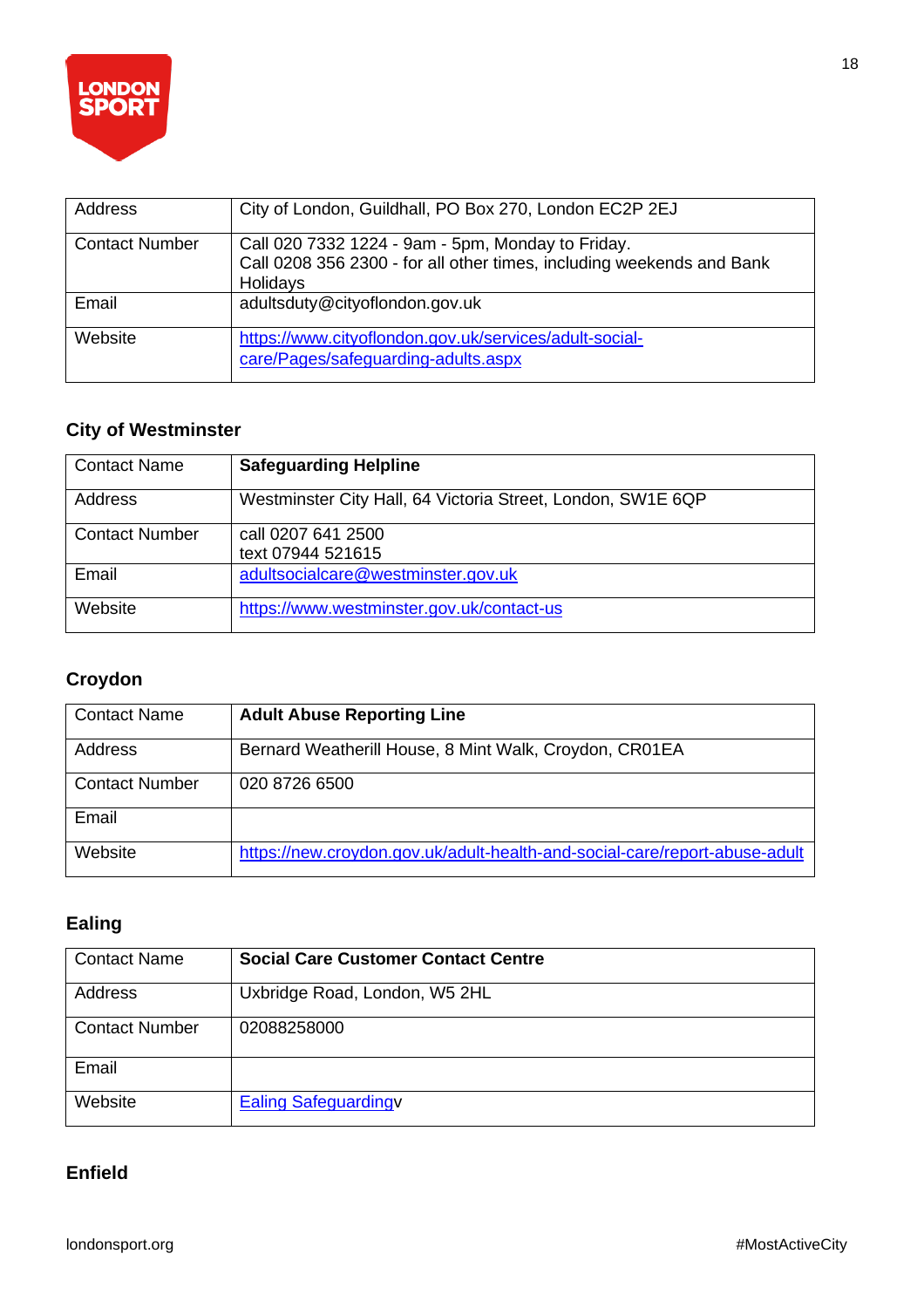

| <b>Contact Name</b>   | <b>My Life Enfield</b>                                                                                 |
|-----------------------|--------------------------------------------------------------------------------------------------------|
| Address               |                                                                                                        |
| <b>Contact Number</b> | Call 020 8379 3196 Monday to Friday 9am – 5pm, or<br>Call the adult abuse line on 020 8379 5212.       |
| Email                 |                                                                                                        |
| Website               | https://mylife.enfield.gov.uk/enfield-home-<br>page/content/safeguarding/abuse-recognise-it-report-it/ |

#### **Greenwich**

| <b>Contact Name</b>   | <b>Safeguarding Adults Board Manager</b>                               |
|-----------------------|------------------------------------------------------------------------|
| Address               | 2nd Floor, The Woolwich Centre, 35 Wellington Street, London, SE18 6HQ |
| <b>Contact Number</b> | 0208 921 2304/0208 854 8888 (out of hours)                             |
| Email                 | AOPS.Contact.Officers@royalgreenwich.gov.uk                            |
| Website               | http://greenwichsafeguardingadults.org.uk/                             |

### **Hackney**

| <b>Contact Name</b>   | <b>Safeguarding Adults</b>                               |
|-----------------------|----------------------------------------------------------|
| Address               | Hackney Service Centre, 1 Hillman Street, E8 1DY         |
| <b>Contact Number</b> | 020 8356 5782                                            |
|                       | 020 8356 2300 (out of hours)                             |
| Email                 | adultprotection@hackney.gov.uk                           |
| Website               | http://www.hackney.gov.uk/safeguarding-vulnerable-adults |

#### **Hammersmith and Fulham**

| <b>Contact Name</b>   | <b>Adult Social Services</b>                                                        |
|-----------------------|-------------------------------------------------------------------------------------|
| Address               | Hammersmith & Fulham Council, Town Hall, King Street, Hammersmith,<br>London, W69JU |
| <b>Contact Number</b> | 020 8753 4198 - Option 3<br>020 8748 8588 (out of hours)                            |
| Email                 | H&fadvice.care@lbhf.gov.uk                                                          |

19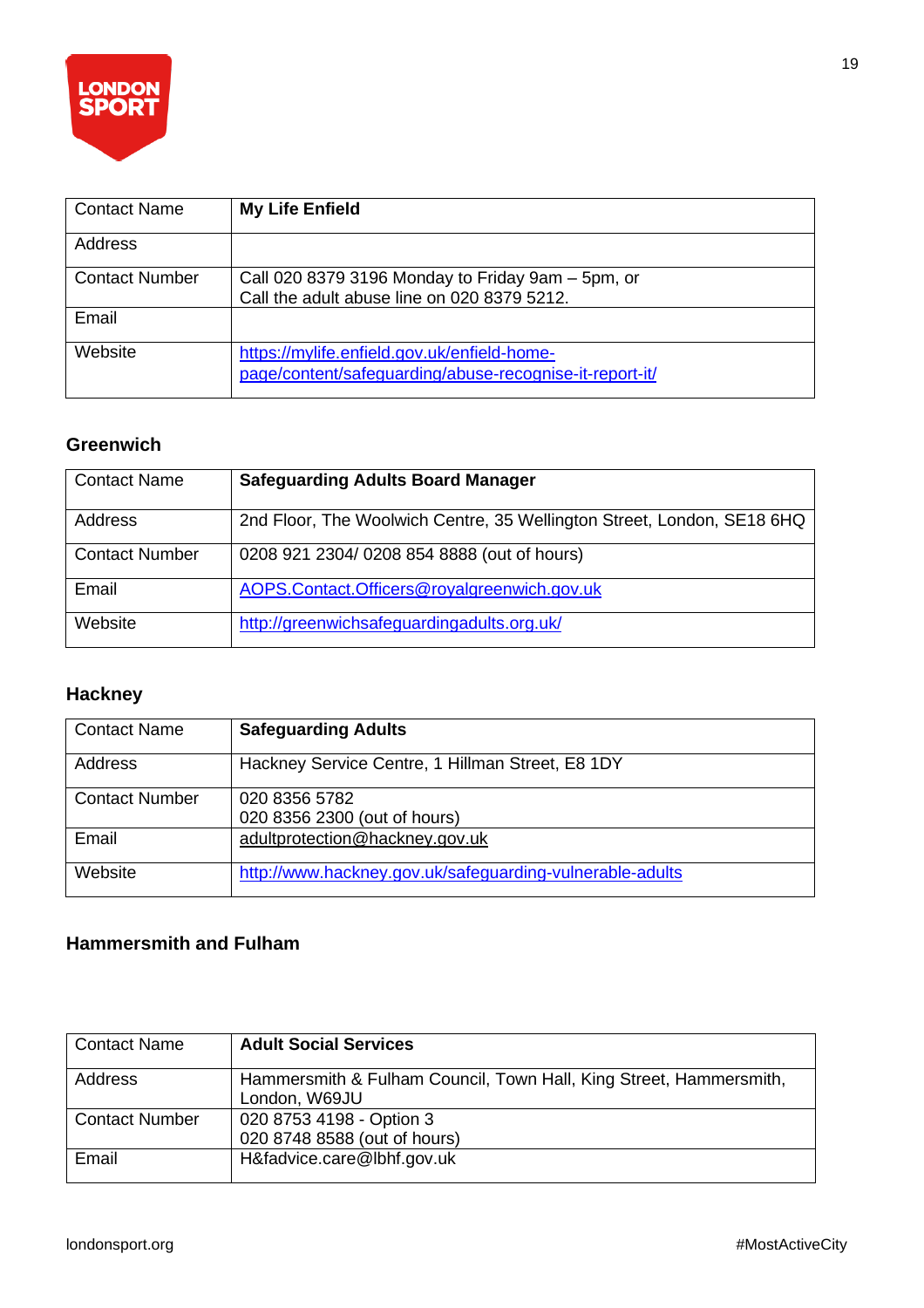

Website <https://www.lbhf.gov.uk/crime/victim-support/safeguarding-adults>

### **Haringey**

| <b>Contact Name</b>   | <b>Safeguarding Adults Referral Advice Line</b>                       |
|-----------------------|-----------------------------------------------------------------------|
| Address               | Civic Centre, High Road, Wood Green, N22 8LE                          |
| <b>Contact Number</b> | 02084891400                                                           |
| Email                 | firstresponseteam@haringey.gov.uk                                     |
| Website               | http://www.haringey.gov.uk/social-care-and-health/safeguarding-adults |

#### **Harrow**

| <b>Contact Name</b>   | <b>Safeguarding Adults Services</b>                                                                     |
|-----------------------|---------------------------------------------------------------------------------------------------------|
| Address               | Civic Centre, Harrow, HA1 2XY                                                                           |
| <b>Contact Number</b> | 0208 4209453<br>Access Harrow/Social Services 02089012680<br>Out of hours social services - 02084240999 |
| Email                 | safequardingadults@harrow.gov.uk                                                                        |
| Website               | https://www.harrow.gov.uk/adult-social-care                                                             |

### **Havering**

| <b>Contact Name</b>   | <b>Adult Social Services Safeguarding Adults Team</b> |
|-----------------------|-------------------------------------------------------|
| Address               |                                                       |
| <b>Contact Number</b> | 01708433550                                           |
| Email                 | Safeguarding_adults_team@havering.gov.uk              |
| Website               | <b>Havering Adult Safeguarding</b>                    |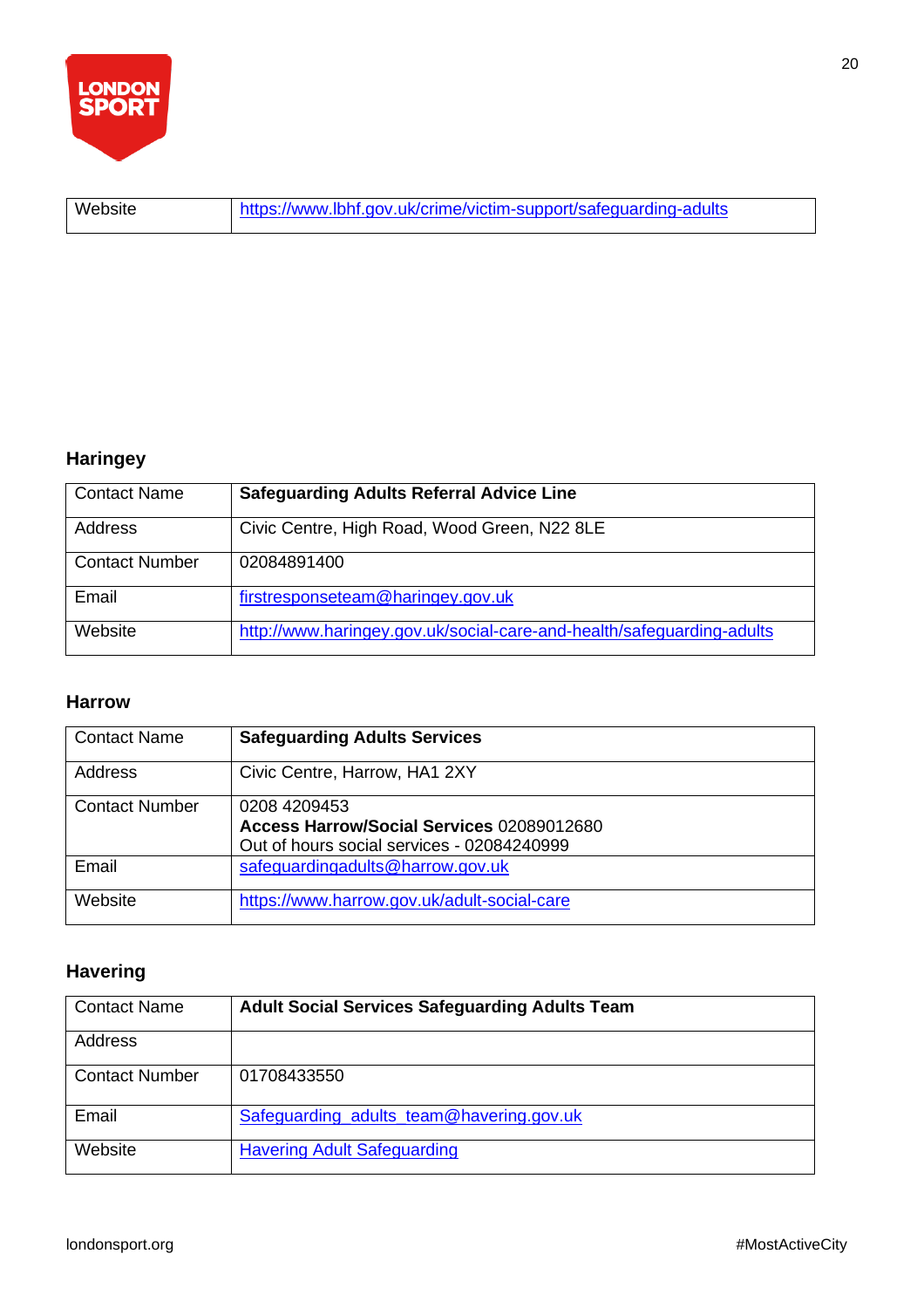

### **Hillingdon**

| <b>Contact Name</b>   | <b>Hillingdon Local Safeguarding Children Board</b> |
|-----------------------|-----------------------------------------------------|
| Address               | Civic Centre, High Street, Uxbridge UB8 1UW         |
| <b>Contact Number</b> | 01895556633                                         |
| Email                 |                                                     |
| Website               | http://hillingdonlscb.org.uk/                       |

#### **Hounslow**

| Contact Name   | <b>Adult Safeguarding General Enquiries</b>                        |
|----------------|--------------------------------------------------------------------|
| Address        | Civic Centre, Lampton Road, Hounslow, TW3 4DN                      |
| Contact Number | Telephone: 020 8583 3100 - Monday to Friday from 9am to 5pm.       |
|                | Out of hours telephone: 020 8583 2222.                             |
| Email          |                                                                    |
| Website        | https://www.hounslow.gov.uk/info/20130/safeguarding_adults_at_risk |

### **Islington**

| <b>Contact Name</b>   | <b>Adult Social Services Access Team</b>                                                                            |
|-----------------------|---------------------------------------------------------------------------------------------------------------------|
| <b>Address</b>        | Islington Customer Centre, 222 Upper Street, London, N1 1XR                                                         |
| <b>Contact Number</b> | 02075272299                                                                                                         |
| Email                 | Access.service@islington.gov.uk                                                                                     |
| Website               | Islington Adulthttps://www.islington.gov.uk/social-care-and-<br>health/abuse/safeguarding-adults-board Safeguarding |

### **Kensington and Chelsea**

| <b>Contact Name</b>   | <b>Kensington and Chelsea Social Services</b>              |
|-----------------------|------------------------------------------------------------|
| Address               | Customer Service Centre, Town Hall, Hornton Street, W8 7NX |
| <b>Contact Number</b> | 02073613013                                                |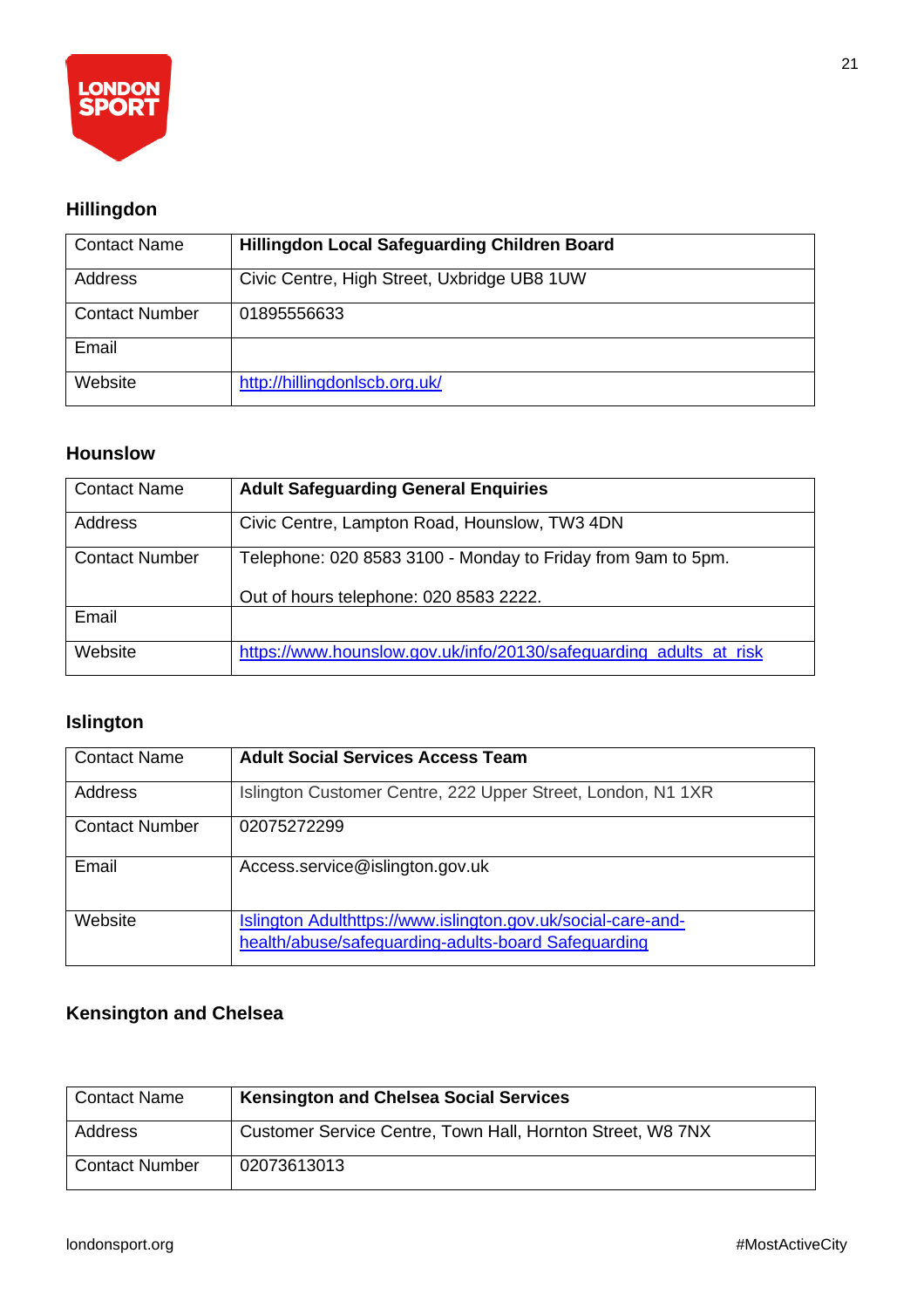

|         | Out of Hours 020 7373 2227                                                 |
|---------|----------------------------------------------------------------------------|
| Email   | socialservices@rbkc.gov.uk                                                 |
| Website | https://www.peoplefirstinfo.org.uk/kensington-and-chelsea-contact-details/ |

### **Kingston-upon-Thames**

| <b>Contact Name</b>   | <b>Adult Safeguarding</b>          |
|-----------------------|------------------------------------|
| Address               |                                    |
| <b>Contact Number</b> | 020 8547 5005                      |
| Email                 | Adult.safeguarding@kingston.gov.uk |
| Website               | <b>Kingston Adult Safeguarding</b> |

#### **Lambeth**

| <b>Contact Name</b>   | <b>Lambeth Adult Social Care Services</b>                                                                                          |
|-----------------------|------------------------------------------------------------------------------------------------------------------------------------|
| Address               | Phoenix House, 10 Wandsworth Road, London, SW8 2LL                                                                                 |
| <b>Contact Number</b> | Tel: 020 7926 5555<br>(9am to 5pm. Monday to Friday)<br>Outside office hours (This includes public holidays)<br>Tel: 020 7926 5555 |
| Email                 | adultsocialcare@lambeth.gov.uk                                                                                                     |
| Website               | https://www.lambethsab.org.uk/                                                                                                     |

#### **Lewisham**

| <b>Contact Name</b>   | <b>Adult Social Care Advice and Information Team</b>              |
|-----------------------|-------------------------------------------------------------------|
| Address               |                                                                   |
| <b>Contact Number</b> | 02083147777                                                       |
| Email                 | SCAIT@lewisham.gov.uk                                             |
| Website               | https://lewisham.gov.uk/organizations/adult-social-care-enquiries |

#### **Merton**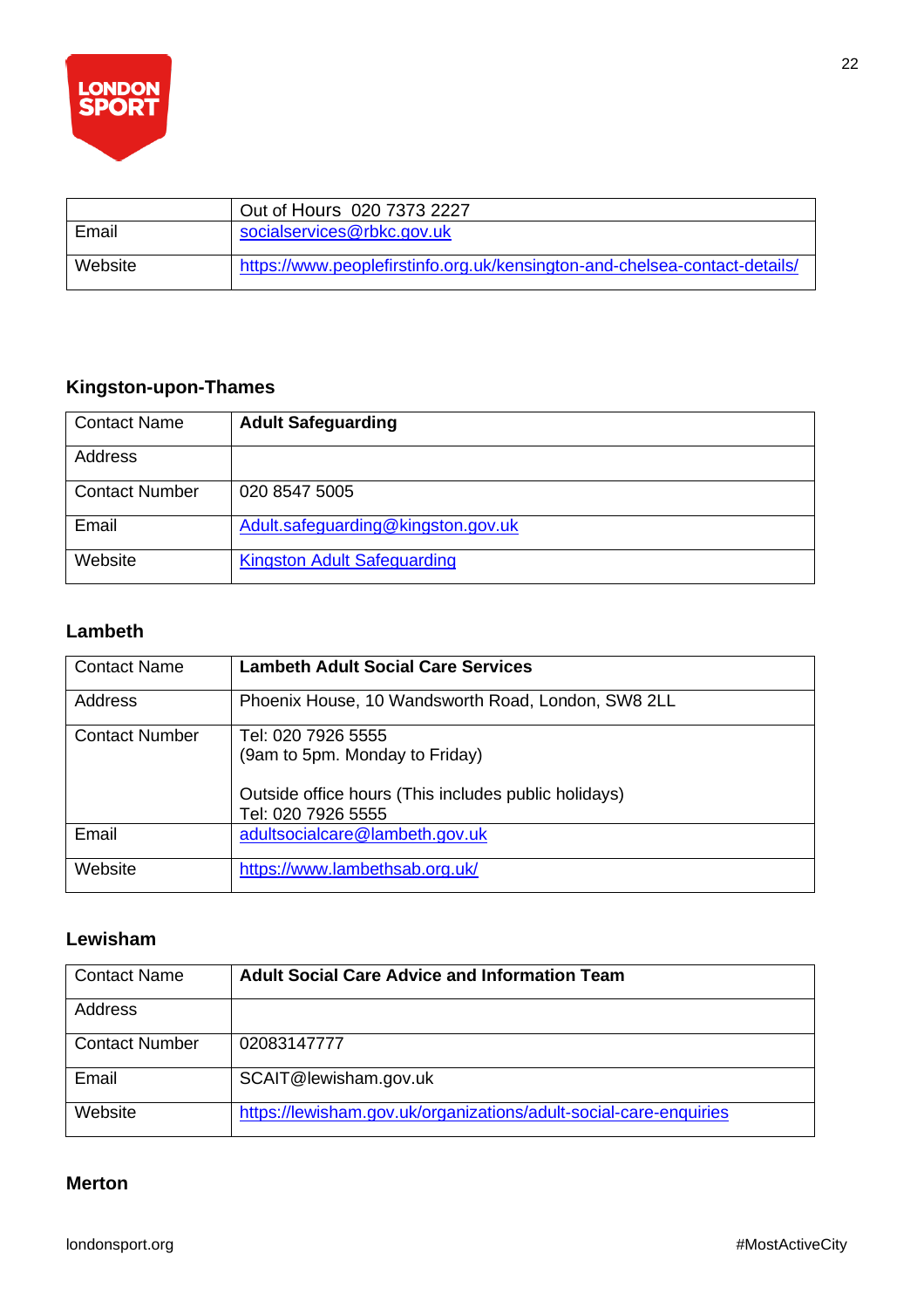

| <b>Contact Name</b>   | <b>Merton Safeguarding Adults Board</b>                                 |
|-----------------------|-------------------------------------------------------------------------|
| Address               | London Borough of Merton, Civic Centre, London Road, Morden, SM4<br>5DX |
| <b>Contact Number</b> | 020 8545 3983/020 8545 4388                                             |
| Email                 | safeguarding.adults@merton.gov.uk                                       |
| Website               | https://www.mertonsab.org.uk/contact/                                   |

#### **Newham**

| <b>Contact Name</b>   | <b>Safeguarding Adults Board Coordinator</b>                                 |
|-----------------------|------------------------------------------------------------------------------|
| <b>Address</b>        | London Borough of Newham, Newham Dockside, 1000 Dockside, London,<br>E16 2QU |
| <b>Contact Number</b> |                                                                              |
| Email                 | 020 33730440                                                                 |
| Website               | http://adultsocialcare.newham.gov.uk/pages/safeguarding-adults.aspx          |

### **Redbridge**

| <b>Contact Name</b>   | <b>Redbridge Health and Adult Social Services</b>                                                                                         |
|-----------------------|-------------------------------------------------------------------------------------------------------------------------------------------|
| Address               |                                                                                                                                           |
| <b>Contact Number</b> |                                                                                                                                           |
| Email                 | Report concerns to Redbridge Health and Adult Social Services on 020<br>8708 7333 (Monday to Friday 9.00am to 5.00pm) or on 0208 553 5825 |
| Website               | https://mylife.redbridge.gov.uk/protecting-adults-at-risk-of-abuse-or-<br>neglect/                                                        |

### **Richmond-upon-Thames**

| <b>Contact Name</b>   | <b>Adult Access Team</b>                                                                                                                |
|-----------------------|-----------------------------------------------------------------------------------------------------------------------------------------|
| Address               |                                                                                                                                         |
| <b>Contact Number</b> | Report abuse using an online form:<br>https://www.richmond.gov.uk/services/adult_social_care/safeguarding_adu<br>Its/report_adult_abuse |
| Email                 |                                                                                                                                         |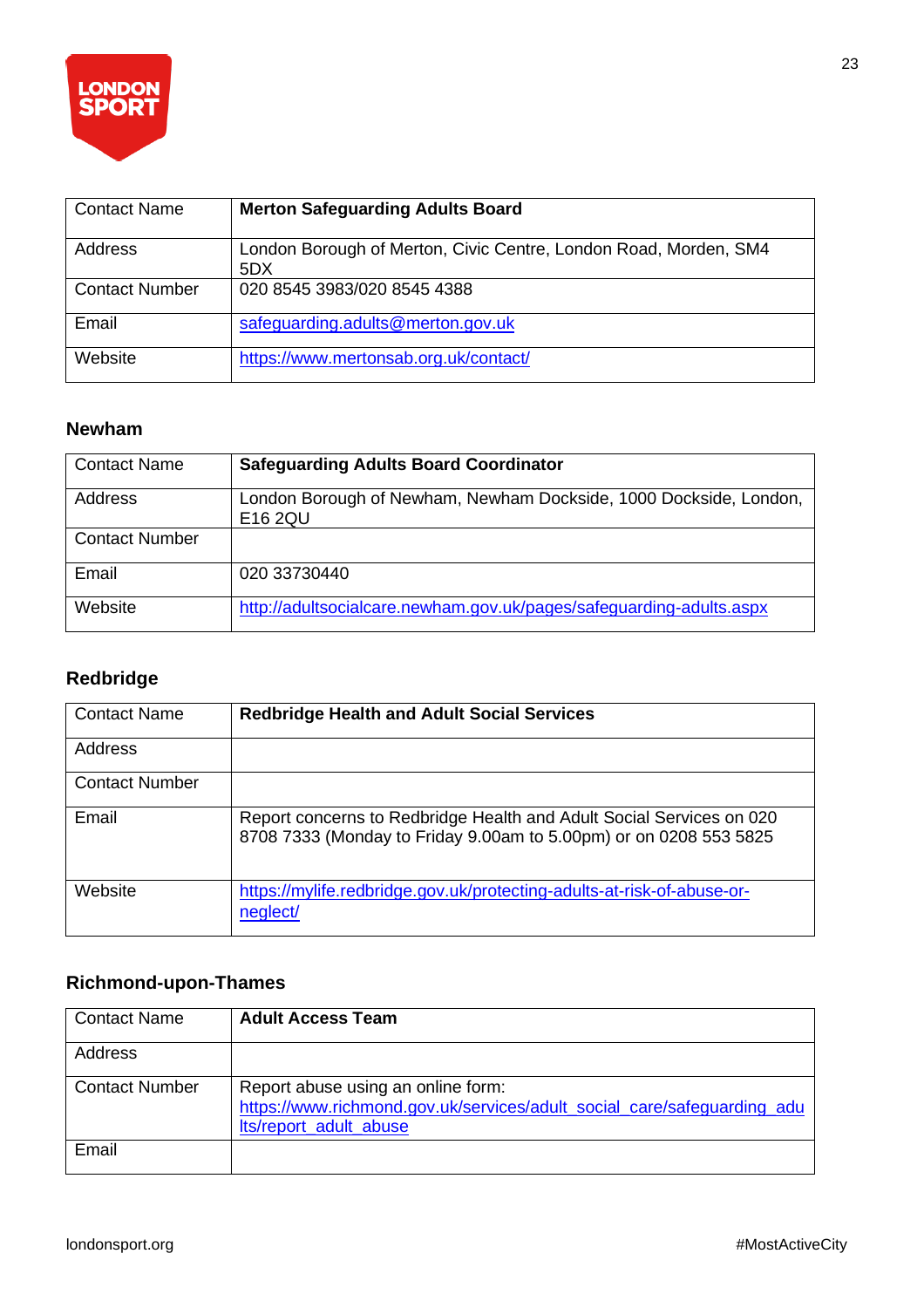

Website [http://www.richmond.gov.uk/safeguarding\\_adults](http://www.richmond.gov.uk/safeguarding_adults)

#### **Southwark**

| <b>Contact Name</b>   | <b>Safeguarding Adults Team</b>                                                                                    |
|-----------------------|--------------------------------------------------------------------------------------------------------------------|
| Address               | PO Box 64529<br>London<br>SE <sub>1</sub> P <sub>5LX</sub>                                                         |
| <b>Contact Number</b> | for adults with a physical or sensory disability and older people (65 years<br>and above):                         |
|                       | T: 020 7525 3324                                                                                                   |
|                       | for adults (aged 18 to 65) with a mental illness:                                                                  |
|                       | T: 020 7525 0088                                                                                                   |
|                       | for adults with a learning disability:                                                                             |
|                       | T: 020 7525 2333                                                                                                   |
| Email                 | for adults with a physical or sensory disability and older people (65 years<br>and above):                         |
|                       | E: OPPDContactteam@southwark.gov.uk                                                                                |
|                       | for adults (aged 18 to 65) with a mental illness:                                                                  |
|                       | E: MHContact@southwark.gov.uk                                                                                      |
|                       | for adults with a learning disability:                                                                             |
|                       | E: Learning Disabilities Duty@southwark.gov.uk                                                                     |
| Website               | https://www.southwark.gov.uk/social-care-and-support/adult-social-<br>care/safeguarding-adults/safeguarding-adults |

#### **Sutton**

| <b>Contact Name</b>   | <b>Sutton Councils Adults Safeguarding Referral Point</b>                                                                                               |
|-----------------------|---------------------------------------------------------------------------------------------------------------------------------------------------------|
| Address               |                                                                                                                                                         |
| <b>Contact Number</b> | 020 8770 6770                                                                                                                                           |
| Email                 |                                                                                                                                                         |
| Website               | https://www.sutton.gov.uk/info/200609/safe_from_abuse_-<br>adult_safeguarding/1617/help_for_adults_being_abused<br>Report concerns via form on the page |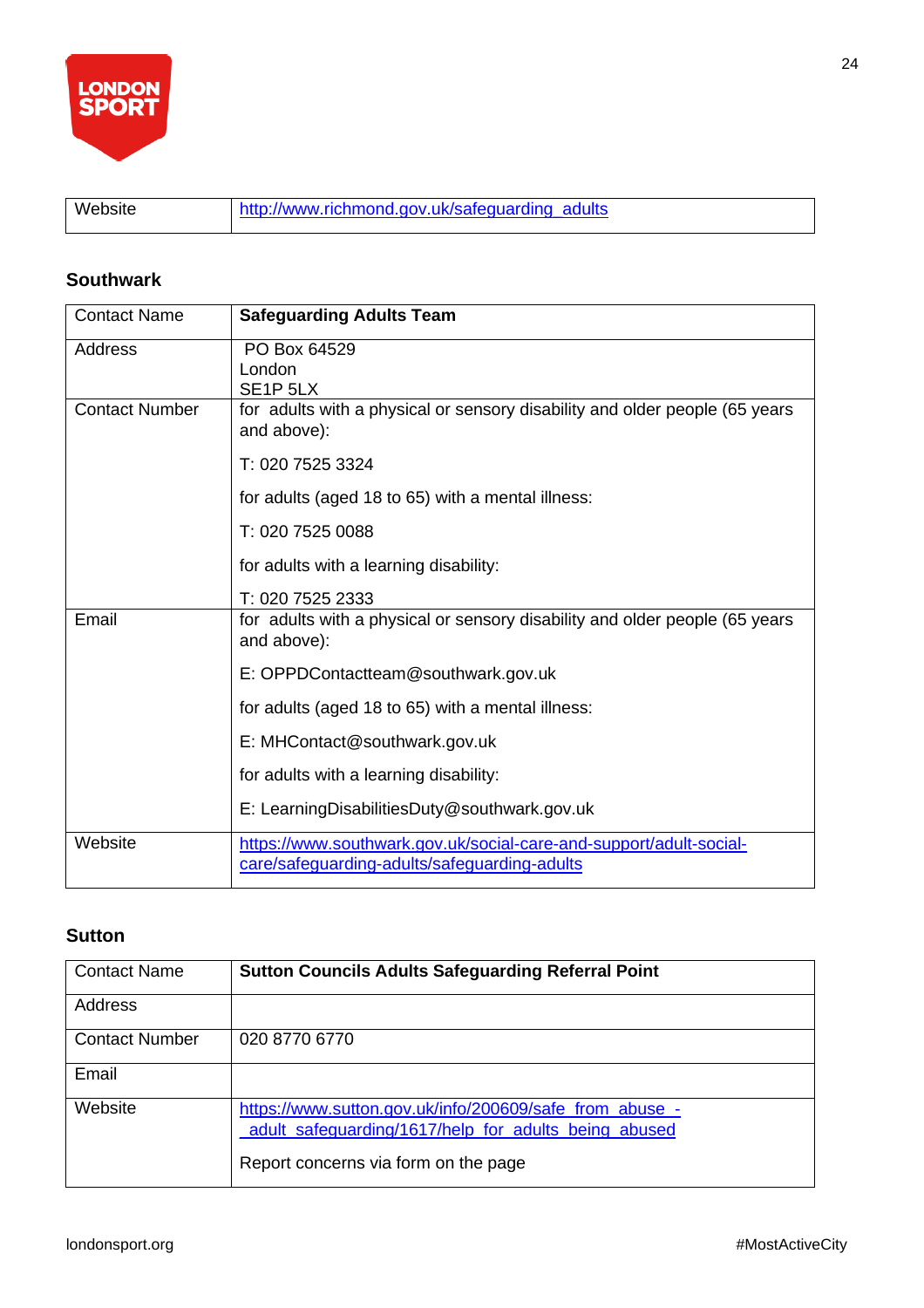

#### **Tower Hamlets**

| <b>Contact Name</b>   | <b>Safeguarding Adults Board Manager</b>                                                          |
|-----------------------|---------------------------------------------------------------------------------------------------|
| Address               | <b>Tower Hamlets Council</b><br>Town Hall<br><b>Mulberry Place</b><br>5 Clove Crescent<br>E14 2BG |
| <b>Contact Number</b> | Adult Social Care Assessment & Intervention Team on 020 7364<br>5005.                             |
| Email                 |                                                                                                   |
| Website               | Form on Tower Hamlets website                                                                     |

#### **Waltham Forest**

| <b>Contact Name</b>   | <b>Safeguarding Adults Team</b> |
|-----------------------|---------------------------------|
| Address               |                                 |
| <b>Contact Number</b> | 02084963000                     |
| Email                 | safeadults@walthamforest.gov.uk |
| Website               | Form at Waltham Forest Council  |

#### **Wandsworth**

| <b>Contact Name</b>   | <b>Adult Social Care Access Team</b>            |
|-----------------------|-------------------------------------------------|
| Address               |                                                 |
| <b>Contact Number</b> | 020 8871 7707                                   |
| Email                 | accessteam@wandsworth.gov.uk                    |
| Website               | http://www.wandsworth.gov.uk/safeguardingadults |

### **5.4 National Governing Bodies**

### **5.4 National Governing Body Contacts**

<https://thecpsu.org.uk/help-advice/deal-with-a-concern/>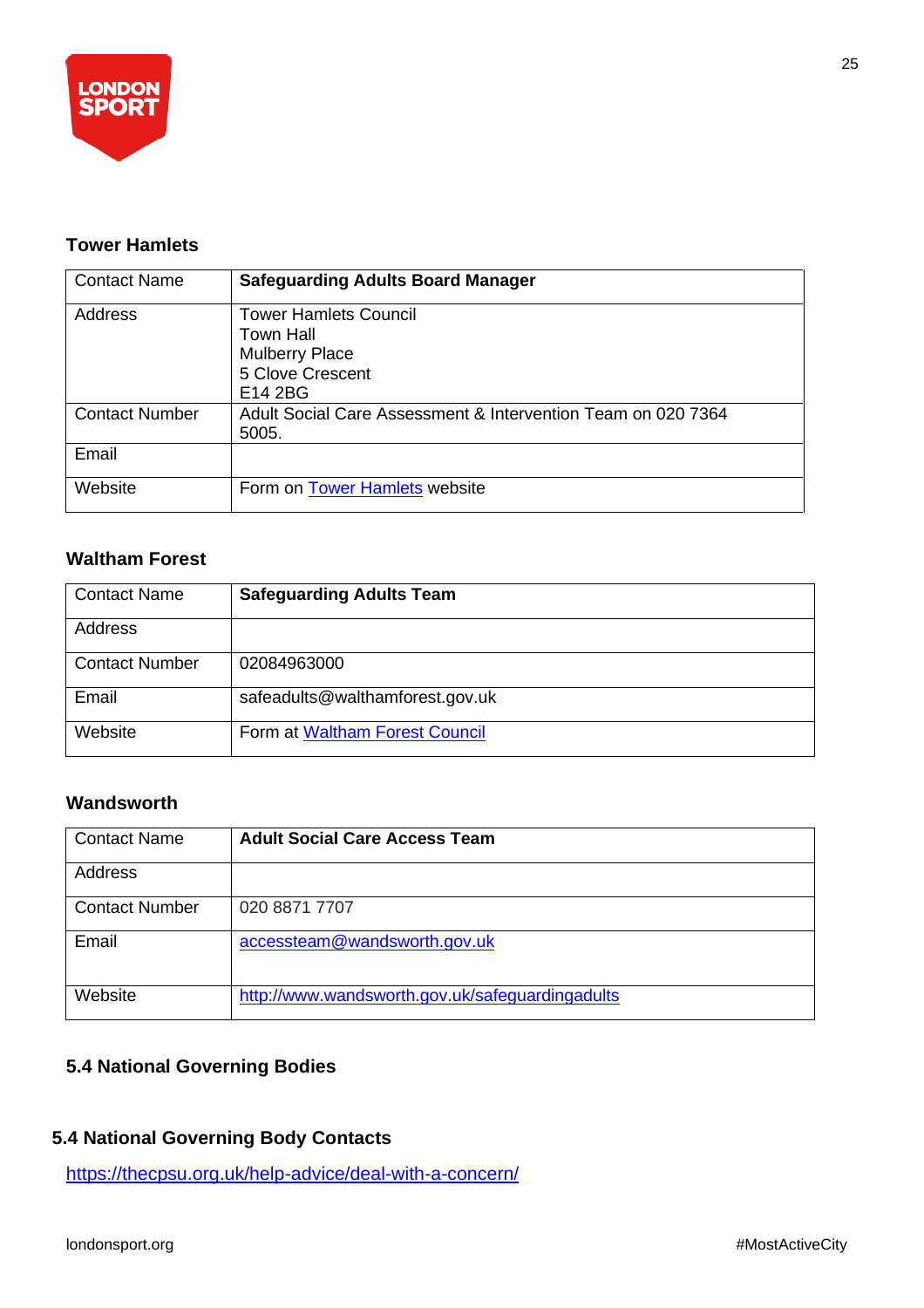

#### **5.5 Other Useful Contacts**

#### **General**

#### **Ann Craft Trust - Safeguarding Adults in Sport and Activity**

| <b>Address</b>        |                                                                                                                                                                                                                                                                    |
|-----------------------|--------------------------------------------------------------------------------------------------------------------------------------------------------------------------------------------------------------------------------------------------------------------|
| <b>Contact Number</b> | 0115 951 5400                                                                                                                                                                                                                                                      |
| <b>Email</b>          | Ann-Craft-Trust@nottingham.ac.uk                                                                                                                                                                                                                                   |
| <b>Website</b>        | www.anncrafttrust.org                                                                                                                                                                                                                                              |
| <b>Description</b>    | Safeguarding Adult in Sport and Physical Activity is a new project<br>funded by Sport England to help National Governing Bodies, county<br>sports partnerships, regional partnerships and sports clubs to develop<br>best practice in safeguarding adults at risk. |

### **Arthritis Care**

| <b>Address</b>        | Floor 4, Linen Court, 10 East Road, London, N1 6AD                                                                                                                                                                                                                                                                                                 |
|-----------------------|----------------------------------------------------------------------------------------------------------------------------------------------------------------------------------------------------------------------------------------------------------------------------------------------------------------------------------------------------|
| <b>Contact Number</b> | 080 8800 4050 from 12pm to 4pm Monday to Friday                                                                                                                                                                                                                                                                                                    |
|                       | 020 7380 6500 from 10am to 4pm                                                                                                                                                                                                                                                                                                                     |
| <b>Email</b>          | Helplines@arthritiscare.org.uk                                                                                                                                                                                                                                                                                                                     |
| Website               | www.arthritiscare.org.uk                                                                                                                                                                                                                                                                                                                           |
| <b>Description</b>    | Arthritis Care is the only UK-based voluntary organisation working with<br>and for everyone with arthritis. They provide information, training and<br>support to help people take control of their health and their lives. At the<br>same time they campaign for raised awareness about arthritis, and for<br>better services for people affected. |

### **The Association of Therapeutic Communities**

| <b>Address</b>        | Waterfront, Kingsdown Road, Walmer, Kent, CT14 7LL |
|-----------------------|----------------------------------------------------|
| <b>Contact Number</b> | 01242 620077                                       |
| <b>Email</b>          | post@therapeuticcommunities.org                    |
| <b>Website</b>        |                                                    |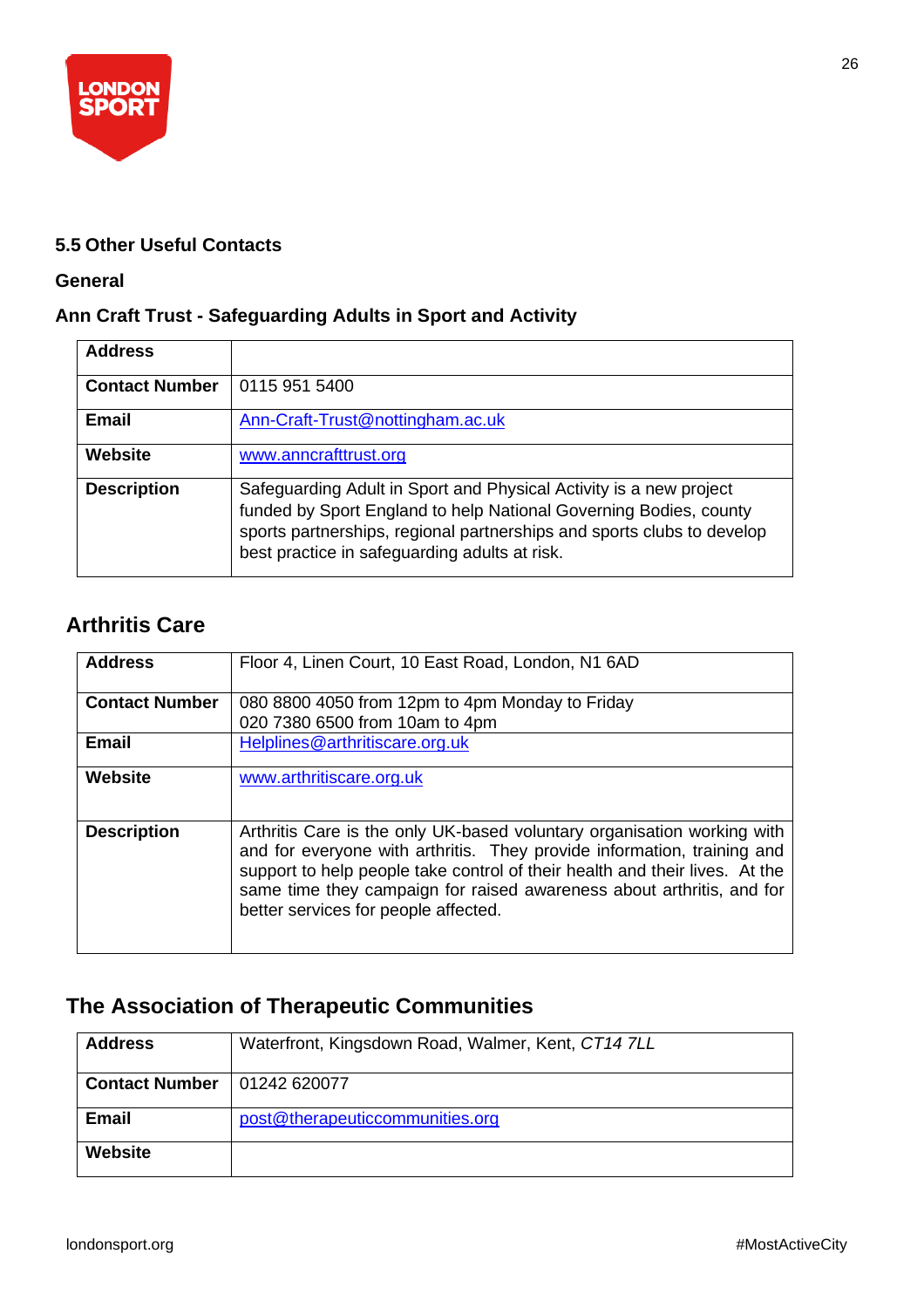

| <b>Description</b> | The Association of Therapeutic Communities. Methods of psychological<br>treatment remain a seriously undervalued form of psychotherapy. The<br>ATC exists to try to correct this neglect. Their site includes a database of<br>therapeutic communities. |
|--------------------|---------------------------------------------------------------------------------------------------------------------------------------------------------------------------------------------------------------------------------------------------------|
|                    |                                                                                                                                                                                                                                                         |

### **British Association for Counselling and Psychotherapy**

| <b>Address</b>        | BACP House, 15 St John's Business Park, Lutterworth, Leicestershire,<br><b>LE17 4HB</b>                                                                                                                                                            |
|-----------------------|----------------------------------------------------------------------------------------------------------------------------------------------------------------------------------------------------------------------------------------------------|
| <b>Contact Number</b> | 01455 883300                                                                                                                                                                                                                                       |
| <b>Email</b>          | bacp@bacp.co.uk                                                                                                                                                                                                                                    |
| <b>Website</b>        | www.counselling.co.uk                                                                                                                                                                                                                              |
| <b>Description</b>    | The Association exists to serve its members and the psychological<br>therapies, as well as increasing awareness. It publishes directories and<br>other information to enable those seeking counselling and training to<br>make an informed choice. |

### **British Medical Association**

| <b>Address</b>        | 3rd Floor, 356 Holloway Road, London, N7 6PA                                                                                                               |
|-----------------------|------------------------------------------------------------------------------------------------------------------------------------------------------------|
| <b>Contact Number</b> | 020 7387 4499                                                                                                                                              |
| <b>Email</b>          | info.web@bma.org.uk                                                                                                                                        |
| Website               | www.bma.org.uk                                                                                                                                             |
| <b>Description</b>    | The BMA represents all doctors from all branches of medicine all over<br>the UK. It is an independent trade union, officially recognised by<br>government. |

### **Disabled Living Foundation**

| <b>Address</b>        | 4th Floor, Jessica House, Red Lion Square, 191 Wandsworth High<br>Street, London, SW18 4LS                                                     |
|-----------------------|------------------------------------------------------------------------------------------------------------------------------------------------|
| <b>Contact Number</b> | 020 7289 6111                                                                                                                                  |
| <b>Email</b>          | advice@dlf.org.uk                                                                                                                              |
| <b>Website</b>        | www.dlf.org.uk                                                                                                                                 |
| <b>Description</b>    | Provides specialist advice for people with disabilities and their carers. It<br>has a national telephone helpline service (0845 130 1977), and |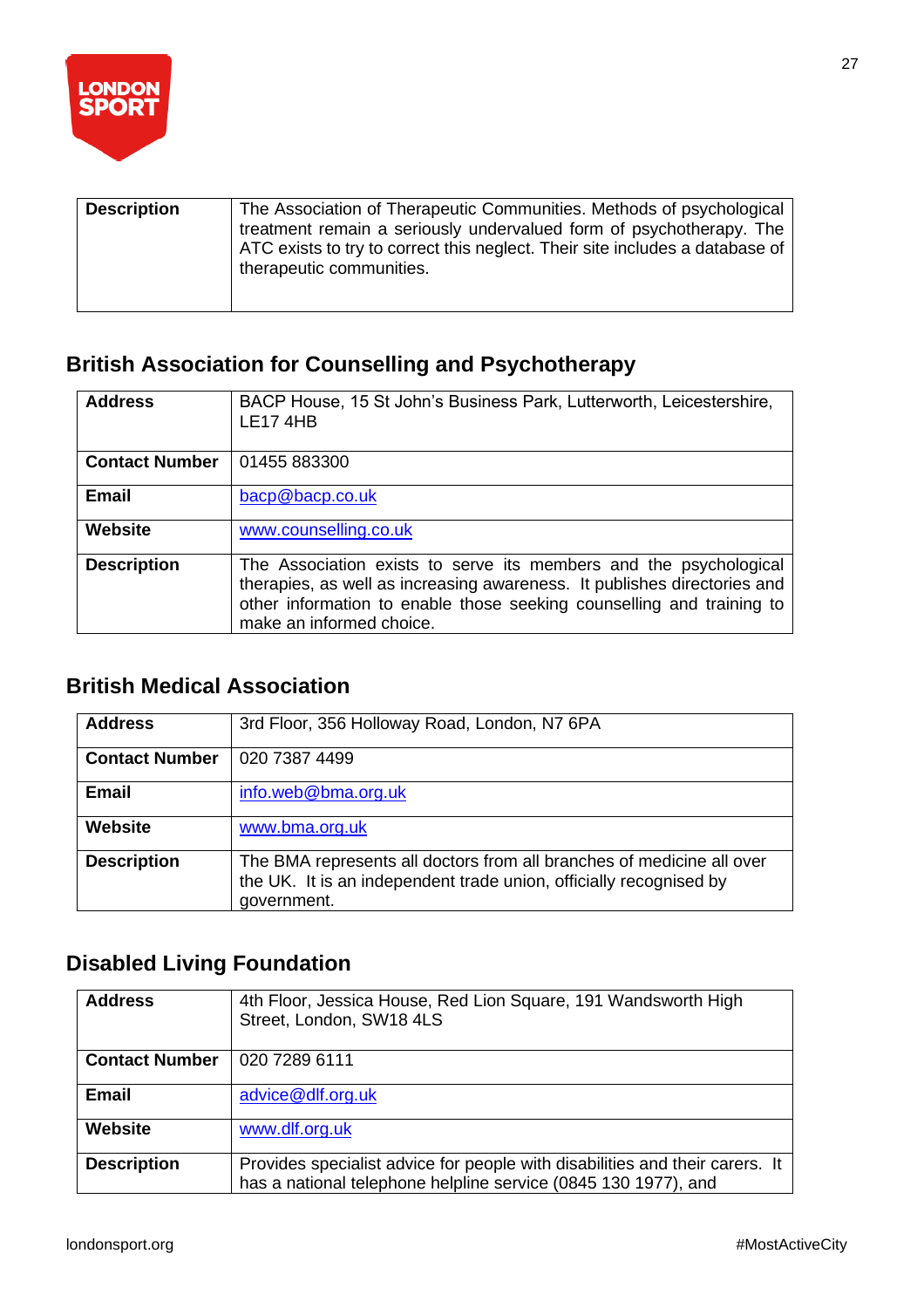

| equipment centre (020 7289 6111), factsheets, publications shop and<br>training and events. |
|---------------------------------------------------------------------------------------------|
|                                                                                             |

### **Disability Rights Commissions**

| <b>Address</b>        | Ground Floor, CAN Mezzanine, 49-51 East Rd, London, N1 6AH                                                                                                                                                                                                                                                     |
|-----------------------|----------------------------------------------------------------------------------------------------------------------------------------------------------------------------------------------------------------------------------------------------------------------------------------------------------------|
| <b>Contact Number</b> | 020 7250 8191                                                                                                                                                                                                                                                                                                  |
| <b>Email</b>          | enquiries@disabilityrightsuk.org                                                                                                                                                                                                                                                                               |
| <b>Website</b>        | www.disabilityrightsuk.org                                                                                                                                                                                                                                                                                     |
| <b>Description</b>    | Disability Rights Commission was set up by the government to help<br>secure civil rights for disabled people. As well as giving information and<br>advice to disabled people, employers and service providers, their<br>conciliation service also intervenes in disputes over access to goods and<br>services. |

### **Hearing Concern**

| <b>Address</b>        | 7-11 Armstrong Road, London, W3 7LJ                                                                                                                                                                                                                                                                                                       |
|-----------------------|-------------------------------------------------------------------------------------------------------------------------------------------------------------------------------------------------------------------------------------------------------------------------------------------------------------------------------------------|
| <b>Contact Number</b> | 020 8743 1110                                                                                                                                                                                                                                                                                                                             |
| <b>Email</b>          | info@hearingconcern.org.uk                                                                                                                                                                                                                                                                                                                |
| <b>Website</b>        | www.hearingconcern.org.uk                                                                                                                                                                                                                                                                                                                 |
| <b>Description</b>    | Hearing Concern exists to overcome the frustration, isolation and<br>loneliness experienced by millions of people in the UK who have<br>hearing loss. It is a leading provider of advice and support, campaigns<br>on behalf of its client group and promotes awareness of the<br>communication needs of deaf and hard of hearing people. |

### **NACRO**

| <b>Address</b>        | First Floor, 46 Loman Street, London, SE1 0EH                                                                                                                                                                            |
|-----------------------|--------------------------------------------------------------------------------------------------------------------------------------------------------------------------------------------------------------------------|
| <b>Contact Number</b> | 0300 123 1889                                                                                                                                                                                                            |
| <b>Email</b>          | helpline@nacro.org.uk                                                                                                                                                                                                    |
| Website               | www.nacro.org.uk                                                                                                                                                                                                         |
| <b>Description</b>    | Crime reduction charity aiming to make society safer by finding practical<br>solutions to reducing crime. Projects include resettling prisoners,<br>working with young people, housing people, working with families and |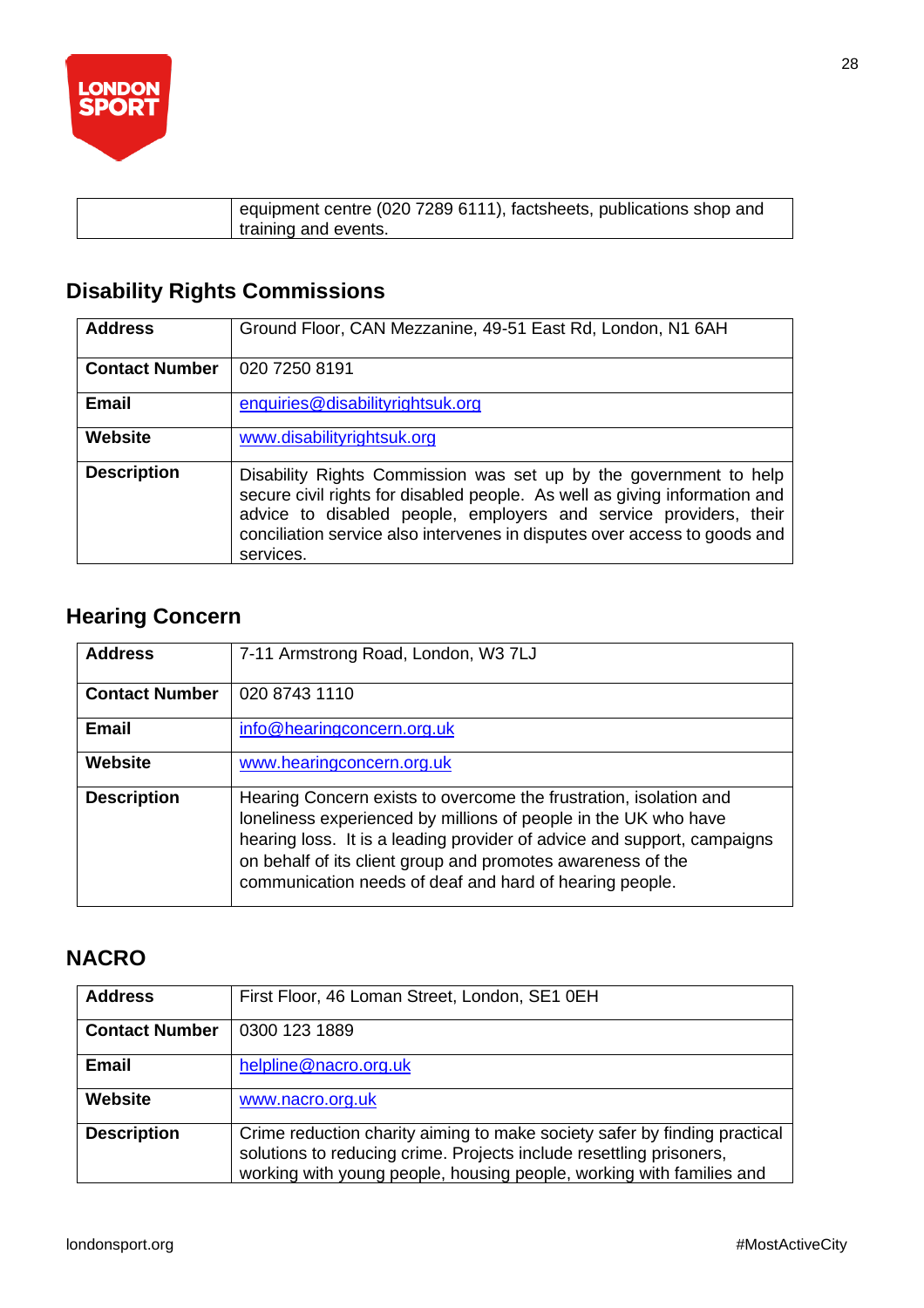

| communities, getting people into work and finding better ways to reduce<br>crime. |
|-----------------------------------------------------------------------------------|
|-----------------------------------------------------------------------------------|

### **National Association of Citizens Advice Bureaux**

| <b>Address</b>        | Citizens Advice, 3rd Floor North, 200 Aldersgate, London, EC1A 4HD                                                                                                                                                                                                                |
|-----------------------|-----------------------------------------------------------------------------------------------------------------------------------------------------------------------------------------------------------------------------------------------------------------------------------|
| <b>Contact Number</b> |                                                                                                                                                                                                                                                                                   |
| <b>Email</b>          |                                                                                                                                                                                                                                                                                   |
| <b>Website</b>        | www.nacab.org.uk                                                                                                                                                                                                                                                                  |
| <b>Description</b>    | The Citizens Advice Bureau runs 'Adviceguide' which gives basic advice<br>and information on people's rights. It gives a broad outline of your legal<br>position and what you can do. If problems are complicated, it is more<br>appropriate to contact Citizen's Advice Bureaux. |

### **National Autistic Society**

| <b>Address</b>        | 393 City Road, London, EC1V 1NG                                                                                               |
|-----------------------|-------------------------------------------------------------------------------------------------------------------------------|
| <b>Contact Number</b> | 020 7833 2299                                                                                                                 |
| Email                 | nas@nas.org.uk                                                                                                                |
| Website               | www.nas.org.uk                                                                                                                |
| <b>Description</b>    | The Charity's objective is to provide education, treatment, welfare and<br>care to people with autism and related conditions. |

### **National Information Forum**

| <b>Address</b>        | Derek Kinrade, 33 Highshore Road, London, SE15 5AF                                                                                                                                                                                                                   |
|-----------------------|----------------------------------------------------------------------------------------------------------------------------------------------------------------------------------------------------------------------------------------------------------------------|
| <b>Contact Number</b> | 020 7708 5943                                                                                                                                                                                                                                                        |
| <b>Email</b>          |                                                                                                                                                                                                                                                                      |
| <b>Website</b>        | www.nif.org.uk                                                                                                                                                                                                                                                       |
| <b>Description</b>    | National Information Forum is an umbrella organisation that seeks to<br>encourage the provision of accessible information to people with<br>disabilities, older people and anyone else disadvantaged in gaining<br>access to information by whatever means possible. |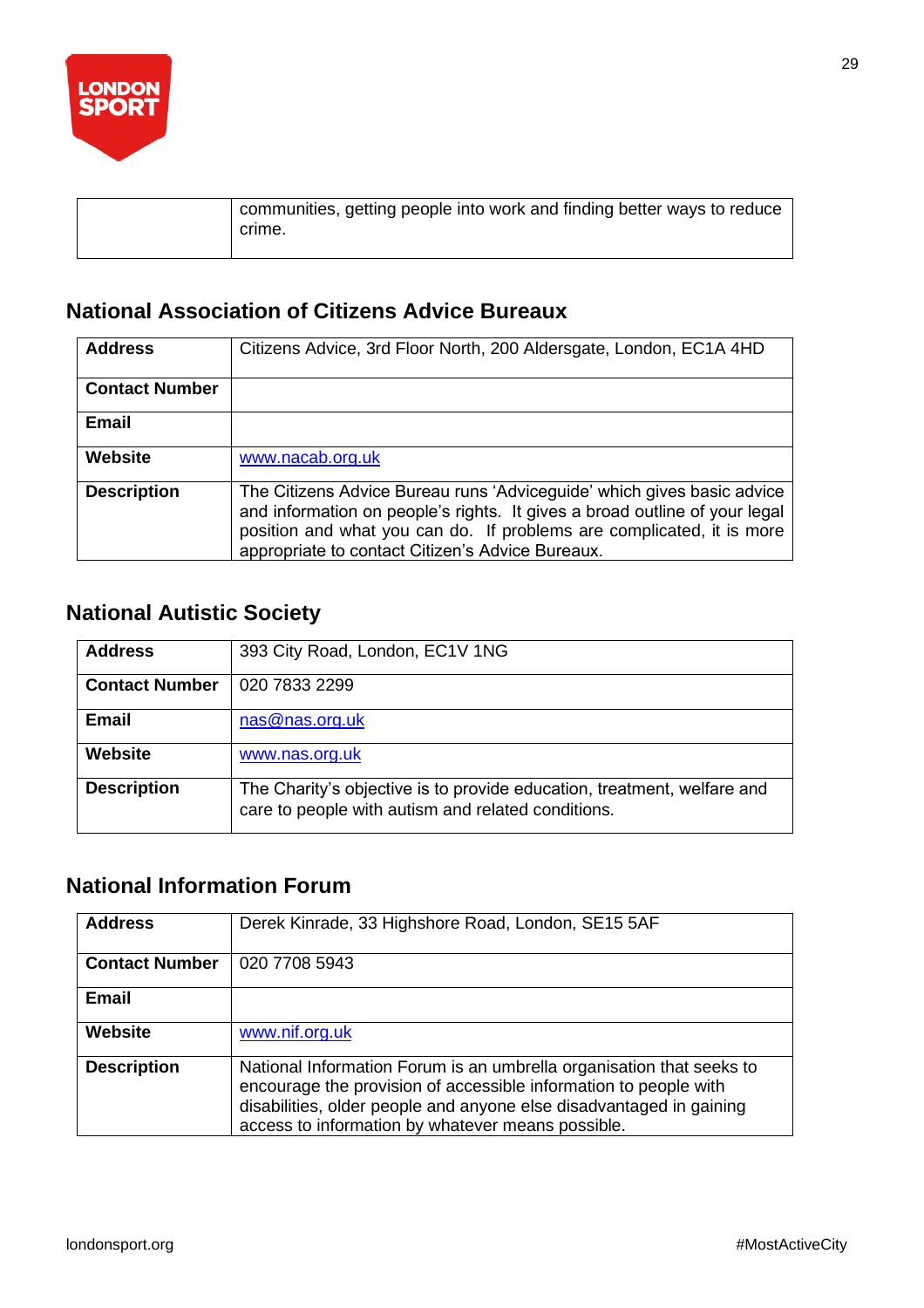

### **Rape Crisis Federation of England and Wales**

| <b>Address</b>        | BCM 4444, London, WC1N 3XX                                                                                                                                                                     |
|-----------------------|------------------------------------------------------------------------------------------------------------------------------------------------------------------------------------------------|
| <b>Contact Number</b> |                                                                                                                                                                                                |
| <b>Email</b>          | info@rapecrisis.co.uk                                                                                                                                                                          |
| <b>Website</b>        | www.rapecrisis.co.uk                                                                                                                                                                           |
| <b>Description</b>    | Rape Crisis was launched in 1996 and exists to provide a range of<br>facilities and resources to enable the continuance and development of<br>Rape Crisis Groups throughout Wales and England. |

### **Royal National Institute for the Blind**

| <b>Address</b>        | 105 Judd Street, London, WC1H 9NE                                                                                                                                                    |
|-----------------------|--------------------------------------------------------------------------------------------------------------------------------------------------------------------------------------|
| <b>Contact Number</b> | 020 7388 1266                                                                                                                                                                        |
|                       | 0303 123 9999                                                                                                                                                                        |
| <b>Email</b>          |                                                                                                                                                                                      |
| Website               | www.rnib.org.uk                                                                                                                                                                      |
| <b>Description</b>    | The Royal National Institute for the Blind offers information, support and<br>advice to over 2 million people with sight problems. It fights for equal<br>rights and funds research. |

### **Susy Lamplugh Trust**

| <b>Address</b>        | The Foundry, 17-19 Oval Way, London, SE11 5RR                                                                                                                                                           |
|-----------------------|---------------------------------------------------------------------------------------------------------------------------------------------------------------------------------------------------------|
| <b>Contact Number</b> | 020 83921839                                                                                                                                                                                            |
| Email                 | info@suzylamplugh.org                                                                                                                                                                                   |
| Website               | www.suzylamplugh.org                                                                                                                                                                                    |
| <b>Description</b>    | The Trust is a leading authority on personal safety. Its role is to minimise<br>the damage caused to individuals and to society by aggression in all its<br>forms – physical, verbal and psychological. |

### **Turning Point**

| <b>Address</b>        | Standon House, 21 Mansell Street, London, E1 8AA |
|-----------------------|--------------------------------------------------|
| <b>Contact Number</b> | 020 7481 7600                                    |
| <b>Email</b>          | info@turning-point.co.uk                         |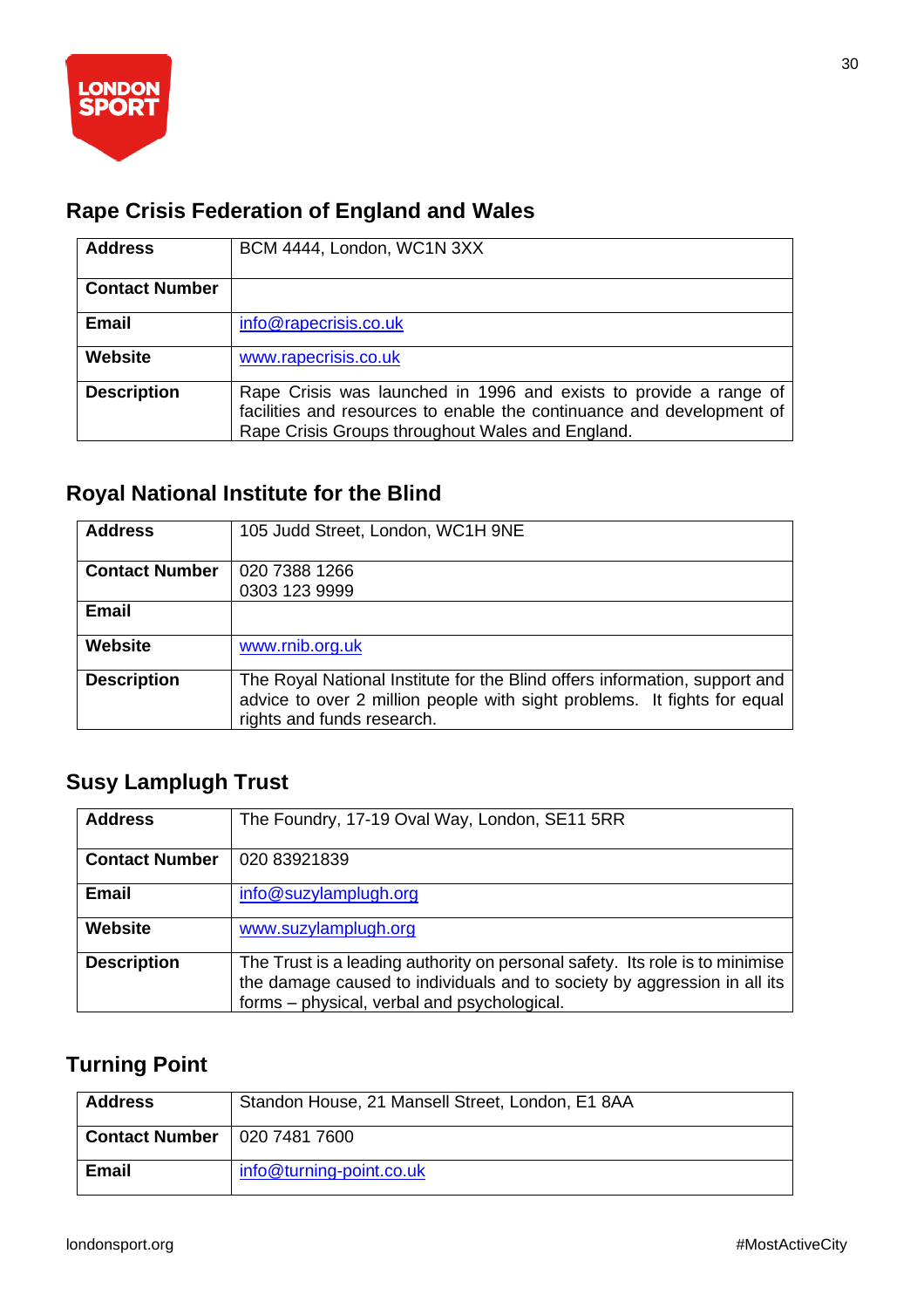

| <b>Website</b>     | www.turning-point.co.uk                                                                                                                                                                                                                              |
|--------------------|------------------------------------------------------------------------------------------------------------------------------------------------------------------------------------------------------------------------------------------------------|
| <b>Description</b> | Turning Point has over thirty years of experience working with those most<br>excluded in our society. They operate a range of projects throughout the<br>Country in the areas of drug and alcohol abuse, mental health and<br>learning disabilities. |

### **Victim Support**

| <b>Address</b>        |                                                                                                                                            |
|-----------------------|--------------------------------------------------------------------------------------------------------------------------------------------|
| <b>Contact Number</b> | 0808 168 9111                                                                                                                              |
| <b>Email</b>          |                                                                                                                                            |
| Website               | www.victimsupport.com                                                                                                                      |
| <b>Description</b>    | Victim Support provides practical advice and help, emotional support and<br>reassurance to those who have suffered the effects of a crime. |

### **Women's Aid Federation of England and Wales**

| <b>Address</b>        | PO BOX 3245, Bristol, BS2 2EH                                                                                    |
|-----------------------|------------------------------------------------------------------------------------------------------------------|
| <b>Contact Number</b> | 0117 9444411                                                                                                     |
| <b>Email</b>          | info@womensaid.org.uk                                                                                            |
| Website               | www.womensaid.org.uk                                                                                             |
| <b>Description</b>    | Women's Aid is a national domestic violence charity. It also runs a<br>domestic violence helpline 08457 023 468. |

### **Learning Disability**

### **Ann Craft Trust**

| <b>Address</b>        | Ann Craft Trust, Centre for Social Work, University Park, University of<br>Nottingham, Nottingham, NG7 2RD                                                                                       |
|-----------------------|--------------------------------------------------------------------------------------------------------------------------------------------------------------------------------------------------|
| <b>Contact Number</b> | 0115 9515400                                                                                                                                                                                     |
| Email                 | Ann-Craft-Trust@nottingham.ac.uk                                                                                                                                                                 |
| <b>Website</b>        | www.anncrafttrust.org                                                                                                                                                                            |
| <b>Description</b>    | ACT is a national organisation working with staff in the statutory,<br>independent and voluntary sectors in the interests of people with<br>learning disabilities who may be at risk from abuse. |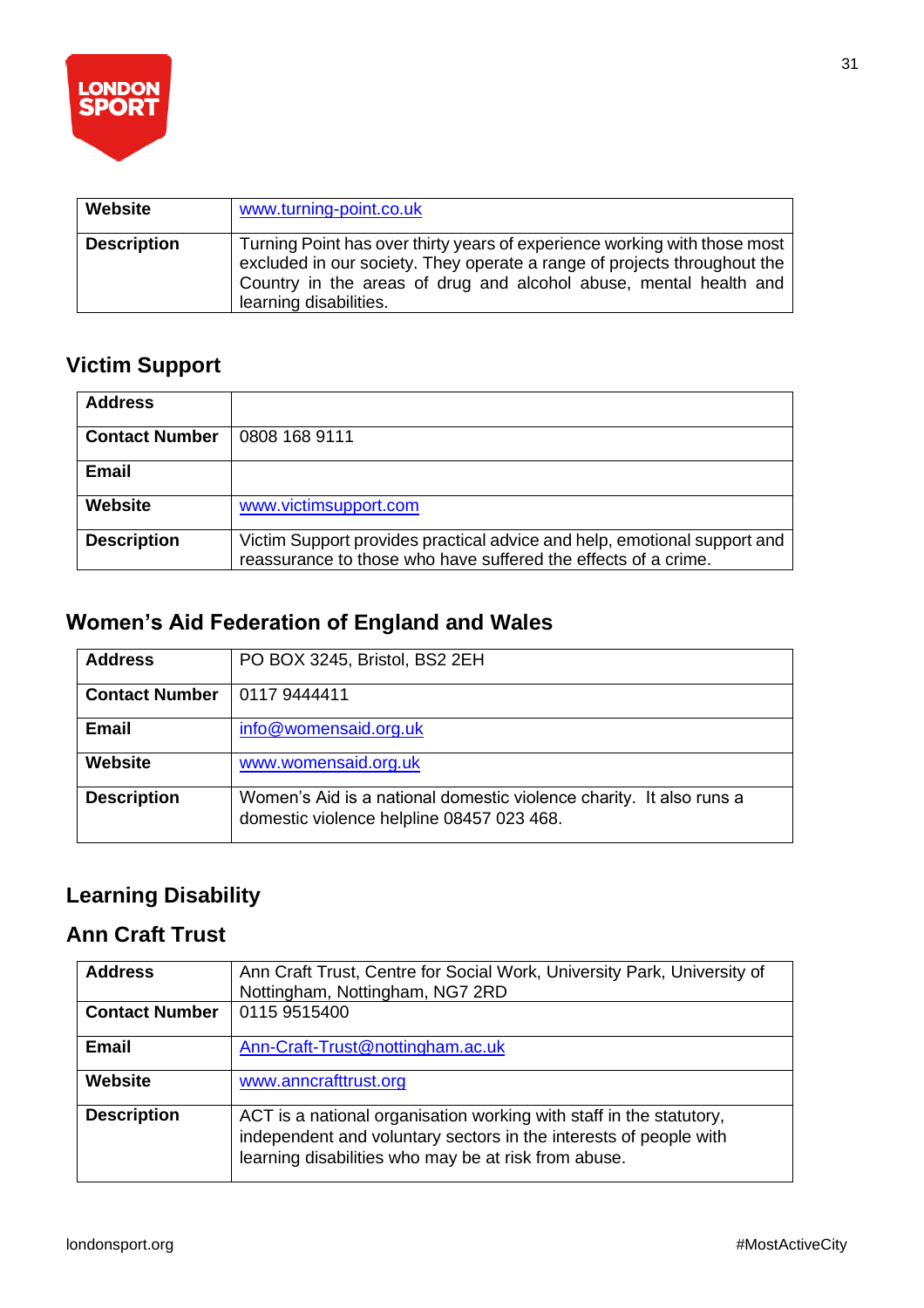

## **Association for Real Change**

| <b>Address</b>        | ARC House, Marsden Street, Chesterfield, S40 1JY                                                                                                                                                                                                              |
|-----------------------|---------------------------------------------------------------------------------------------------------------------------------------------------------------------------------------------------------------------------------------------------------------|
| <b>Contact Number</b> | 01246 555043                                                                                                                                                                                                                                                  |
| <b>Email</b>          |                                                                                                                                                                                                                                                               |
| <b>Website</b>        | www.arcuk.org.uk                                                                                                                                                                                                                                              |
| <b>Description</b>    | ARC is an umbrella organisation which brings together those who<br>provide services for people with learning disabilities. Its objectives are<br>to support, develop and promote quality services for people with<br>learning disabilities throughout the UK. |

### **British Institute for Learning Disabilities**

| <b>Address</b>        | Birmingham Research Park, 97 Vincent Drive, Edgbaston, Birmingham,<br><b>B15 2SQ</b>                                                                                                                                                                                       |
|-----------------------|----------------------------------------------------------------------------------------------------------------------------------------------------------------------------------------------------------------------------------------------------------------------------|
| <b>Contact Number</b> | 0121 415 6960                                                                                                                                                                                                                                                              |
| <b>Email</b>          | enquiries@bild.org.uk                                                                                                                                                                                                                                                      |
| <b>Website</b>        | www.bild.org.uk                                                                                                                                                                                                                                                            |
| <b>Description</b>    | BILD is a not-for-profit organisation with charity status, which exists to<br>improve the quality of life of all people with a learning disability. BILD<br>provides information, publications and training and consultancy services<br>for organisations and individuals. |

#### **Respond**

| <b>Address</b>        | 3rd Floor, 24-32 Stephenson Way, London, NW1 2HD                                                                                                                            |
|-----------------------|-----------------------------------------------------------------------------------------------------------------------------------------------------------------------------|
| <b>Contact Number</b> | 020 7383 0700<br>0808 808 0700(Helpline)                                                                                                                                    |
| <b>Email</b>          | services@respond.org.uk                                                                                                                                                     |
| <b>Website</b>        | www.respond.org.uk                                                                                                                                                          |
| <b>Description</b>    | Respond provides a range of services to victims and perpetrators of<br>sexual abuse who have learning disabilities, and training and support to<br>those working with them. |

#### **Sense**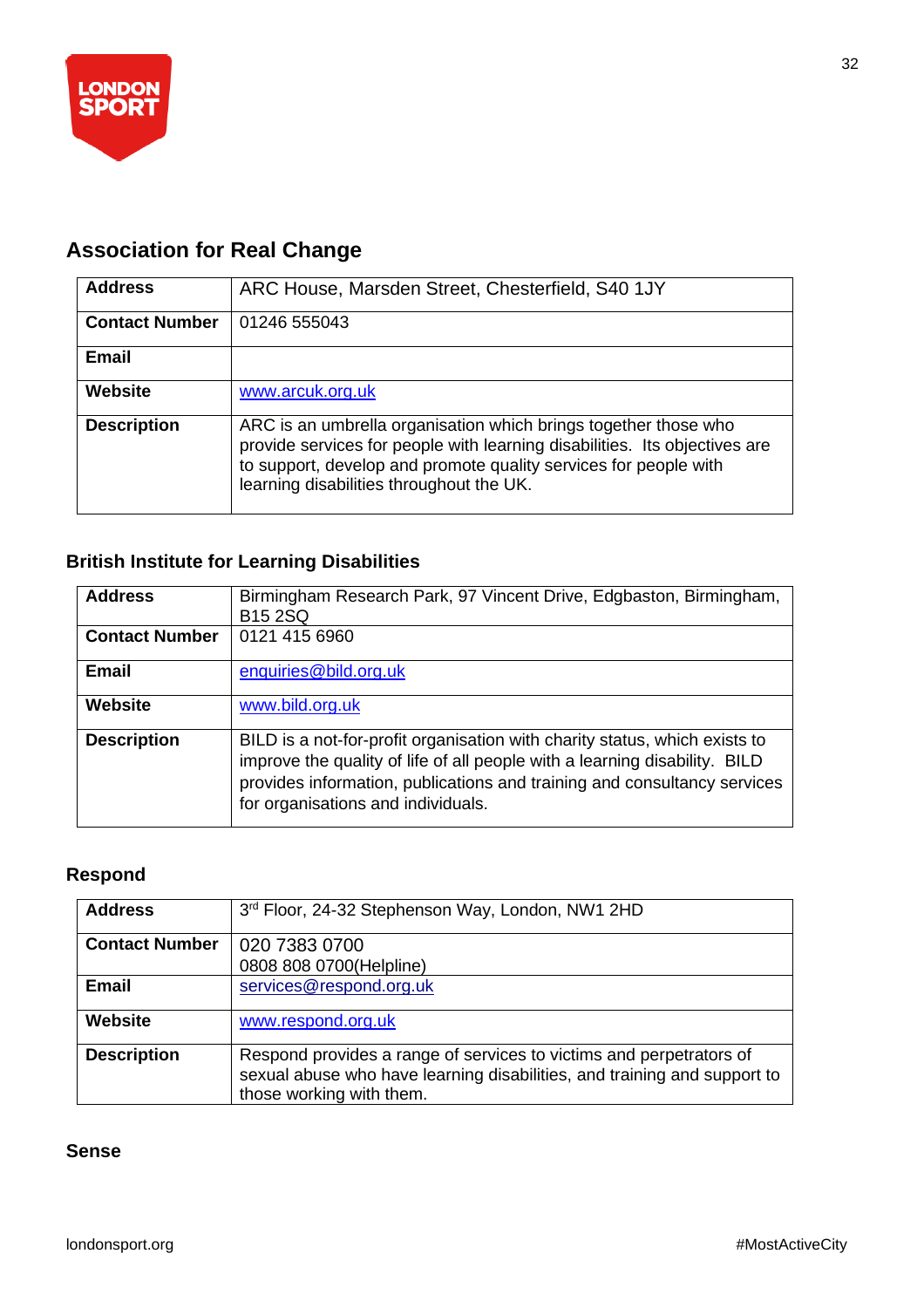

| <b>Address</b>        | Sense, 101 Pentonville Road, London N1 9LG                                                                                                                                                                                                                        |
|-----------------------|-------------------------------------------------------------------------------------------------------------------------------------------------------------------------------------------------------------------------------------------------------------------|
| <b>Contact Number</b> | 0300 330 9256 or 020 7520 0972                                                                                                                                                                                                                                    |
| <b>Email</b>          | enquiries@sense.org.uk                                                                                                                                                                                                                                            |
| <b>Website</b>        | www.sense.org.uk                                                                                                                                                                                                                                                  |
| <b>Description</b>    | Sense is the UK's leading organisation for people who are deafblind<br>and have associated disabilities. Sense believes that given the right<br>services and support, deafblind people can develop their talents and<br>choose how they wish to live their lives. |

#### **Mental Health**

#### **Alcohol Concern**

| <b>Address</b>        | Waterbridge House, 32-36 Loman Street, London, SE1 0EE                                                                                                                                                                                                                                |
|-----------------------|---------------------------------------------------------------------------------------------------------------------------------------------------------------------------------------------------------------------------------------------------------------------------------------|
| <b>Contact Number</b> | 020 7928 7377                                                                                                                                                                                                                                                                         |
| <b>Email</b>          | contact@alcoholconcern.org.uk                                                                                                                                                                                                                                                         |
| <b>Website</b>        | www.alcoholconcern.org.uk                                                                                                                                                                                                                                                             |
| <b>Description</b>    | A national agency on alcohol misuse, working to reduce the incidence<br>and costs of alcohol related harm and to increase the range and quality<br>of services available to people with alcohol related problems. Provides<br>a useful factsheet (No 33) on Alcohol and Older People. |

#### **BBC Mental Health Section**

| <b>Address</b>        |                                                                                                                                             |
|-----------------------|---------------------------------------------------------------------------------------------------------------------------------------------|
| <b>Contact Number</b> |                                                                                                                                             |
| <b>Email</b>          |                                                                                                                                             |
| Website               | www.bbc.co.uk                                                                                                                               |
| <b>Description</b>    | BBC Online have a mental health homepage offering information on<br>mental health conditions, and resources for getting help and treatment. |

#### **Depressives Anonymous**

| <b>Address</b>        | Box FDA, Ormiston House, 32-36 Pelham Street, Nottingham, NG1<br>2EG |
|-----------------------|----------------------------------------------------------------------|
| <b>Contact Number</b> | 0870 774 4320                                                        |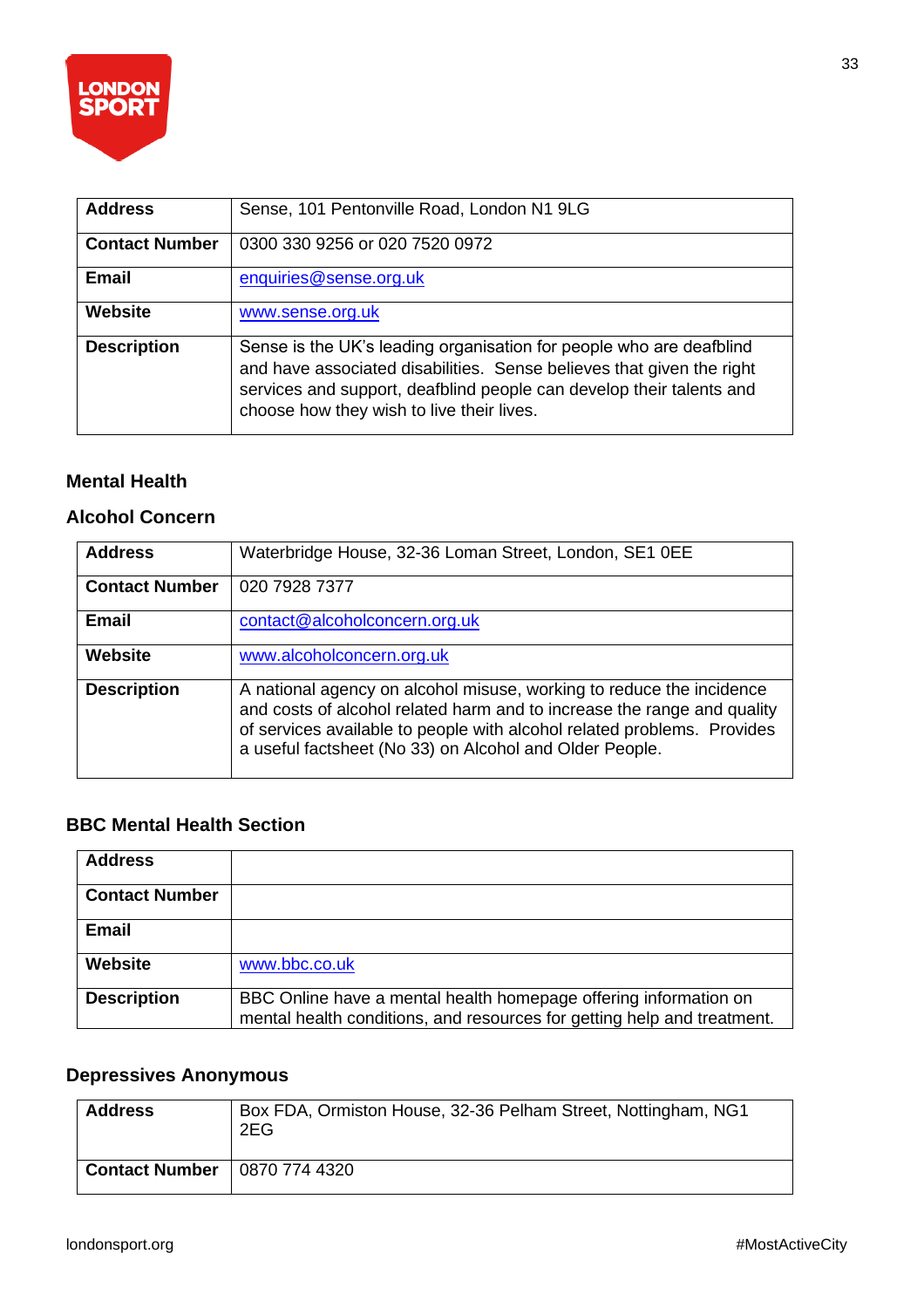

| <b>Email</b>       |                                                                                           |
|--------------------|-------------------------------------------------------------------------------------------|
| Website            |                                                                                           |
| <b>Description</b> | Mutual aid organisation providing self-help groups, pen-friend scheme<br>and newsletters. |

### **Drugs Information Online**

| <b>Address</b>        |                                                                                                        |
|-----------------------|--------------------------------------------------------------------------------------------------------|
| <b>Contact Number</b> |                                                                                                        |
| Email                 |                                                                                                        |
| Website               | www.drugs.com                                                                                          |
| <b>Description</b>    | A comprehensive and up-to-date drug information resource online -<br>over 24,000 approved medications. |

#### **National Centre for Eating Disorders**

| <b>Address</b>        | National Centre For Eating Disorders, 54 New Road, Esher, Surrey,<br><b>KT10 9NU</b>                                                                                 |
|-----------------------|----------------------------------------------------------------------------------------------------------------------------------------------------------------------|
| <b>Contact Number</b> | 0845 838 2040                                                                                                                                                        |
| <b>Email</b>          | info@edauk.com                                                                                                                                                       |
| <b>Website</b>        | www.edauk.com                                                                                                                                                        |
| <b>Description</b>    | A national charity offering help, support and information to people<br>whose lives are affected by eating disorders, in particular, anorexia and<br>bulimia nervosa. |

#### **Internet Mental Health**

| <b>Address</b>        |                                                                                                                   |
|-----------------------|-------------------------------------------------------------------------------------------------------------------|
| <b>Contact Number</b> |                                                                                                                   |
| Email                 |                                                                                                                   |
| Website               | www.mentalhealth.com                                                                                              |
| <b>Description</b>    | An encyclopaedia of common mental health conditions offering<br>information on diagnosis, treatment and research. |

#### **Manic Depression Fellowship**

| <b>Address</b> | Bipolar UK, 11 Belgrave Road, London, SW1V 1RB |
|----------------|------------------------------------------------|
|                |                                                |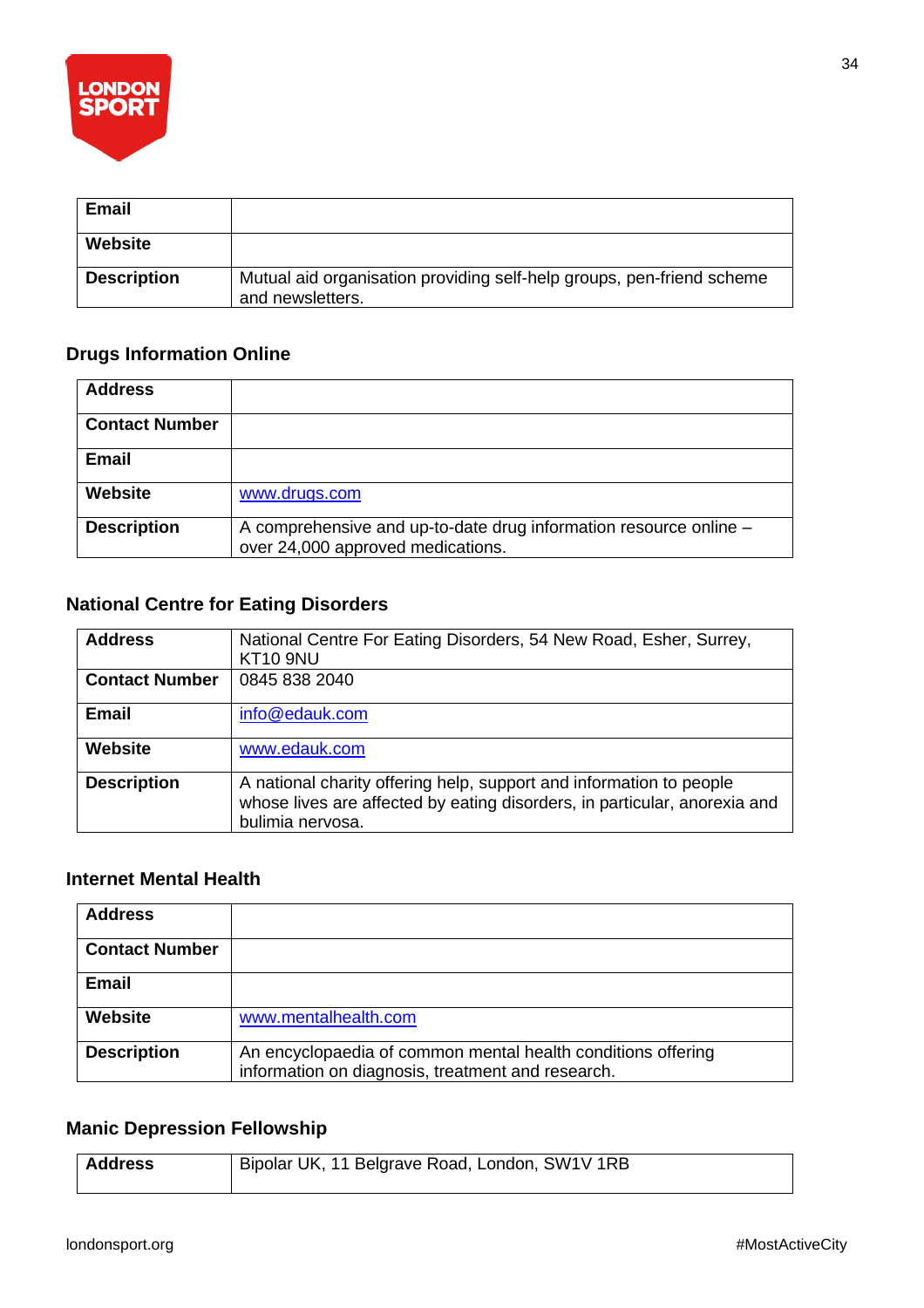

| <b>Contact Number</b> | 0333 323 3880                                                                                                                                                   |
|-----------------------|-----------------------------------------------------------------------------------------------------------------------------------------------------------------|
| Email                 | info@bipolaruk.org                                                                                                                                              |
| Website               | www.bipolaruk.org                                                                                                                                               |
| <b>Description</b>    | The Manic Depression Fellowship (MDF) is a national user-led<br>organisation and registered charity for people whose lives are affected<br>by manic depression. |

#### **MIND**

| <b>Address</b>        | 15-19 Broadway, London, E15 4BQ                                                                                                                                                                                                                                     |
|-----------------------|---------------------------------------------------------------------------------------------------------------------------------------------------------------------------------------------------------------------------------------------------------------------|
| <b>Contact Number</b> | 020 8519 2122                                                                                                                                                                                                                                                       |
| Email                 | contact@mind.org.uk                                                                                                                                                                                                                                                 |
| <b>Website</b>        | www.mind.org.uk                                                                                                                                                                                                                                                     |
| <b>Description</b>    | Mind is a leading mental health charity working to create a better life for<br>everyone with experience of mental distress by challenging<br>discrimination, influencing policy, developing quality services,<br>advancing users' views and achieving equal rights. |

### **National Phobics Society**

| <b>Address</b>        |                                                                                                                                        |
|-----------------------|----------------------------------------------------------------------------------------------------------------------------------------|
| <b>Contact Number</b> |                                                                                                                                        |
| <b>Email</b>          |                                                                                                                                        |
| Website               | www.phobics-society.org.uk                                                                                                             |
| <b>Description</b>    | A user-led organisation, run by sufferers and ex-sufferers of anxiety<br>disorders supported by a high-profile medical advisory panel. |

### **Psychology Information Online**

| <b>Address</b>        |                        |
|-----------------------|------------------------|
| <b>Contact Number</b> |                        |
| <b>Email</b>          |                        |
| <b>Website</b>        | www.psychologyinfo.com |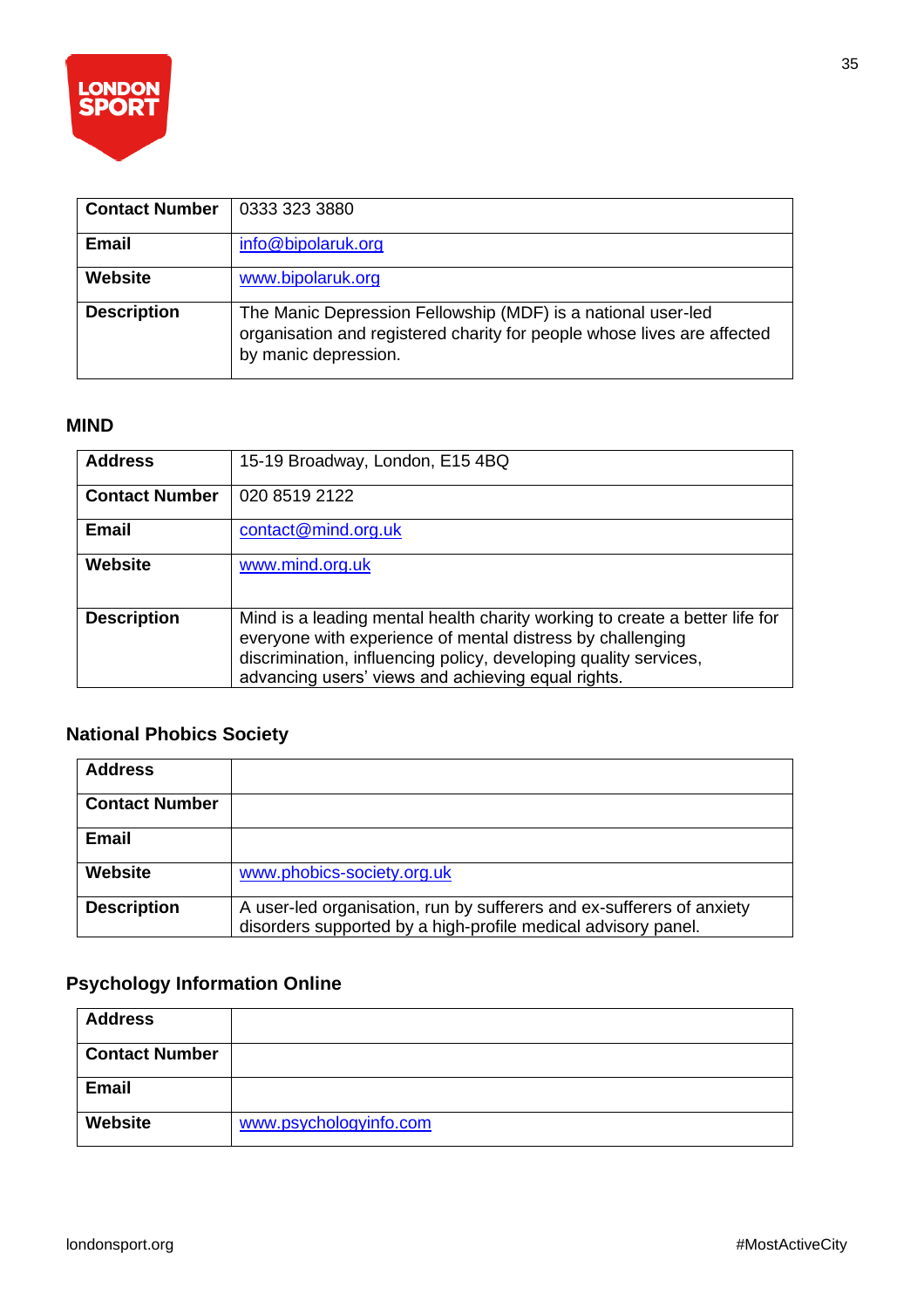

| <b>Description</b> | Psychology Information Online provides information online about |
|--------------------|-----------------------------------------------------------------|
|                    | psychological diagnosis, disorders, problems, psychotherapy and |
|                    | counselling.                                                    |

#### **Rethink**

| <b>Address</b>        | 89 Albert Embankment, London, SE1 7TP                                                                                                                                               |
|-----------------------|-------------------------------------------------------------------------------------------------------------------------------------------------------------------------------------|
| <b>Contact Number</b> | 0121 522 7007                                                                                                                                                                       |
| <b>Email</b>          | advice@rethink.org                                                                                                                                                                  |
| Website               | www.rethink.org                                                                                                                                                                     |
| <b>Description</b>    | Rethink, as of July 2002, is the new operating name for the 'National<br>Schizophrenia Fellowship'. Dedicated to improving the lives of those<br>affected by severe mental illness. |

#### **Samartians**

| <b>Address</b>        | The Upper Mill, Kingston Road, Ewell, Surrey, KT17 2AF                                                                                                                                                         |
|-----------------------|----------------------------------------------------------------------------------------------------------------------------------------------------------------------------------------------------------------|
| <b>Contact Number</b> | Tel: 020 8394 8300                                                                                                                                                                                             |
|                       | Helpline - 116 123 (UK)                                                                                                                                                                                        |
| <b>Email</b>          |                                                                                                                                                                                                                |
| Website               | www.samaritans.org.uk                                                                                                                                                                                          |
| <b>Description</b>    | The UK and Republic of Ireland based charity provides confidential<br>emotional support to any person who is suicidal or despairing and<br>increases public awareness of issues around suicide and depression. |

#### **Older People**

#### **Action on Elder Abuse**

| <b>Address</b>        | PO Box 60001, Streatham, SW16 9BY                                                                                                                                                                         |
|-----------------------|-----------------------------------------------------------------------------------------------------------------------------------------------------------------------------------------------------------|
| <b>Contact Number</b> | 020 8765 7000                                                                                                                                                                                             |
| <b>Email</b>          | enquiries@elderabuse.org.uk                                                                                                                                                                               |
| <b>Website</b>        | www.elderabuse.org.uk                                                                                                                                                                                     |
| <b>Description</b>    | A national organisation based in London. It aims to prevent the abuse<br>of older people by raising awareness, encouraging education,<br>promoting research and collecting and disseminating information. |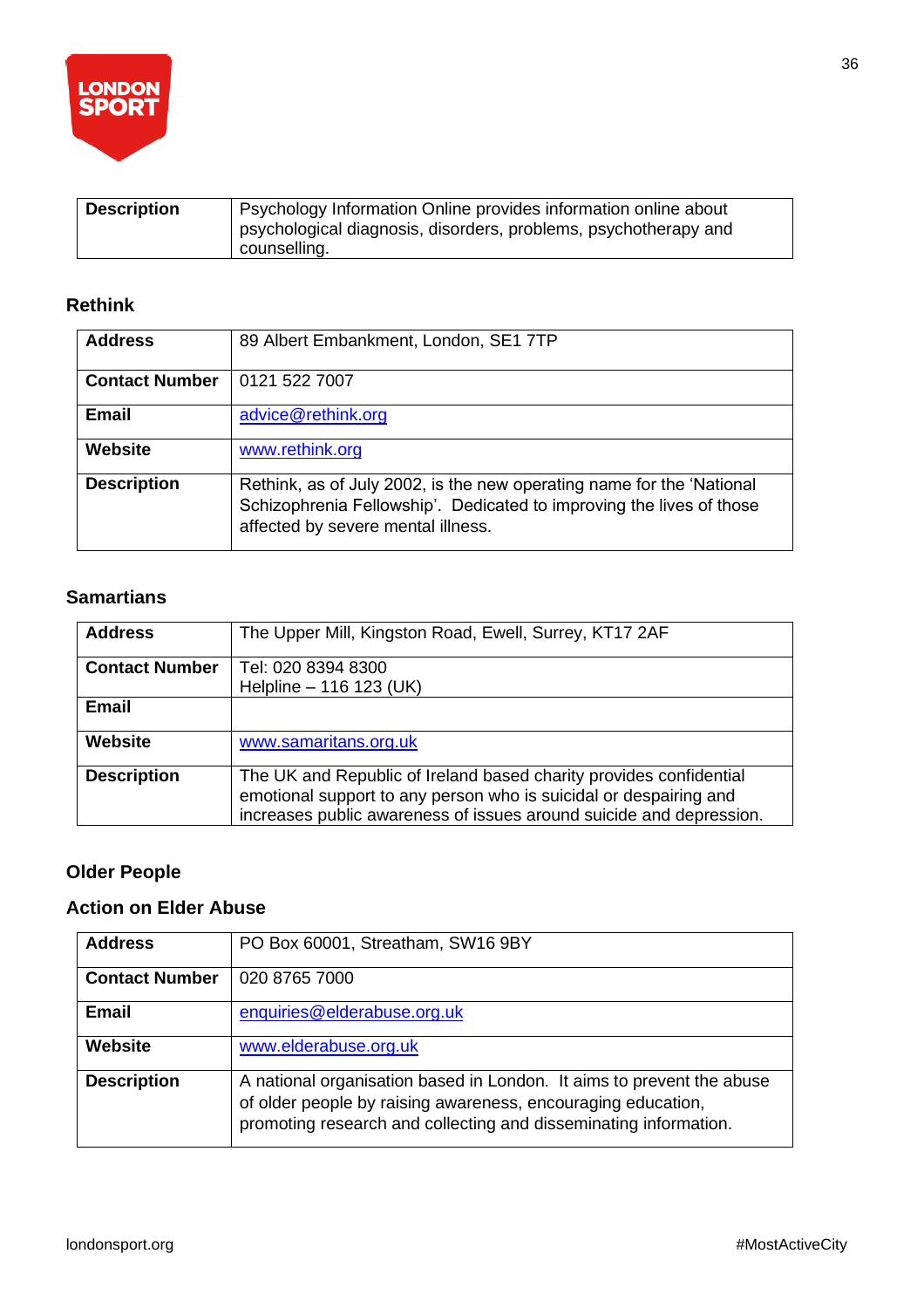

### **Age UK**

| <b>Address</b>        | Tavis House, 1-6 Tavistock Square, London, WC1H 9NA                                                                                                                                        |
|-----------------------|--------------------------------------------------------------------------------------------------------------------------------------------------------------------------------------------|
| <b>Contact Number</b> | 0800 169 2081                                                                                                                                                                              |
| <b>Email</b>          |                                                                                                                                                                                            |
| <b>Website</b>        | www.ageuk.org.uk                                                                                                                                                                           |
| <b>Description</b>    | Age Concern provides essential services and campaigns on issues like<br>age discrimination and pensions and works to influence public opinion<br>and government policy about older people. |

### **Alzheimer's Disease Society**

| <b>Address</b>        | Alzheimer's Society, Devon House, 58 St Katharine's Way,<br>London, E1W 1LB                                                             |
|-----------------------|-----------------------------------------------------------------------------------------------------------------------------------------|
| <b>Contact Number</b> | 020 7423 3500                                                                                                                           |
| <b>Email</b>          | events@alzheimers.org.uk                                                                                                                |
| <b>Website</b>        | www.alzheimers.org.uk                                                                                                                   |
| <b>Description</b>    | The Alzheimer's Disease Society is the UK's leading care and research<br>charity for people with any form of dementia and their carers. |

### **Centre for Policy on Ageing**

| <b>Address</b>        | 19-23 Ironmonger Row, London, EC1V 3QP |
|-----------------------|----------------------------------------|
|                       |                                        |
|                       |                                        |
| <b>Contact Number</b> | 020 7553 6500                          |
|                       |                                        |
|                       |                                        |
| <b>Email</b>          | cpa@cpa.org.uk                         |
|                       |                                        |
|                       |                                        |
| <b>Website</b>        | www.cpa.org.uk                         |
|                       |                                        |
|                       |                                        |
| <b>Description</b>    |                                        |
|                       |                                        |
|                       |                                        |

### **Friends of the Elderly**

| <b>Address</b>        | Friends of the Elderly Headquarters, 40-42 Ebury Street, London,<br>SW1W 0LZ |
|-----------------------|------------------------------------------------------------------------------|
| <b>Contact Number</b> | 020 7730 8263                                                                |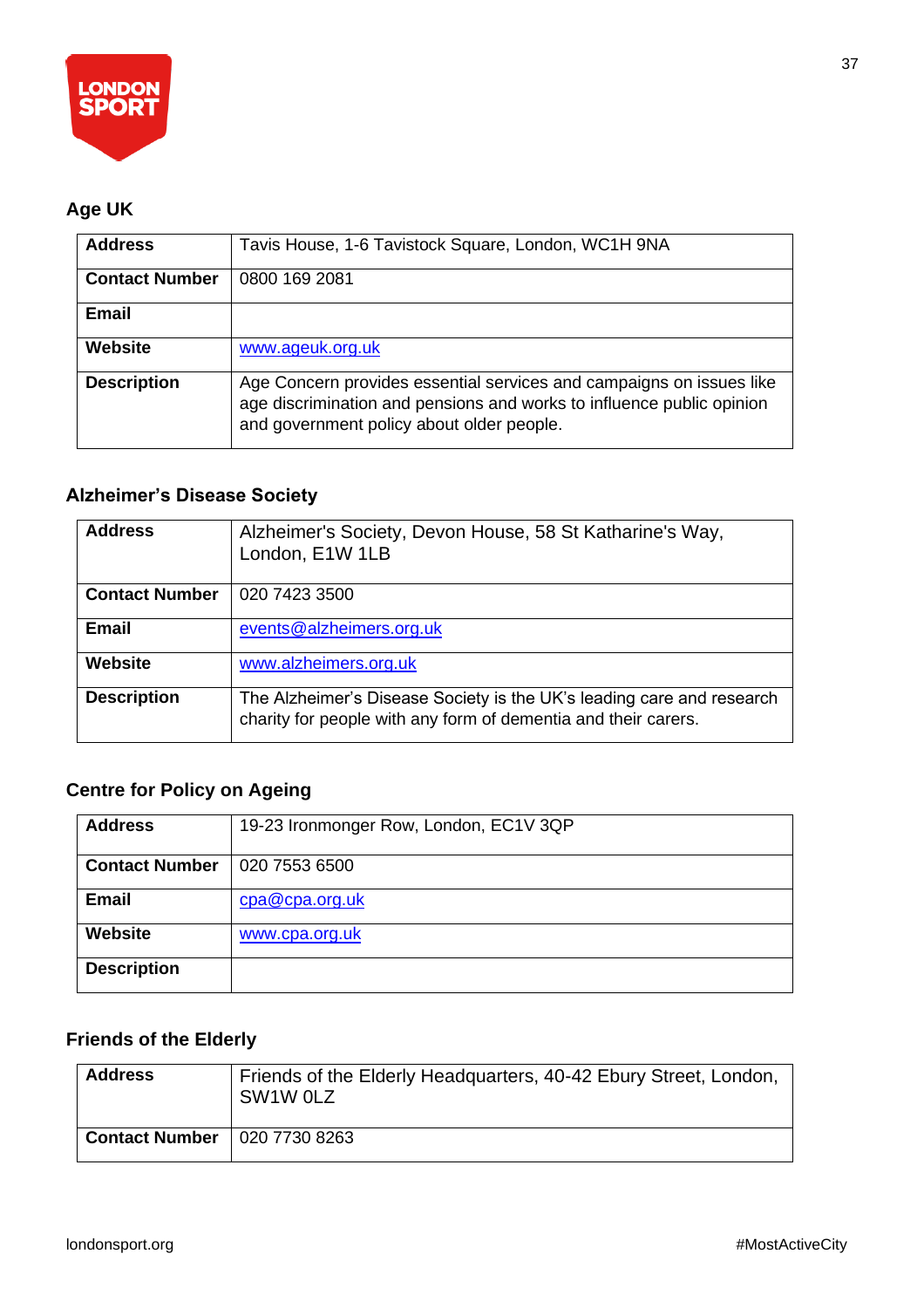

| <b>Email</b>       | enquiries@fote.org.uk                                                                                                                                                                                                                                                                                                  |
|--------------------|------------------------------------------------------------------------------------------------------------------------------------------------------------------------------------------------------------------------------------------------------------------------------------------------------------------------|
| Website            | www.fote.org.uk                                                                                                                                                                                                                                                                                                        |
| <b>Description</b> | Friends of the Elderly is a charity providing a combination of nursing,<br>residential and dementia care from nine sites and support services to<br>people through day centres or in their own homes. It makes grants<br>nationally from funds it manages and helps people access other funds<br>they are entitled to. |

#### **Dementia UK**

| <b>Address</b>        |                                                                                                                                                                                                                                                                                                                                                                                                                                                                                                                              |
|-----------------------|------------------------------------------------------------------------------------------------------------------------------------------------------------------------------------------------------------------------------------------------------------------------------------------------------------------------------------------------------------------------------------------------------------------------------------------------------------------------------------------------------------------------------|
| <b>Contact Number</b> | 0800 888 6678                                                                                                                                                                                                                                                                                                                                                                                                                                                                                                                |
| <b>Email</b>          |                                                                                                                                                                                                                                                                                                                                                                                                                                                                                                                              |
| Website               | www.dementiauk.org                                                                                                                                                                                                                                                                                                                                                                                                                                                                                                           |
| <b>Description</b>    | Specialist one-to-one support. Expert advice. These are the two key<br>ways we help people living with dementia at Dementia UK.<br>We do this through our unique Admiral Nurses who work hand in hand<br>with families, helping them cope with the fear, uncertainty and difficult<br>everyday reality of dementia.<br>By providing compassionate support and guidance, we help families to<br>live more positively with dementia in the present, and face the<br>challenges of tomorrow with more confidence and less fear. |

#### **Stroke Association**

| <b>Address</b>        | Stroke House, 240 City Road, London, EC1V 2PR |
|-----------------------|-----------------------------------------------|
| <b>Contact Number</b> | Tel: 020 7566 0300                            |
|                       | Helpline: 0845 30 33 100                      |
| <b>Email</b>          | info@stroke.org.uk                            |
| <b>Website</b>        | www.stroke.org.uk                             |
| <b>Description</b>    |                                               |

### **Appendix 1**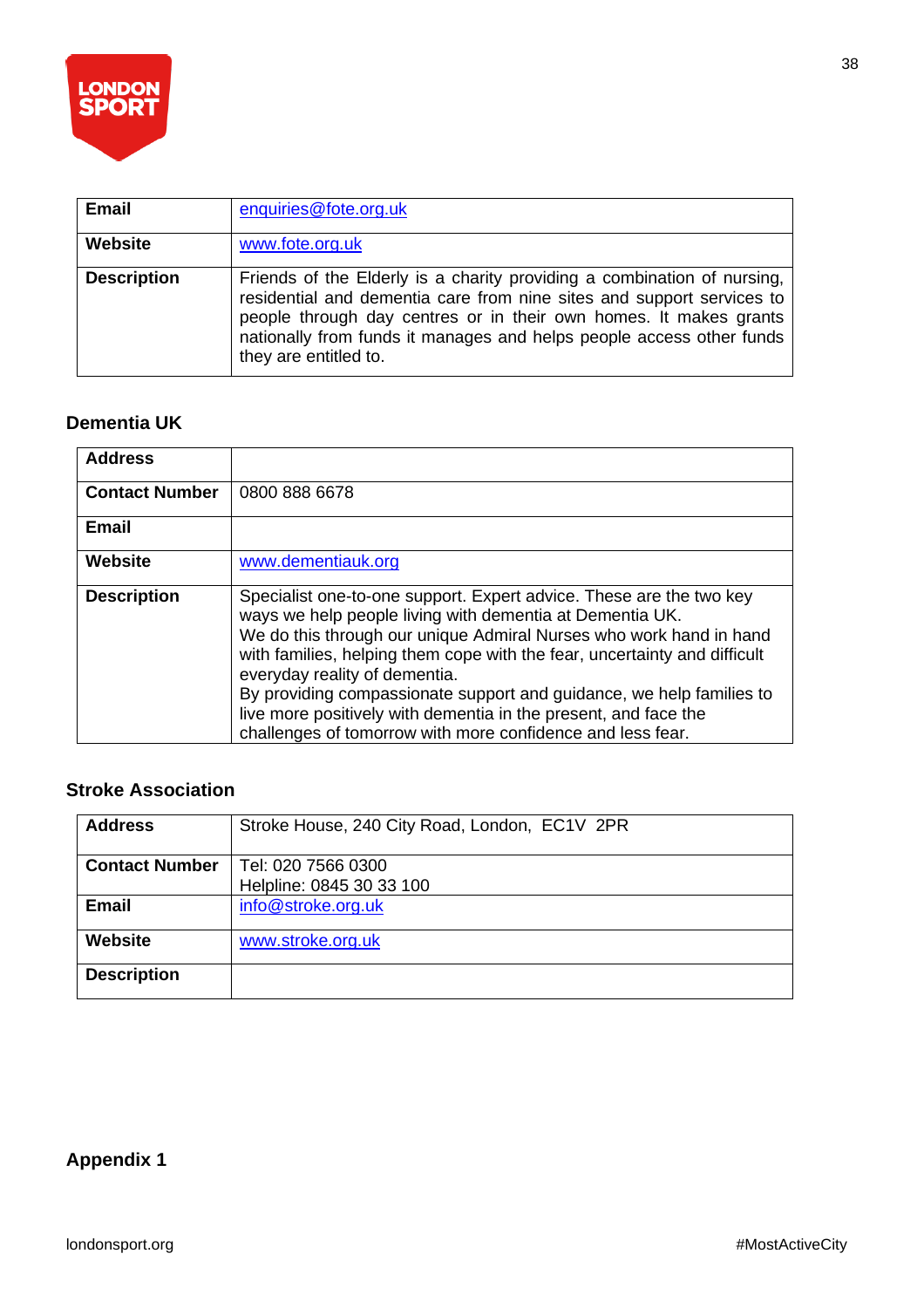

### **Example Incident Referral Report Form**

| Your Name:                                |
|-------------------------------------------|
| Your Position:                            |
| Name of adult:                            |
|                                           |
| Address of adult:                         |
|                                           |
| Carers names and address (if applicable): |
|                                           |
| Date and time of any incident:            |
|                                           |
| Your observations:                        |
|                                           |
|                                           |
|                                           |
|                                           |
|                                           |
|                                           |
|                                           |
|                                           |
|                                           |
|                                           |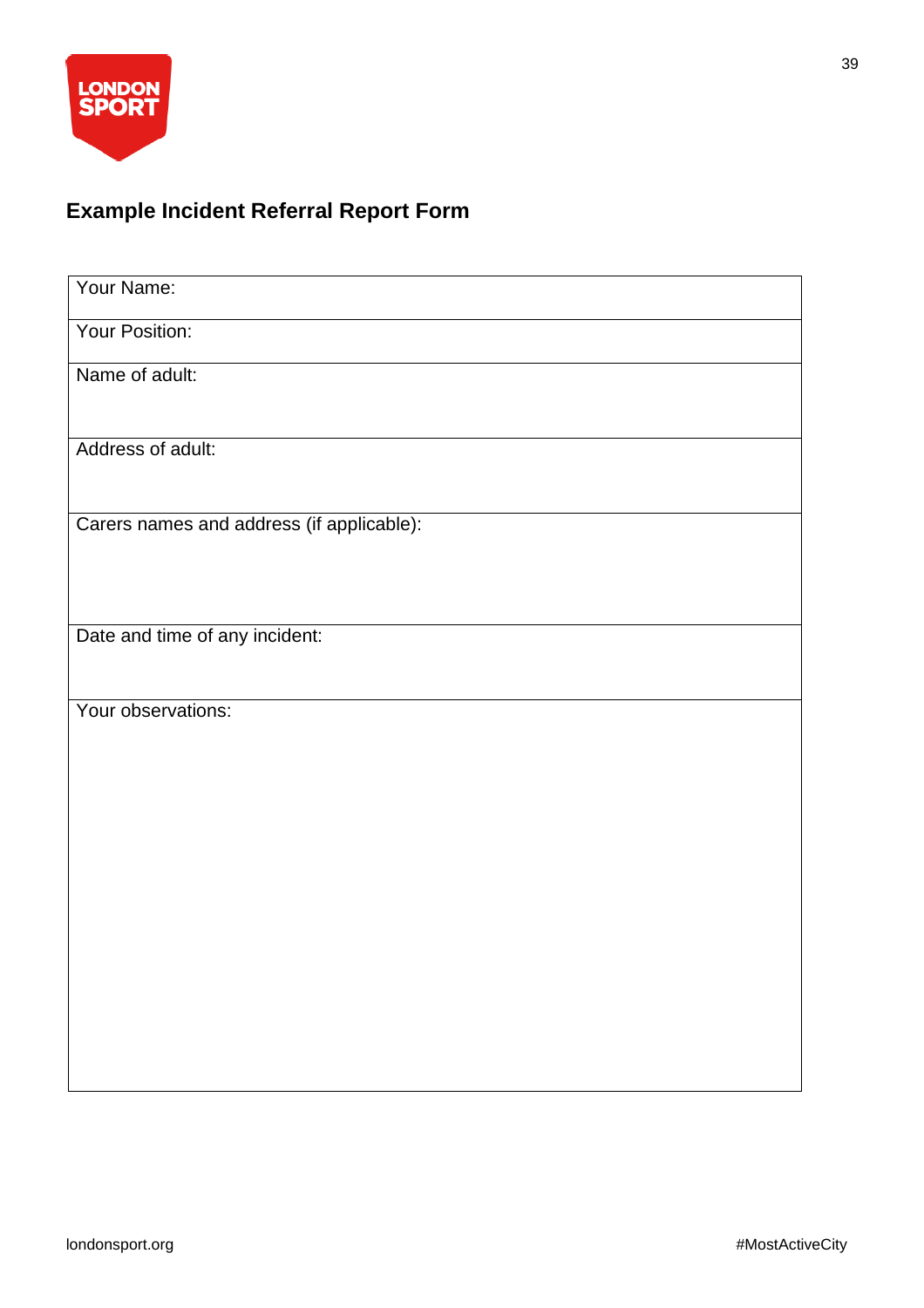

Exactly what the person in question said and what you said

(Remember, do not lead person – record actual details. Continue on separate sheet if necessary)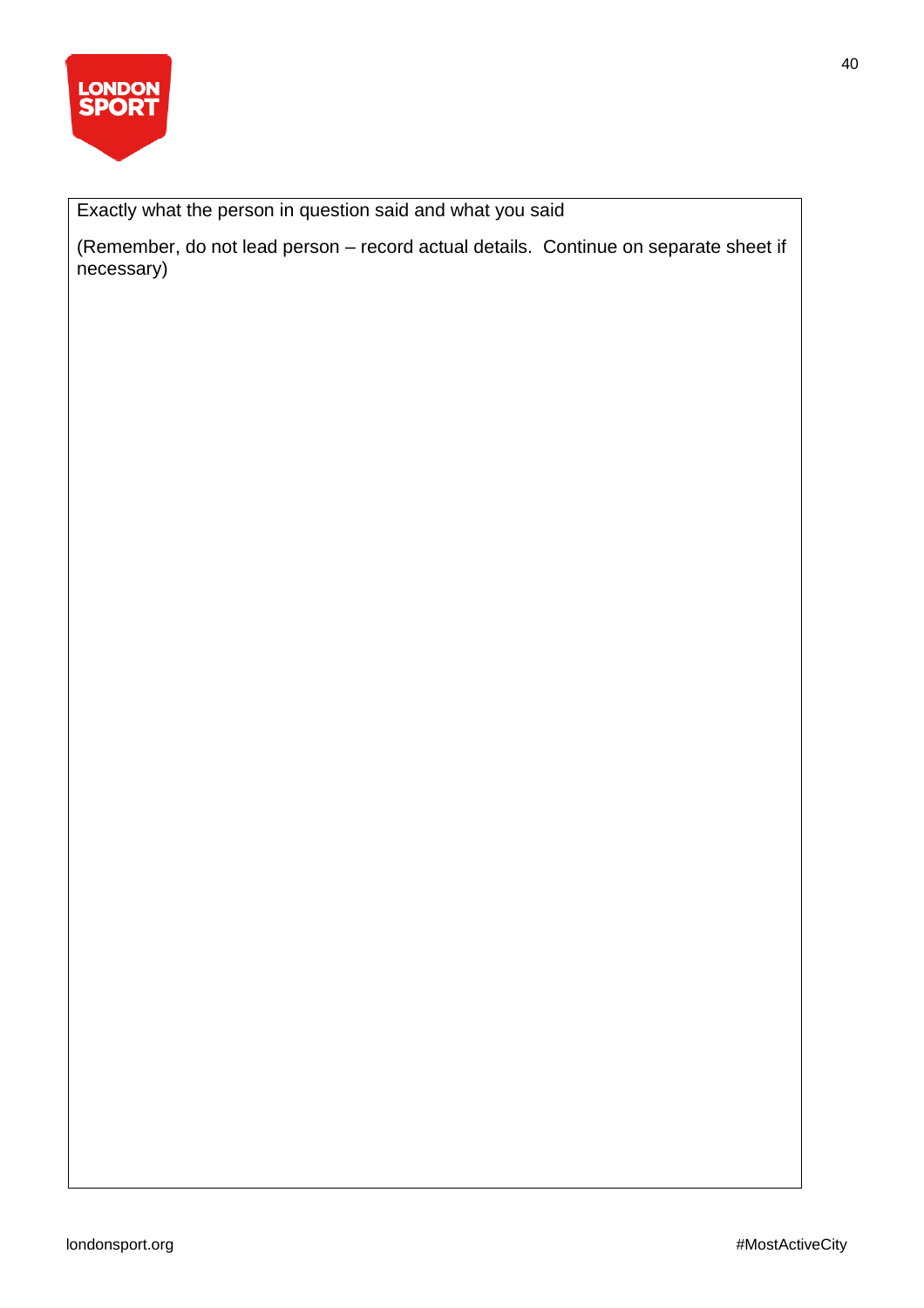

## **Appendix 2 Legislation and Government Initiatives**

#### **Sexual Offences Act 2003**

<http://www.legislation.gov.uk/ukpga/2003/42/contents>

The Sexual Offences Act introduced a number of new offences concerning vulnerable adults and children. www.opsi.gov.uk

#### **Mental Capacity Act 2005**

<http://www.legislation.gov.uk/ukpga/2005/9/introduction>

Its general principle is that everybody has capacity unless it is proved otherwise, that they should be supported to make their own decisions, that anything done for or on behalf of people without capacity must be in their best interests and there should be least restrictive intervention. www.dca.gov.uk

#### **Safeguarding Vulnerable Groups Act 2006**

<http://www.legislation.gov.uk/ukpga/2006/47/contents>

Introduced the new Vetting and Barring Scheme and the role of the Independent Safeguarding Authority. The Act places a statutory duty on all those working with vulnerable groups to register and undergo an advanced vetting process with criminal sanctions for non-compliance. www.opsi.gov.uk